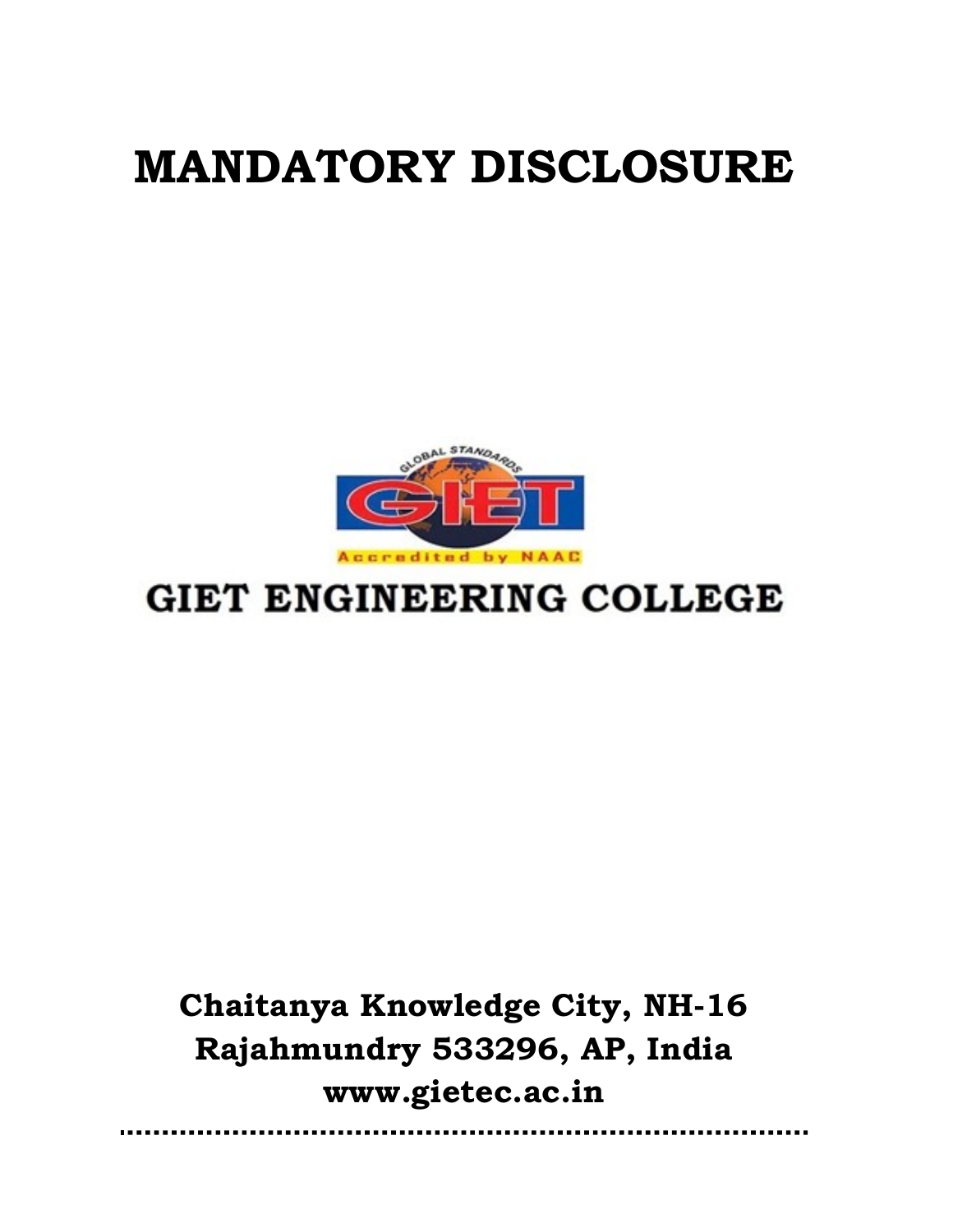## MANDATORY DISCLOSURE

#### 1. Name of the Institution

GIET Engineering College NH-16, Chaitanya Knowledge City RAJAHMUNDRY-533296 East Godavari District Andhra Pradesh Mobile: 9652929111 E-Mail: principalgec@giet.ac.in

#### 2. Name and address of the Society with Members

Koundinya Educational Society NH-16, Chaitanya Knowledge City RAJAHMUNDRY-533296 East Godavaru District Andhra Pradesh

#### Details of Members of Koundinya Educational Society

| S.<br>N <sub>0</sub> | <b>Name</b>                                                                                | <b>Designation</b> | <b>Address</b>                                                                          | Mobile No. | <b>E-Mail ID</b>             |
|----------------------|--------------------------------------------------------------------------------------------|--------------------|-----------------------------------------------------------------------------------------|------------|------------------------------|
| $\mathbf{1}$         | Sri K.V.V.Satyanarayana Raju,<br>S/o. Satyanarayana Raju,<br>D.O.B: 26.05.1957             | President          | 69-3A-19, SBH Colony,<br>Chaitanya Nagar,<br><b>KAKINADA-533003</b>                     | 9949611111 | chairman@chait<br>anya.ac.in |
| $\mathbf{2}$         | Sri Kalidindi Sasi Kiran Varma,<br>S/o. Sri K.V.V.Satyanarayana Raju,<br>D.O.B: 15.08.1984 | Secretary          | G.H.1, GIET Quarters<br>GIET Campus Velugubanda<br>Rajanagaram Mandal<br>E.G.Dt. 533294 | 9866011119 | $sasi(\omega)$ giet.ac.in    |
| $\mathcal{E}$        | Smt.K. Badari Lakshmi,<br>W/o. Sri K.V.V.Satyanarayana<br>Raju,<br>D.O.B: 30.06.1960       | Treasurer          | 69-3A-19, SBH Colony,<br>Chaitanya Nagar,<br>KAKINADA-5533003                           | 9949611112 |                              |
| $\overline{4}$       | Sri Kaidindi Ravi Kiran Varma,<br>S/o. Sri K.V.V.Satyanarayana Raju,<br>D.O.B: 20.08.1980  | Joint<br>Secretary | 69-3A-19, SBH Colony,<br>Chaitanya Nagar,<br>KAKINADA-533003                            | 9849301111 |                              |
| 5                    | Sri P.V.Krishnam Raju,<br>S/o. Suryanarayana Raju,<br>D.O.B: 23.06.1964                    | Member             | 68-12-18, Pydahvari Street,<br>Chaitanya Nagar,<br>KAKINADA, EG Dist.,<br>533003        | 9849456555 |                              |
| 6                    | Sri Kanumuri Ranganadha Varma,<br>S/o. Subba Raju,<br>D.O.B: 05.03.1953                    | Member             | 16-31-IX-9th phase, Auto<br>Stand, KPHB Colony,<br>Kukutpallay<br>HYDERABAD-500072      | 9000611229 |                              |
| 7                    | Nadimpalli Krishnam Raju                                                                   | Member             | HYDERABAD-500072                                                                        | 9949993499 |                              |

#### 3. Name and Address of the Principal

Dr. T. Vamsee Kiran B3, Staff Quarters GIET Campus RAJAHMUNDRY-533296 East Godavari District Mobile No.9652929111 E-Mail ID: principalgec@giet.ac.in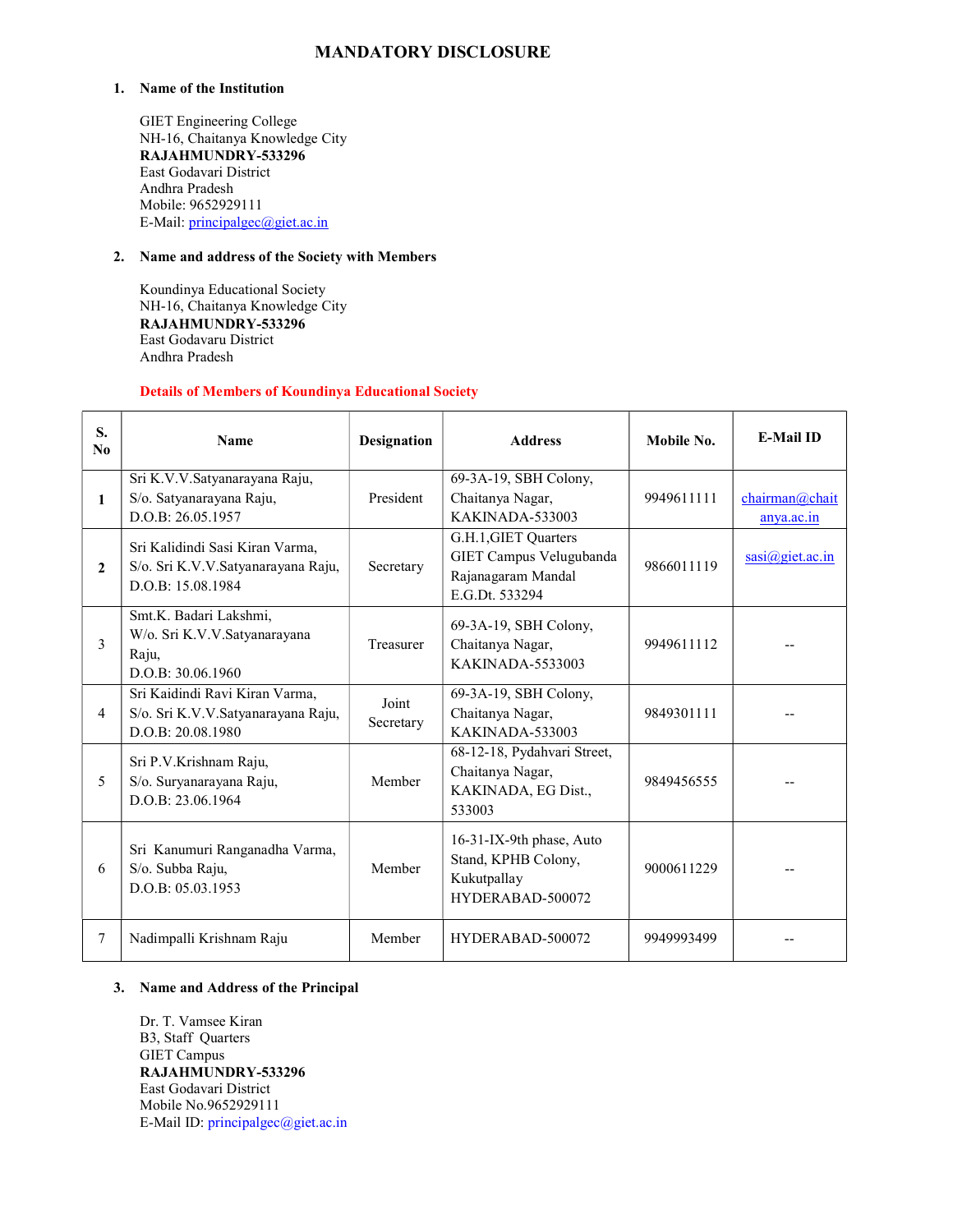#### 4. Name of the affiliating University

Jawaharlal Nehru Technological University Kakinada

#### 5. Governance

# Members of the Board and their brief background:

| S.No                    | <b>Name of Member</b>   | <b>Qualification and Position</b>                                                                          | <b>Position</b> | Nominated by          |
|-------------------------|-------------------------|------------------------------------------------------------------------------------------------------------|-----------------|-----------------------|
| L                       | Sri K. Sasi Kiran Varma | Secretary, Koundinya Educational<br>Society, Rajahmundry                                                   | Chairperson     |                       |
| $\overline{2}$          | Sri K. Ravi Kiran Varma | Managing Director,<br>Konaseema Institute of Medical<br>Sciences, Amalapuram                               | Member          |                       |
| 3                       | Smt. K.V.Lakshmi        | Executive Director,<br>Chaitanya Educational Group,<br>Rajahmundry                                         | Member          | Registered<br>Society |
| $\overline{\mathbf{4}}$ | Capt. Dr.D.L.N.Raju     | CEO.<br>Chaitanya Educational Group                                                                        | Member          |                       |
| 5                       | Dr. P. Subba Raju       | General Manager GIET Campus<br>Institutions, Rajahmundry                                                   | Member          |                       |
| 6                       | Prof. K.B.R. Varma      | Former, Vice Chancellor, Sri Sathya<br>Sai Institute of Higher Learning<br>Prasanthi Nilayam, Anantapuram. | Member          | Registered<br>Society |
| 7                       | Dr. M. Swaroopa Rani    | Professor of CSE, JNTUCE, JNTUK,<br>Kakinada                                                               | Member          | <b>JNTUK</b>          |
| 8                       | Dr. T. Vamsee Kiran     | Principal, GIET Engineering College                                                                        | Member          | Registered<br>Society |
| 9                       | Dr. B. Jagadeesh        | HoD, Dept. of ECE                                                                                          | Member          | <b>GEC</b>            |
| 10                      | Dr. SK. Meera Sharief   | HoD, Dept. of CSE                                                                                          | Member          | <b>GEC</b>            |

#### Members of Academic Advisory Body:

| S.No | <b>Name of Member</b>   | <b>Oualification and Position</b>                                                     | <b>Position</b>            |
|------|-------------------------|---------------------------------------------------------------------------------------|----------------------------|
|      | Dr. T. Vamsee Kiran     | Principal, GIET Engineering College,<br>Rajahmundry                                   | Chairman                   |
| 2    | Dr M Swaroopa Rani      | Professor, JNTUK                                                                      | University<br>Nominee      |
| 3    | Sri M.V. Subba Rao      | President, Production and Safety & Operations,<br>Reliance Industries - Industrialist | Industry<br>Representative |
| 4    | Dr. A.S. Kameswara Rao  | Dean, KIMS, Amalapuram                                                                | Educationist               |
| 5    | Mr. E. T. Chakrapani    | HOD, Dept. of Civil, GIET Engineering College                                         | Member                     |
| 6    | Mr. B. Vamsi Krishna    | HOD, Dept. of EEE, GIET Engineering College                                           | Member                     |
| 7    | Mr. P. Poorna Mohan     | HOD, Dept. of M.E., GIET Engineering College                                          | Member                     |
| 8    | Dr. B. Jagadeesh        | I/c HOD, Dept. of ECE, GIET Engineering<br>College                                    | Member                     |
| 9    | Dr. Sk. Meera Sharief   | HOD, Dept. of CSE, GIET Engineering College                                           | Member                     |
| 10   | Dr. K V R Srinivas      | HOD, Dept. of HBS, GIET Engineering College                                           | Member                     |
| 11   | Dr. P. Subba Rao        | HOD, MBA, GIET Engineering College                                                    | Member                     |
| 12   | Mr. D. SuryaNarayana    | PD                                                                                    | Member                     |
| 13   | Mr.K. Rajendra Prasad   | NSS Programme Officer                                                                 | Member                     |
|      | <b>Special Invitees</b> |                                                                                       |                            |
|      | Sri K. Sasi Kiran Varma | Vice-Chairman, Chaitanya Educational Group,<br>Rajahmundry                            | Member                     |
| 2    | Sri P.V. Krishnam Raju  | Secretary and Correspondent, CIST, Kakinada                                           | Educationist               |
| 3    | Capt. Dr.D.L.N.Raju     | CEO, Chaitanya Educational Group                                                      | Member                     |

Frequency of the Board Meeting and Academic Advisory Body:

Twice in an Year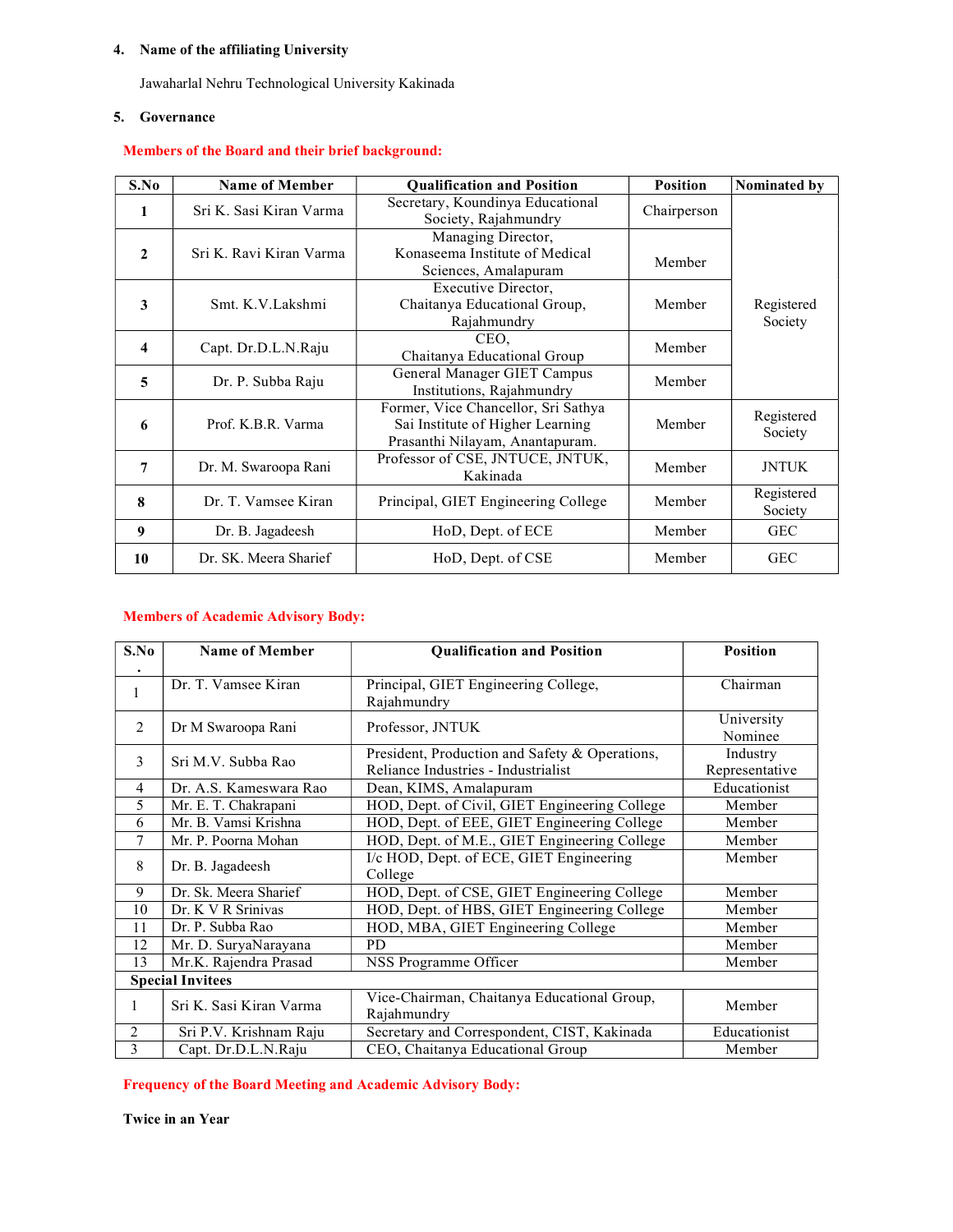In addition to the above, the College Academic Committee (CAC), will meet once in a month to discuss various issues related to students performance in the examinations, curriculum enrichment, Training programmes, placement activities and other issues. All the members of CAC are passionate to develop the institute for inculcating good education to the students of this Institute.

#### Organization chart and processes:



#### Nature and Extent of involvement of Faculty and students in academic affairs/improvements:

Faculty and students of the institute involve actively in Academic affairs. They take deep interest in undertaking extension and social responsibility programmes. The management of GIET supports and encourages faculty members and students in teaching-learning, discipline, quality, service to the mankind and nation and other aspects that are needed to be a good citizen.

Management also supports initiatives of the faculty members and students to take part in Co-curricular and Extra-curricular activities like conferences, workshops, industrial visits, games & sports etc., Learning is a continuous activity in the institute. Faculty members along with students take MOOCS courses and enthusiastically participate in the evaluation of the same by NPTEL and SWAYAM. The institute was immensely benefited by the involvement and contribution of various stakeholders.

#### Mechanism/Norms and Procedure for democratic/good Governance:

Institute periodically collects feedback and appraisals from the Faculty and the same is produced before the Expert Committee for any suggestive correction in the performance of individuals.

College Academic Committee was constituted involving all the Heads of the Depts., Sr.Professors, Director (Admn.), Admn. Officer which is the highest body in taking decisions for the smooth running of the college. This gives a chance to the Heads, Sr. Faculty to participate actively in the day-to-day operations. Similarly the students are involved in various committees i.e. Cultural Committee, Games & Sports Committee, Grievances Committee, and Placement Committee etc., to ventilate their views on different aspects of the college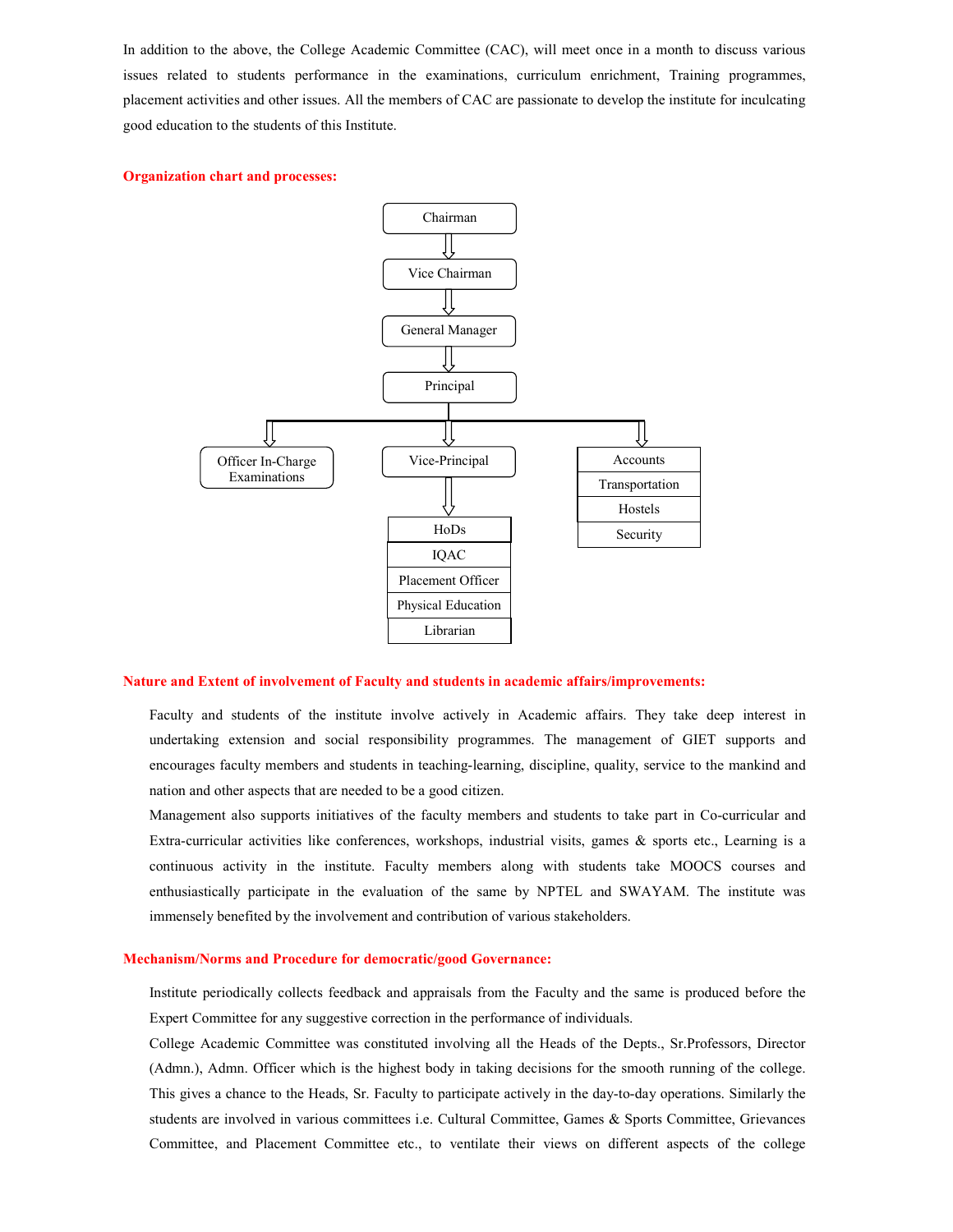administration. One boy and one girl for each class are nominated as class representatives, the class representatives will report to the faculty in charge of that particular class. This will help to sort out the problems of the students at the class level.

#### Student Feedback on Institutional Governance/Faculty performance:

Every Semester, feedback from the students is taken with regard to the performance of the faculty to maintain the standards in technical education. The Heads of the Departments review the departmental progress for continuous improvement in consultation with the Principal. The management supports any new plan which is for the benefit of students and progress of the institution.

#### Grievance Redressal mechanism for Faculty, staff and students:

A Grievance Redressal Committee with 6 members viz., Principal, and one person from each Department to look into the grievances, if any, from the students or staff. Arrangements were also made with regard to the suggestions and complaints by providing a Complaints and Suggestions box at the Main Building, which is available for all the staff members and the students. The Committee, once in a fortnight, will meet and discuss the complaints and suggestions.

#### Establishment of Anti Ragging Committee:

| S.No           | <b>Name of the Member</b> | <b>Qualification and Position</b> | <b>Position</b> |
|----------------|---------------------------|-----------------------------------|-----------------|
| 1              | Dr. T. Vamsee Kiran       | Principal                         | Chairman        |
| $\overline{2}$ | Mr. K. Naga Raju          | Assoc. Professor                  | Convener        |
| 3              | Mr. E.T.Chakrapani        | HoD, CIVIL                        | Member          |
| $\overline{4}$ | Mr. B. Vamsi Krishna      | HoD, EEE                          | Member          |
| 5              | Mr. P. Poorna Mohan       | HoD, Mech                         | Member          |
| 6              | Dr. B. Jagadeesh          | HoD, ECE                          | Member          |
| 7              | Dr. Sk. Meera Sharief     | HoD, CSE                          | Member          |
| 8              | Dr. K. V. R. Srinivas     | HoD, HBS,                         | Member          |
| 9              | Ms. G. Prema Swathi       | Asst. Professor, Civil            | Member          |
| 10             | Mr. Nagul Saidulla Meer   | Asst. Professor, EEE              | Member          |
| 11             | Mr.V.R.V.Winson           | Asst. Professor, HBS              | Member          |
| 12             | Mr. K.Sai Sasidhar        | Asst. Professor, Mech             | Member          |
| 13             | Mr. A G V Karthik Raju    | Asst. Professor, ECE              | Member          |
| 14             | Ms.Y.Purna Lavanya        | Student                           | Member          |
| 15             | Mr.K R K P Srinivas       | Sr. Journalist                    | Member          |
| 16             | Sri Sista Bhaskara Rao    | Parent                            | Member          |
| 17             | Sri Gollu Srinu Babu      | Parent                            | Member          |

Establishment of Grievance Redressal Committee in the Institution and Appointment of OMBUDSMAN by the University:

| S.No                     | <b>Name of the Member</b> | <b>Oualification and Position</b> | <b>Position</b> |
|--------------------------|---------------------------|-----------------------------------|-----------------|
|                          | Dr. T. Vamsee Kiran       | Principal                         | Chairman        |
| $\mathfrak{D}_{1}^{(1)}$ | Mr. B. Vamsi Krishna      | HoD, EEE                          | Convener        |
| 3                        | Mr. K. Edukondalu         | Asst. Professor, Civil            | Member          |
| 4                        | Mr. V. Avinash            | Asst. Professor, Mech             | Member          |
| 5                        | Ms. G. Srujana            | Asst. Professor, ECE              | Member          |
| 6                        | Ms. Ch. Archana           | Asst. Professor, CSE              | Member          |
|                          | Ms. M. Madhavi            | Asst. Professor, HBS              | Member          |
| 8                        | Mr. K. Giri Babu          | CAO                               | Member          |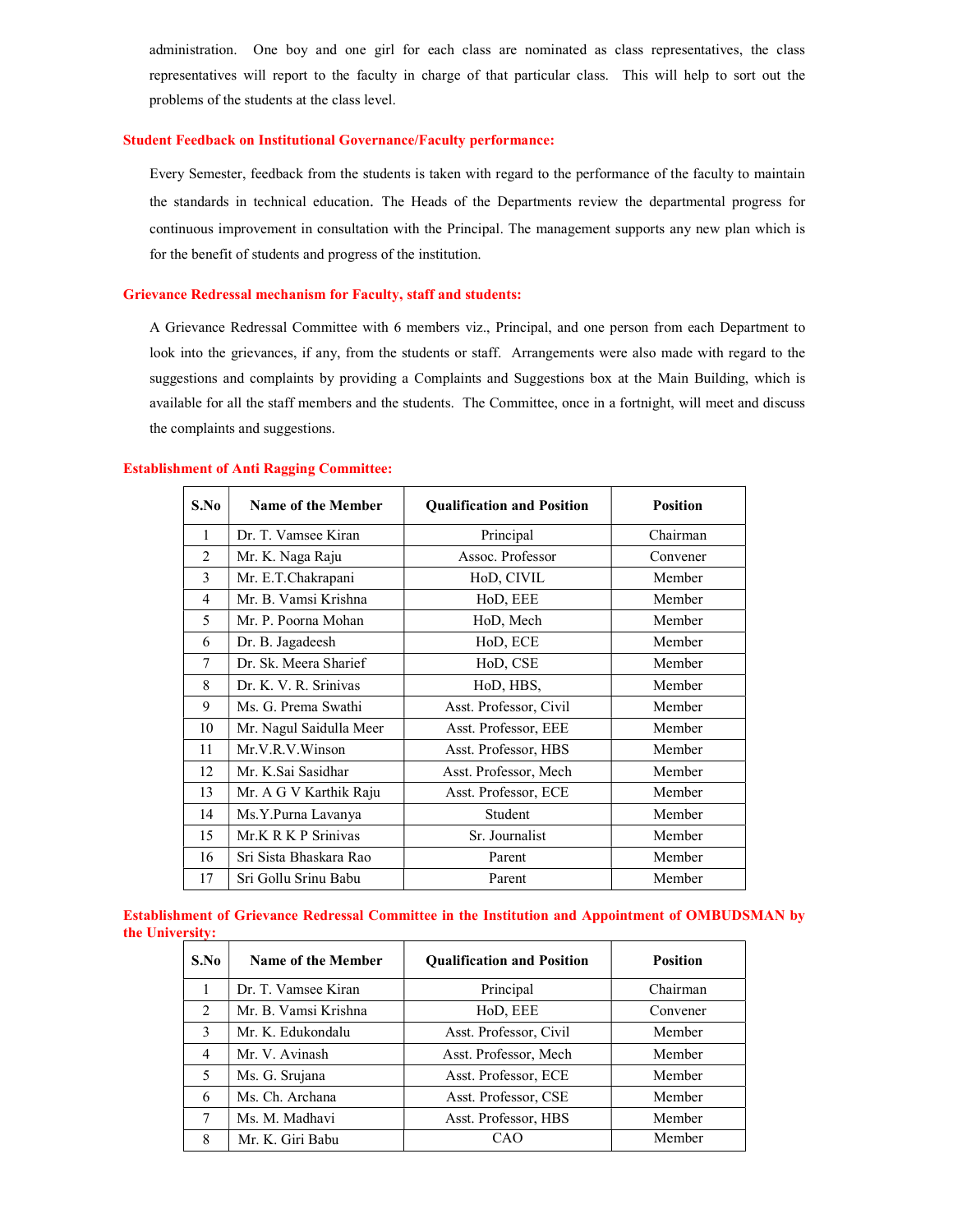| M. | $\sim$<br>$ICP^*$<br>$-111 - 111$<br>------- | -- |
|----|----------------------------------------------|----|
|----|----------------------------------------------|----|

# Establishment of Internal Complaint Committee (ICC):

| S.No         | <b>Name of the Member</b> | <b>Qualification and Position</b> | <b>Position</b> |
|--------------|---------------------------|-----------------------------------|-----------------|
| $\mathbf{1}$ | Dr. T. Vamsee Kiran       | Principal                         | Chairman        |
| 2            | Mr. B. Vamsi Krishna      | HoD, EEE                          | Convener        |
| 3            | Mr. K. Edukondalu         | Asst. Professor, Civil            | Member          |
| 4            | Mr. V. Avinash            | Asst. Professor, Mech             | Member          |
| 5            | Ms. G. Srujana            | Asst. Professor, ECE              | Member          |
| 6            | Ms. Ch. Archana           | Asst. Professor, CSE              | Member          |
| 7            | Mr. K. Satyanarayana      | Asst. Professor, HBS              | Member          |
| 8            | Ms. M. Madhavi            | Asst. Professor, HBS              | Member          |
| 9            | Mr.Rajendra               | Technician, EEE                   | Member          |
| 10           | Mr.I.Rajesh Babu          | Technician, Mech                  | Member          |
| 11           | Ms.B.Sowmya               | Student                           | Member          |
| 12           | Mr.B.Hemanth              | Student                           | Member          |
| 13           | Ms.Bhavani Devi           | Student                           | Member          |

#### Establishment of Committee for SC/ST:

| S.No | <b>Name of the Member</b>   | <b>Oualification and Position</b> | <b>Position</b> |
|------|-----------------------------|-----------------------------------|-----------------|
|      | Dr. T. Vamsee Kiran         | Principal                         | Chairman        |
| 2    | Ms. Sripathi Vijaya sailaja | Asst. Professor, EEE              | Member          |
|      | Mr. P. Darwin               | Asst. Professor, ECE              | Member          |
| 4    | P. Siva Krishna             | Asst. Professor, ECE              | Member          |
|      | Mr. V. Avinash              | Asst. Professor, Mech             | Member          |

#### Internal Quality Assurance Cell:

| S.No                          | <b>Name of the Member</b> | <b>Qualification and Position</b> | <b>Position</b> |
|-------------------------------|---------------------------|-----------------------------------|-----------------|
|                               | Dr. T. Vamsee Kiran       | Principal                         | Chairman        |
| $\mathfrak{D}_{\mathfrak{p}}$ | Dr. K V R Srinivas        | <b>HBS</b>                        | Coordinator     |
| 3                             | Mr. M. Kashyap            | Civil                             | Member          |
| 4                             | Mr. G. Vamsi krishna      | EEE.                              | Member          |
| 5                             | Mr. P. Vipin Raj          | Mech                              | Member          |
| 6                             | Mr. P. Darwin             | <b>ECE</b>                        | Member          |
|                               | Ms. Ch. Archana           | CSE                               | Member          |

#### 6. Programmes

#### Name of Programmes approved by AICTE:

#### Engineering & Technology - UG : B. Tech

| Program                          | Level             | <b>Course</b>                            | <b>Affiliating Body</b><br>(University<br>$\langle$ <b>Body</b> $\rangle$ | <b>Intake</b><br>Approved<br>for 2020-21 | Course<br><b>Duration</b> |
|----------------------------------|-------------------|------------------------------------------|---------------------------------------------------------------------------|------------------------------------------|---------------------------|
| Engineering<br>and<br>Technology | Under<br>Graduate | Mechanical<br>Engineering                | Jawaharlal Nehru<br>Technological University,<br>Kakinada                 | 60                                       | 4 Years                   |
| Engineering<br>and<br>Technology | Under<br>Graduate | Electronics<br>& Communications<br>Engg. | Jawaharlal Nehru<br>Technological University,<br>Kakinada                 | 60                                       | 4 Years                   |
| Engineering                      | Under             | Computer Science and                     | Jawaharlal Nehru                                                          | 120                                      | 4 Years                   |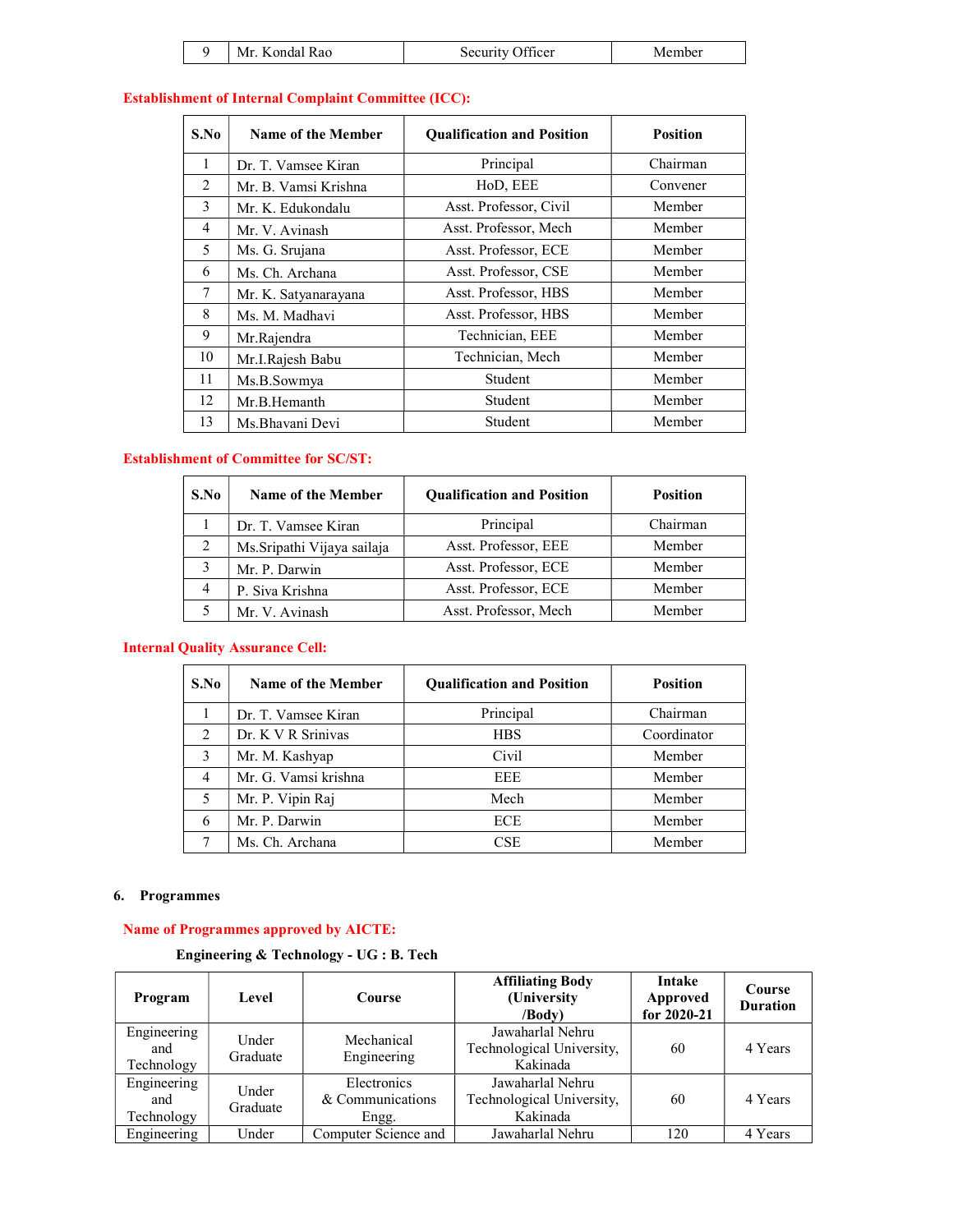| and                              | Graduate          | Engineering               | Technological University,                                 |    |         |
|----------------------------------|-------------------|---------------------------|-----------------------------------------------------------|----|---------|
| Technology                       |                   |                           | Kakinada                                                  |    |         |
| Engineering<br>and<br>Technology | Under<br>Graduate | Information<br>Technology | Jawaharlal Nehru<br>Technological University,<br>Kakinada | 60 | 4 Years |

#### Management – PG : MBA

| Program    | Level            | Course | <b>Affiliating Body</b><br>(University<br>$\sqrt{Body}$   | Intake<br>Approved<br>for 2020-21 | Course<br><b>Duration</b> |
|------------|------------------|--------|-----------------------------------------------------------|-----------------------------------|---------------------------|
| Management | Post<br>Graduate | MBA    | Jawaharlal Nehru<br>Technological University,<br>Kakinada | 60                                | 2 Years                   |

Name of Programmes Accredited by NBA: Nil

Status of Accreditation of the Courses: NA

#### For each Programme the following details are to be given:

| Engineering & Technology - UG : B. Tech |  |  |
|-----------------------------------------|--|--|
|                                         |  |  |

| Program                          | Level             | <b>Name of the Course</b>                | No. of<br><b>Seats</b> | Course<br><b>Duration</b> | Fee            | Campus<br><b>Placement</b><br>Facility |
|----------------------------------|-------------------|------------------------------------------|------------------------|---------------------------|----------------|----------------------------------------|
| Engineering<br>and<br>Technology | Under<br>Graduate | Mechanical<br>Engineering                | 60                     | 4 Years                   | $Rs. 35,000/-$ | Yes                                    |
| Engineering<br>and<br>Technology | Under<br>Graduate | Electronics<br>& Communications<br>Engg. | 60                     | 4 Years                   | $Rs. 35,000/-$ | Yes                                    |
| Engineering<br>and<br>Technology | Under<br>Graduate | Computer Science and<br>Engineering      | 120                    | 4 Years                   | $Rs. 35,000/-$ | Yes                                    |
| Engineering<br>and<br>Technology | Under<br>Graduate | Information<br>Technology                | 60                     | 4 Years                   | $Rs. 35,000/-$ | Yes                                    |

#### Management – PG : MBA

| Program    | Level            | <b>Name of the Course</b> | No. of<br><b>Seats</b> | Course<br><b>Duration</b> | Fee            | Campus<br><b>Placement</b><br><b>Facility</b> |
|------------|------------------|---------------------------|------------------------|---------------------------|----------------|-----------------------------------------------|
| Management | Post<br>Graduate | MBA                       | 60                     | 2 Years                   | $Rs. 47.700/-$ | Yes                                           |

#### 7. Faculty

#### Branch wise list of Faculty members:

| S.No.          | Department | Name of the Faculty             | <b>Designation</b>     |
|----------------|------------|---------------------------------|------------------------|
|                | EEE        | Dr. T.VAMSEE KIRAN              | <b>PRINCIPAL</b>       |
| $\mathcal{D}$  |            | Mr. E. T. CHAKRAPANI            | <b>ASST. PROFESSOR</b> |
| 3              | CIVIL      | Mr. ADDEPALLI MALLINADH KASHYAP | <b>ASST. PROFESSOR</b> |
| $\overline{4}$ |            | Miss GURRAPU PREMA SWATHI       | <b>ASST. PROFESSOR</b> |
| 5              |            | Mr. K. YEDUKONDALU              | <b>ASST. PROFESSOR</b> |
| 6              | <b>EEE</b> | Mr. VAMSI KRISHNA BHARANIKANI   | <b>ASST. PROFESSOR</b> |
|                |            | Mr. VENKATESWARA RAO GARLAPATI  | <b>ASST. PROFESSOR</b> |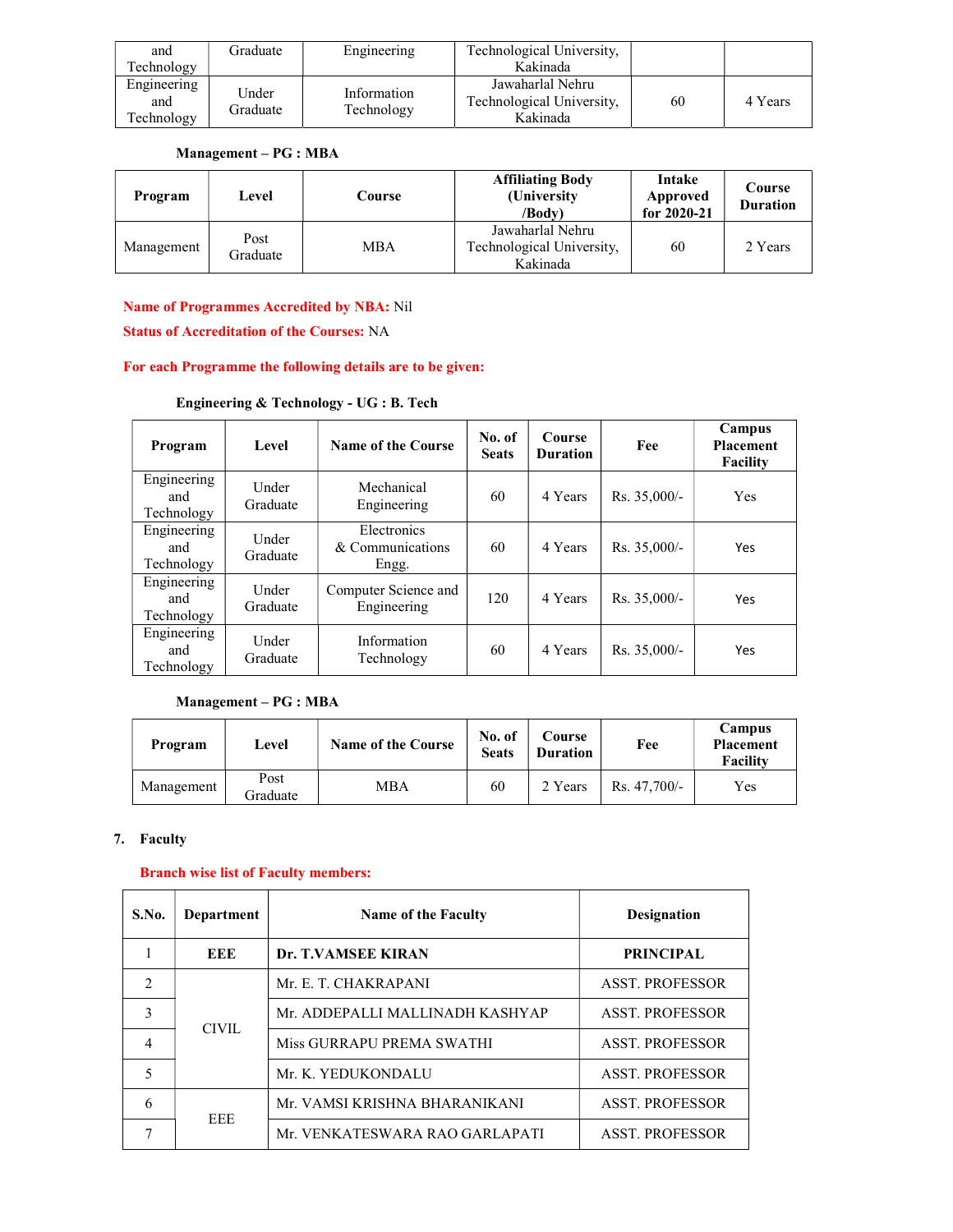| 8  |            | Mr. NAGUL SAIDULLA MEER       | <b>ASST. PROFESSOR</b> |
|----|------------|-------------------------------|------------------------|
| 9  |            | Mr.PINJARLA POORNA MOHAN      | SR. ASST. PROFESSOR    |
| 10 |            | Mr. ANNAVARAPU SRIDHAR        | <b>ASSOC PROFESSOR</b> |
| 11 |            | Mr. VIPIN RAJ PITTA           | <b>ASST. PROFESSOR</b> |
| 12 |            | Mr. V GANGADHAR PRAVEEN KETHA | <b>ASST. PROFESSOR</b> |
| 13 | MECH       | Mr. V. AVINASH                | <b>ASST. PROFESSOR</b> |
| 14 |            | Mr. K.SAI SASIDHAR            | <b>ASST. PROFESSOR</b> |
| 15 |            | Mr. SRINIVAS MANDALA          | <b>ASST. PROFESSOR</b> |
| 16 |            | Ms. DIVYA TEJA KAKARAPALLI    | <b>ASST. PROFESSOR</b> |
| 17 |            | Dr. B. JAGADEESH              | <b>PROFESSOR</b>       |
| 18 |            | Mr. POTHUMUDI DARWIN          | <b>ASST. PROFESSOR</b> |
| 19 |            | Mr. SIVA KRISHNA PAMPANA      | <b>ASST. PROFESSOR</b> |
| 20 |            | Mr. T. SASIBHUSHAN RAO        | <b>ASST. PROFESSOR</b> |
| 21 |            | Mr. K V VENKATA RAMANA        | <b>ASST. PROFESSOR</b> |
| 22 |            | Mr. A. KARTHIK RAJU           | <b>ASST. PROFESSOR</b> |
| 23 |            | Mr. B.VENKATESH               | <b>ASST. PROFESSOR</b> |
| 24 | <b>ECE</b> | Ms. G. SRUJANA                | <b>ASST. PROFESSOR</b> |
| 25 |            | Ms. PURNIMA TEJASWI T         | <b>ASST. PROFESSOR</b> |
| 26 |            | Ms. S. N. V. VIJAYA LAKSHMI   | <b>ASST. PROFESSOR</b> |
| 27 |            | Ms. V. LAVANYA                | <b>ASST. PROFESSOR</b> |
| 28 |            | Mr.V. V. SUBBARAYA SASTRY     | <b>ASST. PROFESSOR</b> |
| 29 |            | Mr. VEERENDRA KUMAR CHALUMURI | <b>ASST. PROFESSOR</b> |
| 30 |            | Mr. NAGA SIVA KOLLEPARA       | <b>ASST. PROFESSOR</b> |
| 31 |            | Ms. VIJAYA SAILAJA SRIPATHI   | <b>ASST. PROFESSOR</b> |
| 32 |            | Mr. TANELANKA RAMA KRISHNA    | <b>ASST. PROFESSOR</b> |
| 33 |            | Dr. SHAIK MEERA SHARIEF       | <b>PROFESSOR</b>       |
| 34 |            | Mr. NAGA RAJU KATTA           | <b>ASSOC PROFESSOR</b> |
| 35 |            | Ms. SAI DEEPTHI BATCHU        | <b>ASST. PROFESSOR</b> |
| 36 |            | Mr. SASIKUMAR PATRA           | <b>ASST. PROFESSOR</b> |
| 37 |            | Mrs. CHALIKI ARCHANA          | <b>ASST. PROFESSOR</b> |
| 38 | <b>CSE</b> | Ms. MUNISHA SHAIK             | <b>ASST. PROFESSOR</b> |
| 39 |            | Mr. RAMA KRUSHNA RATH         | <b>ASST. PROFESSOR</b> |
| 40 |            | Ms. MEENAKSHI TUMMALA         | <b>ASST. PROFESSOR</b> |
| 41 |            | Mr. P.VENKATA KRISHNA SURYA   | <b>ASST. PROFESSOR</b> |
| 42 |            | Mr. S. JANAKIRAMUDU           | <b>ASST. PROFESSOR</b> |
| 43 |            | Mr.G.SIVA KRISHNA             | <b>ASST. PROFESSOR</b> |
| 44 |            | Ms. SIDDALA KUSUMA            | <b>ASST. PROFESSOR</b> |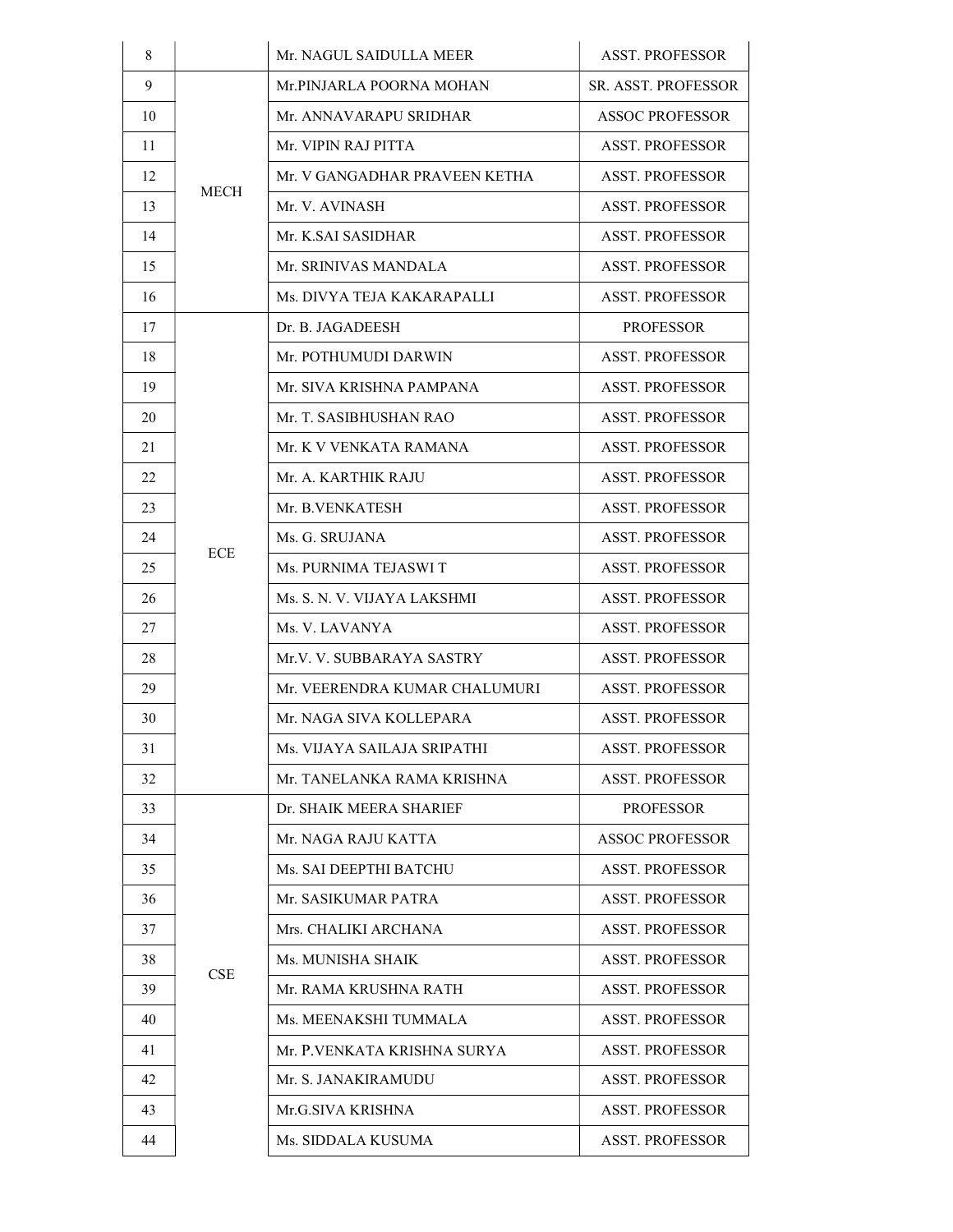| 45 |            | Ms. MALLAMPALLI SNEHA          | <b>ASST. PROFESSOR</b>  |
|----|------------|--------------------------------|-------------------------|
| 46 |            | Mr. J.BALA AMBEDKAR            | <b>ASST. PROFESSOR</b>  |
| 47 |            | Mr. ESWARARAO NADIMINTI        | <b>ASST. PROFESSOR</b>  |
| 48 |            | Mr. V.RAJA VEERAWINSON         | <b>ASST. PROFESSOR</b>  |
| 49 |            | Mr. RACHARLA VIJAYA BABU       | <b>ASST. PROFESSOR</b>  |
| 50 |            | Dr. R SRINIVAS KANDARPA        | <b>PROFESSOR</b>        |
| 51 |            | Mrs. MADHAVI PENMATCHA         | <b>ASST. PROFESSOR</b>  |
| 52 |            | Mrs. BATCHU DAMAYANTHI         | <b>ASST. PROFESSOR</b>  |
| 53 |            | Mr. DURGA PRASAD GUDE          | <b>ASST. PROFESSOR</b>  |
| 54 |            | N. CHINNARI                    | <b>ASST. PROFESSOR</b>  |
| 55 |            | Mr. M.SREENIVASU               | <b>ASSOC. PROFESSOR</b> |
| 56 |            | Mr.B.SRINIVASA RAO             | <b>ASST. PROFESSOR</b>  |
| 57 |            | Ms. SUBHA DHANALAKSHMI         | <b>ASST. PROFESSOR</b>  |
| 58 |            | Ms. D. LAKSHMI PRASANNA        | <b>ASST. PROFESSOR</b>  |
| 59 | <b>IT</b>  | <b>T. SREELAKSHMI</b>          | <b>ASST. PROFESSOR</b>  |
| 60 |            | Mrs.SODADASI RACHEL            | <b>ASST. PROFESSOR</b>  |
| 61 |            | Ms. HARIKHA K. SRI             | <b>ASST. PROFESSOR</b>  |
| 62 |            | Mr. SURYANARAYANA DOGGA        | <b>ASST. PROFESSOR</b>  |
| 63 |            | Mr. RAJENDRA PRASAD BABU KOLLI | <b>ASST. PROFESSOR</b>  |
| 64 |            | Dr. PALUVAYI SUBBA RAO         | <b>PROFESSOR</b>        |
| 65 |            | Mr. N. VENKATA RAMANA          | <b>ASST.PROFESSOR</b>   |
| 66 |            | Mr. SATYANARAYANA KALYANAM     | <b>ASST.PROFESSOR</b>   |
| 67 | <b>MBA</b> | Mrs. R.SITA KUMARI             | <b>ASST.PROFESSOR</b>   |
| 68 |            | Mr. BOYYA SURYA CHANDRA        | ASST.PROFESSOR          |
| 69 |            | Mr. R. SAIPANDU                | <b>ASST. PROFESSOR</b>  |

#### 8. Profile of Vice Chancellor/Director/Principal/Faculty

Annexure - I

#### 9. Fee

Details of fee, as approved by State Fee Committee, for the Institution:

B.Tech( Engineering & Technology): Rs.35,000/- ; MBA(PG-Management): Rs. 47,700/-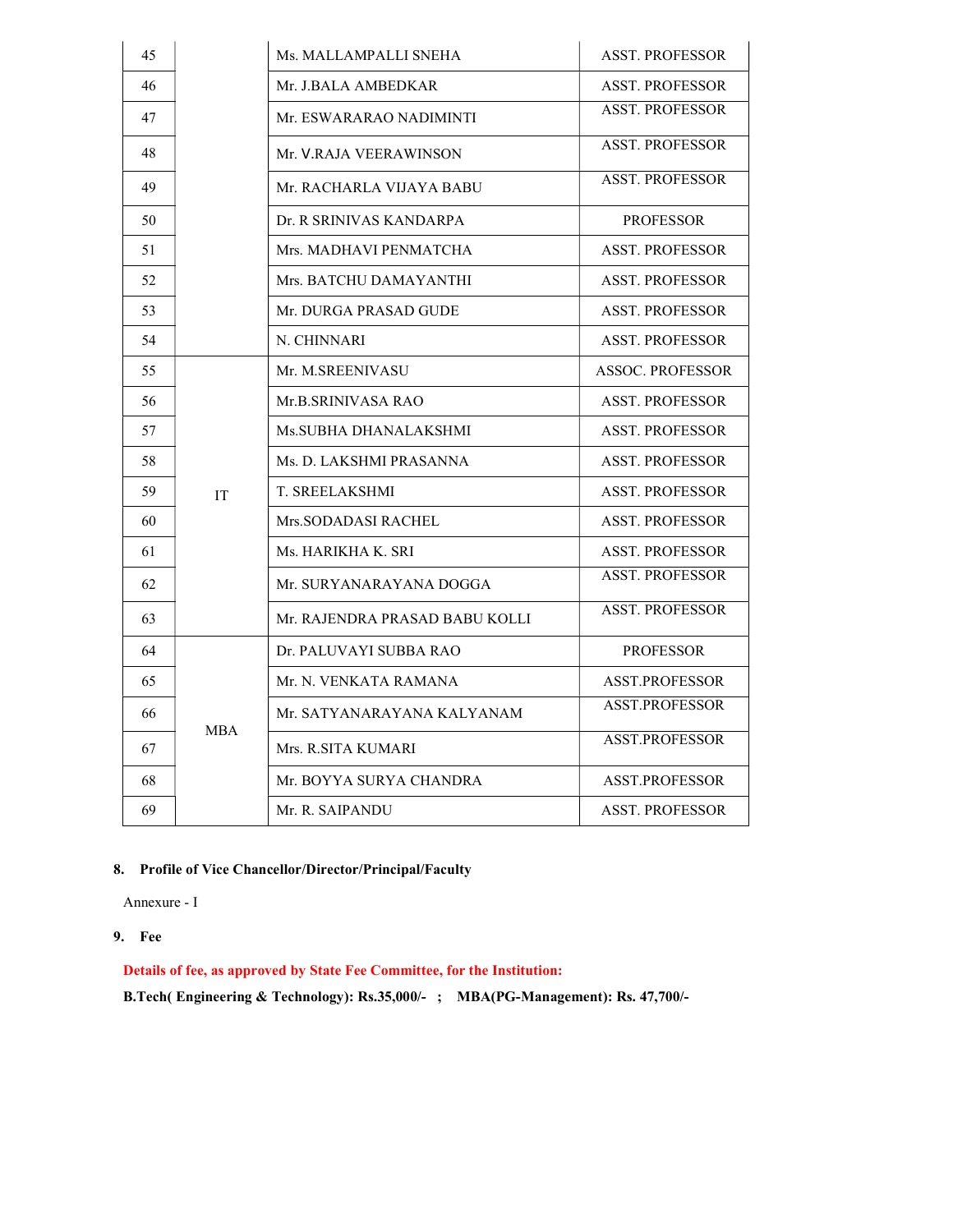Estimated cost of Boarding and Lodging in Hostels : Rs.50,000/-

10. Admissions(past 3 Years):

|                                                  |              |                               | 2018-19      |                                                         |      |                 |                                    | 2019-20        |                                     |                |     |          | 2020-21        |                                     |              |              |                | 2021-22        |                                                         |          |
|--------------------------------------------------|--------------|-------------------------------|--------------|---------------------------------------------------------|------|-----------------|------------------------------------|----------------|-------------------------------------|----------------|-----|----------|----------------|-------------------------------------|--------------|--------------|----------------|----------------|---------------------------------------------------------|----------|
| <b>Branch</b>                                    | take         | enor<br>$\sum_{i=1}^{n}$<br>ت | Spot         | $\overline{\mathbf{u}}$<br>$\bullet$<br>nagem<br>ಷ<br>Ż | otal | take            | enor<br>$\sum_{i=1}^{n}$<br>$\cup$ | Spot           | $\overline{\mathbf{u}}$<br>Manageme | <b>Total</b>   | tak | Convenor | Spot           | $\overline{\mathbf{u}}$<br>Manageme | <b>Total</b> | ntake        | onvenor        | Spot           | $\overline{\phantom{a}}$<br>$\ddot{\bullet}$<br>Managem | Total    |
| <b>CIVIL ENGINEERING</b>                         | 60           | 11                            | $\mathbf{0}$ | 5                                                       | 16   | 60              |                                    | $\overline{2}$ | $\theta$                            | 3              |     | $\theta$ | $\overline{0}$ | $\theta$                            | $\theta$     | $\mathbf{0}$ | $\theta$       | $\overline{0}$ | $\theta$                                                | $\theta$ |
| ELECTRICAL AND ELECTRONICS<br><b>ENGINEERING</b> | 60           |                               | $\theta$     | 3                                                       |      | 30 <sup>1</sup> | $\Omega$                           | $\Omega$       |                                     |                |     | $\Omega$ | $\Omega$       | $\Omega$                            | $\Omega$     | $\mathbf{0}$ | $\Omega$       | $\Omega$       | $\theta$                                                | $\Omega$ |
| MECHANICAL ENGINEERING                           | 60           | 14                            | $\theta$     | 6                                                       | 20   | 60 <sup>1</sup> |                                    | $\Omega$       | 6                                   | $\overline{7}$ | 30  | 14       | $\overline{0}$ | $\theta$                            | 14           | 60           | $\theta$       | $\theta$       | $\theta$                                                | $\theta$ |
| ELECTRONICS & COMMUNICATION ENGG                 | <b>120</b>   | 73                            | 11           | 9                                                       | 93   | 120             | 57                                 | $\mathbf Q$    |                                     | 67             | -60 | 41       |                | 3                                   | 45           | 60           | 43             | $\overline{0}$ | 15                                                      | 58       |
| <b>COMPUTER SCIENCE &amp; ENGINEERING</b>        | 60           | 36                            | 6            | 11                                                      | 53   | 60 <sup>1</sup> | 45                                 |                | 18                                  | 64             | 120 | 77       | $\theta$       | 26                                  | 103          | <b>120</b>   | 90             | $\overline{0}$ | 18                                                      | 108      |
| <b>INFORMATION TECHNOLOGY (INF)</b>              | $\mathbf{0}$ | $\theta$                      | $\theta$     | $\theta$                                                |      | $\mathbf{0}$    | $\Omega$                           | $\Omega$       | $\Omega$                            | $\theta$       | 60  | 41       | $\theta$       |                                     | 44           | 60           | 44             | $\theta$       | $\overline{4}$                                          | 48       |
| <b>MASTER OF BUSINESS ADMINISTRATION</b>         | 60           | 25                            |              | $\theta$                                                | 26   | 60              | 22                                 | 3              | $\theta$                            | 25             | -60 | 11       | 3              | $\theta$                            | 14           | 60           | $\overline{4}$ | $\overline{0}$ | <sup>10</sup>                                           | 14       |
|                                                  | 420          | <b>160</b>                    | 18           | 34                                                      | 212  | <b>390</b>      | 125                                | 13             | 25                                  | 163            | 330 | 184      | 4              | 32                                  | 220          | <b>360</b>   | <b>181</b>     | $\mathbf{0}$   | 47                                                      | 228      |

## 2021-22 Admitted Students – Categorywise

| <b>Name of the Course</b> | Shift                    | ಡ<br>Ξ<br>−<br>ರ<br>₫ď | Ρg<br>$-$<br>$\det$<br>ੱ<br>$\approx$<br>Ë<br>U | Πg<br>'ਰ<br>exclue<br>y<br>≔<br>male<br>Femal<br>Minor<br>ලී | ⊨<br>Z<br>$\overline{5}$ o<br>uding<br>Other<br>(incl <sub>)</sub><br>SBC,<br>Male<br>DT,<br>$\mathbf{r}$<br>≊<br>⊝ | ➡<br>luding<br>Other)<br>le (inclu<br>SBC, C<br>emal<br>-DT,<br>ĔΞ<br>$rac{\text{C}}{\text{N}}$ | <b>SC</b> Male | Female<br>$\mathbf{S}$ | Male<br>⊨<br>ò | Female<br>$\mathbf{S}$ | a<br>Σ<br>ರ<br>app<br>ပ<br>Handi<br>$\mathbf{H}$<br>$\approx$<br>.≌<br>$\overline{ }$<br>$\mathbf{H}$<br>$\sim$ | $\overline{c}$<br>≏<br>Handie<br>emale<br>≥⊾<br>$-1$<br>⊵<br>ᄒ | a<br>0<br>ã<br>Е<br>⋍ | emale<br>E<br>Minority | Male<br>⋗<br>È | ≗<br>$\approx$<br>Fem<br>⋗<br>E.<br>– | Male<br><b>IRK</b> | Female<br>R <sub>1</sub> | Male<br>PIO <sub></sub> | Female<br>PIO | ►<br>É<br>)።<br>አይደ<br>- 드<br>$Tota$<br>$T+ST+$<br>nts(SC<br>ERAL<br>ರ<br>5 |  |
|---------------------------|--------------------------|------------------------|-------------------------------------------------|--------------------------------------------------------------|---------------------------------------------------------------------------------------------------------------------|-------------------------------------------------------------------------------------------------|----------------|------------------------|----------------|------------------------|-----------------------------------------------------------------------------------------------------------------|----------------------------------------------------------------|-----------------------|------------------------|----------------|---------------------------------------|--------------------|--------------------------|-------------------------|---------------|-----------------------------------------------------------------------------|--|
| MECHANICAL<br>ENGINEERING | 1 <sub>st</sub><br>Shift | 60                     |                                                 |                                                              | $\Omega$                                                                                                            |                                                                                                 | $\mathbf{0}$   | $\overline{0}$         | $\theta$       |                        |                                                                                                                 |                                                                | $\theta$              |                        | $\overline{0}$ | $\overline{0}$                        | $\overline{0}$     | $\theta$                 |                         | $\theta$      |                                                                             |  |
| <b>ELECTRONICS &amp;</b>  | 1st                      |                        |                                                 |                                                              |                                                                                                                     |                                                                                                 |                | $\sim$                 |                |                        |                                                                                                                 |                                                                |                       |                        |                |                                       |                    |                          |                         |               |                                                                             |  |
| <b>COMMUNICATION ENGG</b> | Shift                    | 60                     | 14                                              |                                                              | 21                                                                                                                  |                                                                                                 | $\sim$<br>ل    | ∸                      |                |                        |                                                                                                                 | $\Omega$                                                       | $\Omega$              |                        |                |                                       |                    | $\theta$                 |                         | $\bf{0}$      | 58                                                                          |  |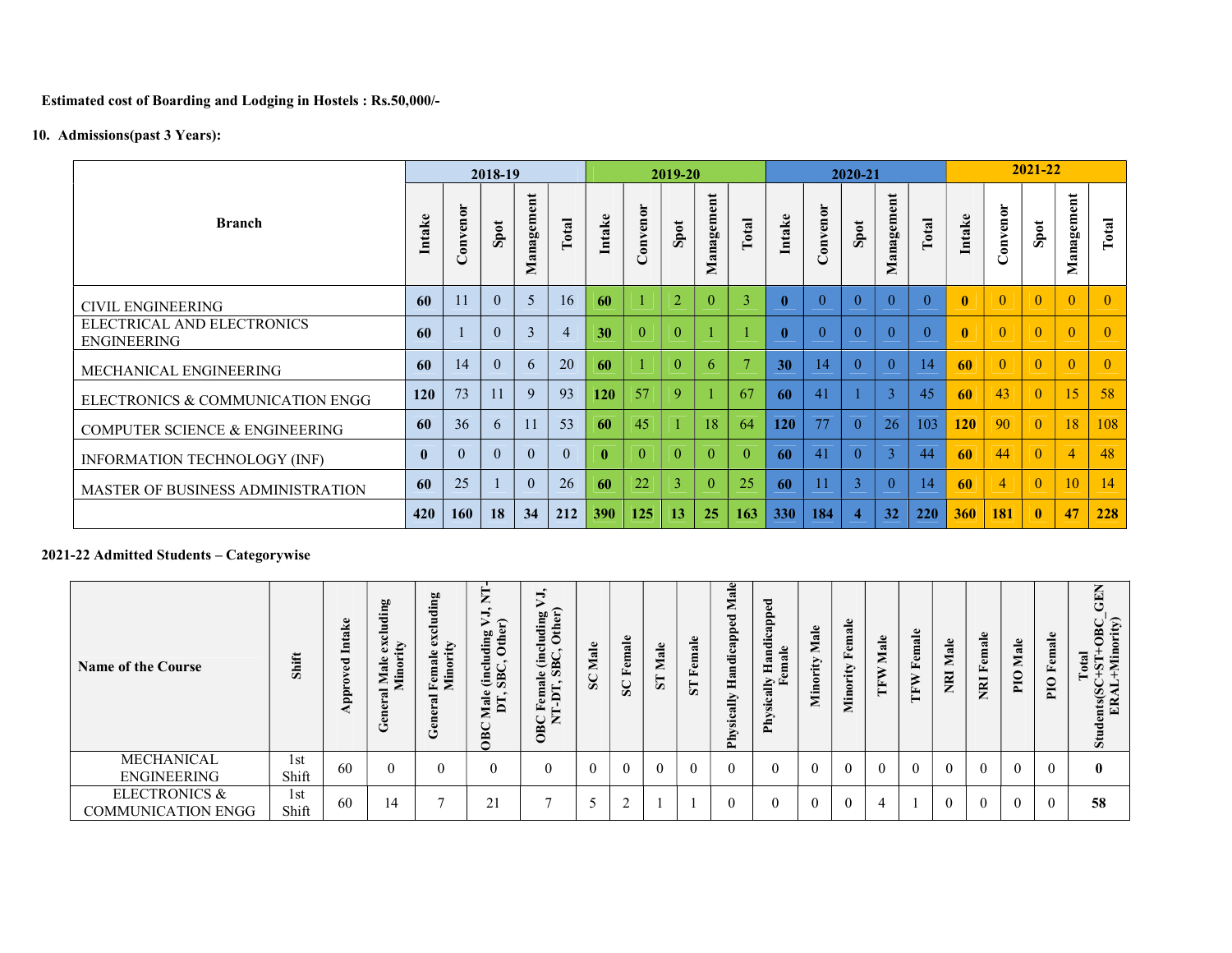| <b>COMPUTER SCIENCE &amp;</b><br>ENGINEERING       | 1st<br>Shift | 120 | 16 |    | 42 | 16  | 13 |    |          | $\theta$ |   |  | $\mathbf{6}$ |          |          |          |              |              | 108 |
|----------------------------------------------------|--------------|-----|----|----|----|-----|----|----|----------|----------|---|--|--------------|----------|----------|----------|--------------|--------------|-----|
| <b>INFORMATION</b><br>TECHNOLOGY (INF)             | 1st<br>Shift | -60 |    | ∸  | 18 | l O |    |    | $\theta$ | $\Omega$ |   |  |              |          | $\Omega$ |          |              |              | 48  |
| <b>MASTER OF BUSINESS</b><br><b>ADMINISTRATION</b> | 1st<br>Shift | -60 |    |    |    |     |    |    |          | $\Omega$ |   |  | $\Omega$     | $\theta$ | $\theta$ | $\theta$ |              |              | 14  |
|                                                    |              | 360 | 42 | 21 | 84 | 34  | 26 | 12 |          |          | 0 |  | 15           |          |          |          | $\mathbf{0}$ | $\mathbf{0}$ | 228 |

#### 2020-21 Admitted Students – Categorywise

| <b>Name of the Course</b>                             | Shift        | <b>Approved Intake</b> | <b>General Male excluding</b><br>Minority | excluding<br>Minority<br>Female<br>$\overline{a}$<br>Gener | Ė<br>$\frac{1}{2}$<br>ding<br>Other<br>Male (includ<br>DT, SBC, C<br>OBC | VJ,<br>luding<br>Other)<br>OBC Female (inclu<br>NT-DT, SBC, C | SC Male        | Female<br>SC   | Male<br>$\overline{\mathbf{L}}$ | <b>ST</b> Female | Male<br>$\overline{\phantom{a}}$<br>Physically Handicappe | Handicapped<br>emale<br>≞∝<br>Physical | Male<br>Minority | Female<br>Minority 1 | <b>TFW Male</b> | Female<br>TFW 1 | NRI Male       | <b>NRI Female</b> | Male<br>PIO  | PIO Female     | <b>GEN</b><br>ents(SC+ST+OBC_0<br>ERAL+Minority)<br>$Tota$<br>$HST+$<br>$\sin$ |
|-------------------------------------------------------|--------------|------------------------|-------------------------------------------|------------------------------------------------------------|--------------------------------------------------------------------------|---------------------------------------------------------------|----------------|----------------|---------------------------------|------------------|-----------------------------------------------------------|----------------------------------------|------------------|----------------------|-----------------|-----------------|----------------|-------------------|--------------|----------------|--------------------------------------------------------------------------------|
| MECHANICAL<br>ENGINEERING                             | 1st<br>Shift | 30                     | 6                                         | $\theta$                                                   |                                                                          | $\Omega$                                                      | $\overline{3}$ | $\overline{0}$ | $\overline{0}$                  |                  | $\theta$                                                  |                                        |                  |                      | 2               | $\overline{0}$  | $\theta$       | $\overline{0}$    |              | $\theta$       | 14                                                                             |
| <b>ELECTRONICS &amp;</b><br><b>COMMUNICATION ENGG</b> | 1st<br>Shift | 60                     | 6                                         |                                                            | 17                                                                       | $\sigma$                                                      | 8              | $\overline{2}$ |                                 |                  | $\theta$                                                  |                                        | $\overline{0}$   |                      | $\mathbf{3}$    |                 | $\theta$       | $\theta$          |              | $\theta$       | 45                                                                             |
| <b>COMPUTER SCIENCE &amp;</b><br>ENGINEERING          | 1st<br>Shift | 120                    | 21                                        | 15                                                         | 34                                                                       | 11                                                            | 14             | $\mathfrak{H}$ |                                 | $\overline{2}$   | $\theta$                                                  | $\Omega$                               | $\theta$         |                      | 5               | $\mathfrak{Z}$  | $\theta$       |                   |              | $\theta$       | 103                                                                            |
| <b>INFORMATION</b><br>TECHNOLOGY (INF)                | 1st<br>Shift | 60                     | 16                                        | 5                                                          | 15                                                                       |                                                               | $\theta$       |                | $\overline{0}$                  |                  | $\theta$                                                  | $\Omega$                               | $\overline{0}$   | $\mathbf{0}$         | $\overline{3}$  | $\overline{1}$  | $\overline{0}$ | $\mathbf{0}$      | $\theta$     | $\overline{0}$ | 44                                                                             |
| <b>MASTER OF BUSINESS</b><br><b>ADMINISTRATION</b>    | 1st<br>Shift | 60                     | $\sim$                                    |                                                            |                                                                          |                                                               |                |                | $\overline{0}$                  |                  | $\Omega$                                                  |                                        |                  |                      | $\theta$        | $\overline{0}$  | $\overline{0}$ |                   |              | $\theta$       | 14                                                                             |
|                                                       |              |                        | 51                                        | 26                                                         | 75                                                                       | 26                                                            | 26             | 9              | $\overline{2}$                  | $\overline{2}$   | $\mathbf{0}$                                              |                                        | $\overline{2}$   |                      | 13              | $5\phantom{.0}$ | $\mathbf{0}$   | $\mathbf{0}$      | $\mathbf{0}$ | $\mathbf{0}$   | 220                                                                            |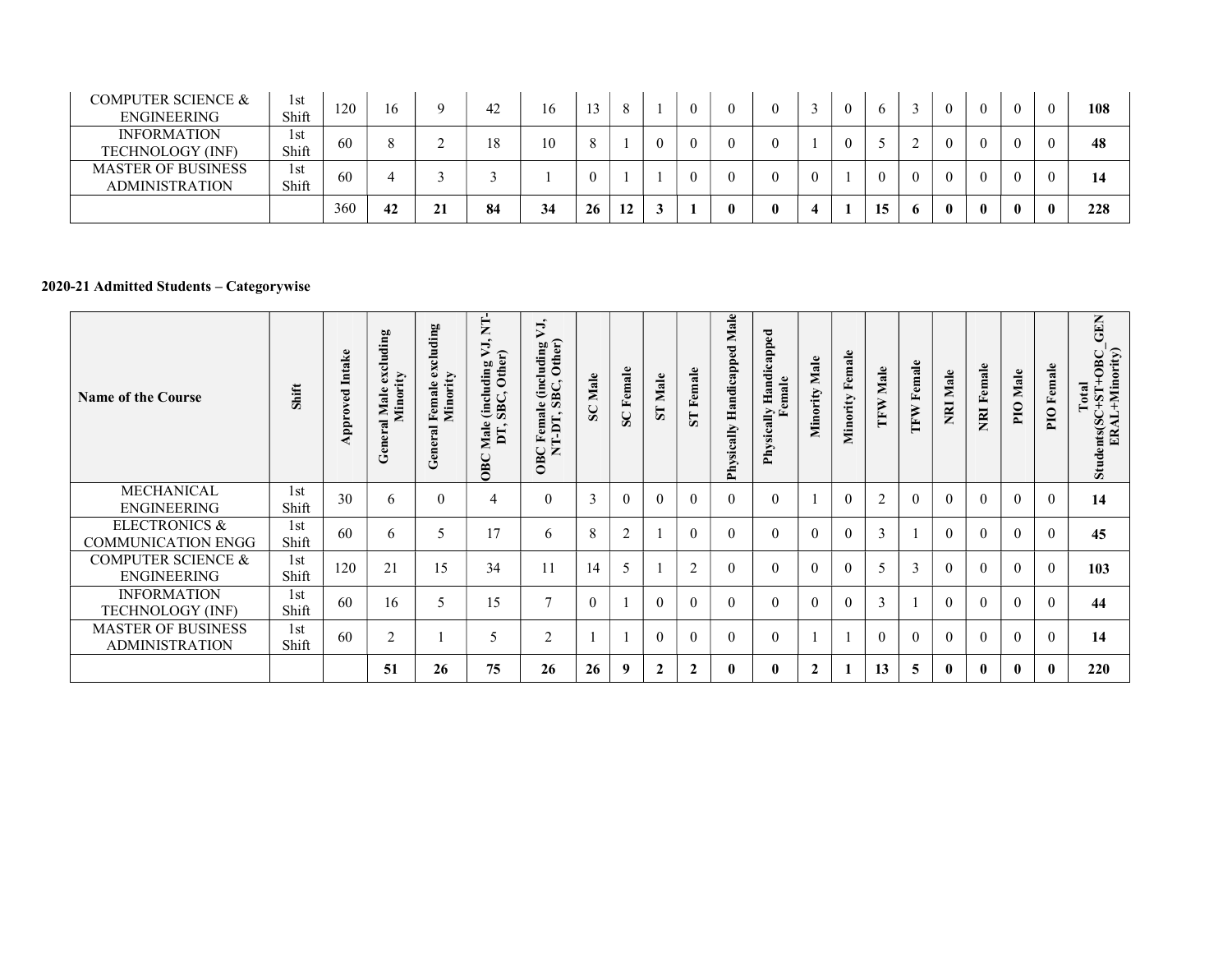#### 11. Admission Procedure

#### Mention the admission test being followed, name and address of the Test Agency and URL (website)

#### FOR CONVENOR QUOTA

ADMISSION TEST – EAPCET / ICET Name and Address: A.P. State Council of Higher Education 3<sup>rd</sup>, 4<sup>th</sup> and 5<sup>th</sup> floors, Neeladri Towers, Sri Ram Nagar, 6<sup>th</sup> Battalion Road, Atmakur (V), Mangalagiri (M), Guntur-522503 Website : www.apsche.org.

Number of seats allotted to different Test Qualified candidate separately (AIEEE/CET (State conducted test/University tests/CMAT/GPAT)/Association conducted test):

70% of the seats filled through the APEAPCET/ICET Counseling conducted by the State Government)

Calendar for admission against Management/vacant seats: Annexure - II

Last date of request for applications: 25.10.2021

Last date of submission of applications: 31.10.2021

Dates for announcing final results: 02.11.2021

Release of admission list (main list and waiting list shall be announced on the same day): 05.11.2021

Date for acceptance by the candidate (time given shall in no case be less than 15 days): 18.11.2021

Last date for closing of admission: 15.11.2021

Starting of the Academic session: 18.11.2021

#### The waiting list shall be activated only on the expiry of date of main list:

If the selected candidates have not reported before the cut off date, then automatically the candidates in the waiting list will become eligible for admissions.

#### The policy of refund of the fee, in case of withdrawal, shall be clearly notified

Before commencement of class work in I year, if the candidate withdraw his admission, the entire amount will be refunded.

#### 12. Criteria and Weightages for Admission

#### Describe each criteria with its respective weightages i.e. Admission Test, marks in qualifying exam etc.,:

Based on (1) marks obtained in the Admission Test, (2) marks obtained in the qualifying examination i.e., Intermediate or +2.

#### Mention the minimum level of acceptance, if any

Minimum 50% of the Intermediate Marks

#### 13. List of Applicants

List of candidate whose applications have been received along with percentile/percentage score for each of the qualifying examination in separate categories for open seats. List of candidate who have applied along with percentage and percentile score for Management quota seats:

#### List of Admitted Students under Convener quota:

| S.NO | <b>COURSE</b> | HALL<br><b>TICKET NO</b> | <b>RANK</b> | <b>NAME OF THE STUDENT</b> | <b>BRANCH   CATE</b> |  | M/I |
|------|---------------|--------------------------|-------------|----------------------------|----------------------|--|-----|
|------|---------------|--------------------------|-------------|----------------------------|----------------------|--|-----|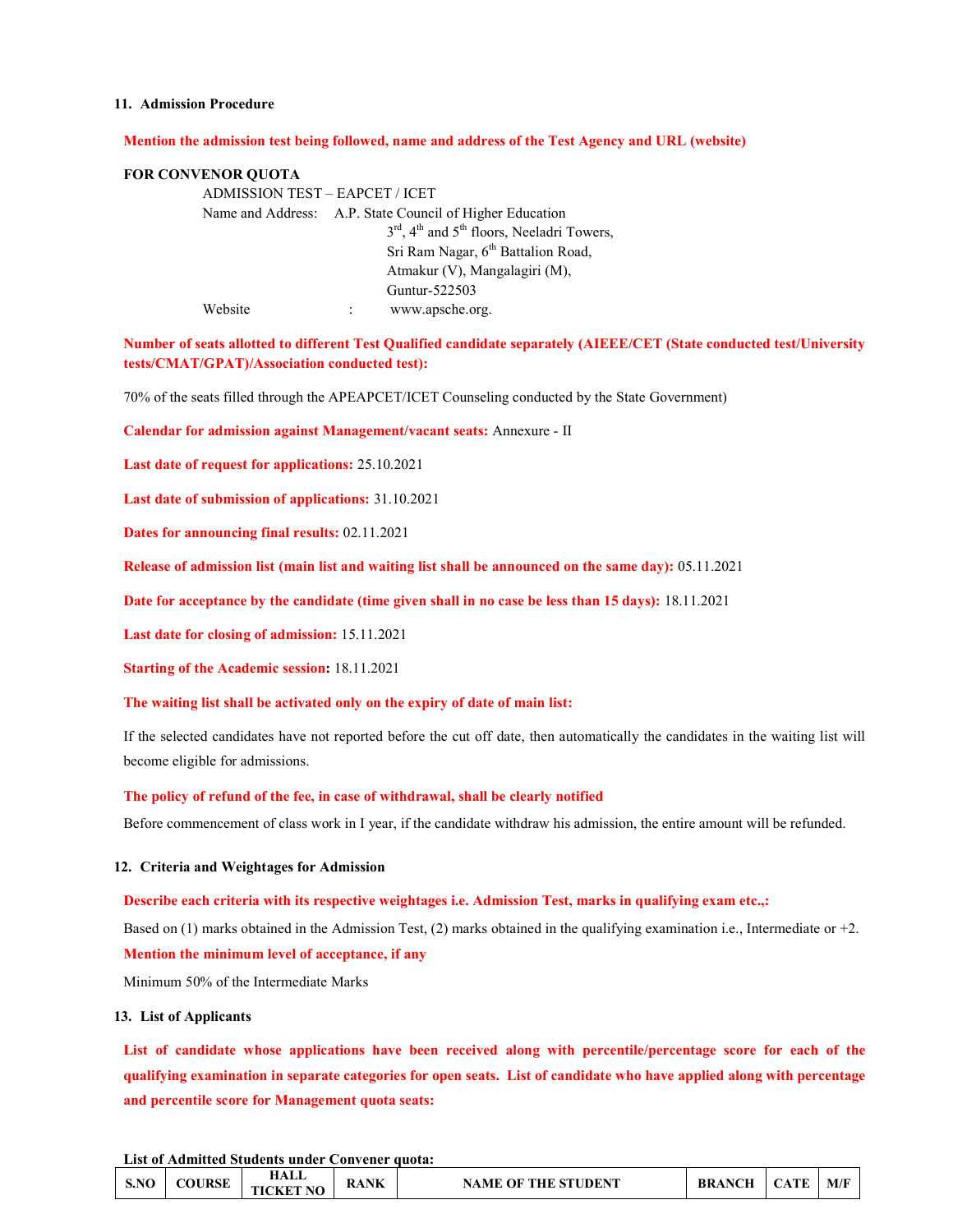| 1                                | <b>B.TECH</b>                  | 50762010192                | 41884           | ADARI VENKATA KAVYA SREE                                         | ECE                                | <b>BCD</b>               | F                          |
|----------------------------------|--------------------------------|----------------------------|-----------------|------------------------------------------------------------------|------------------------------------|--------------------------|----------------------------|
|                                  |                                |                            |                 | ARAVEETI VENKATA THARUN                                          |                                    |                          |                            |
| $\overline{c}$<br>$\mathfrak{Z}$ | <b>B.TECH</b><br><b>B.TECH</b> | 50879040008<br>50870020111 | 32684<br>54577  | RAMANJANEYULU<br>AVANIGADDA RAKESH VARMA                         | ECE<br>$\rm ECE$                   | <b>OC</b><br><b>BCA</b>  | М<br>$\mathbf M$           |
| $\overline{4}$                   | <b>B.TECH</b>                  | 50787010031                | 41652           | CHINTA ASRITHA                                                   | ECE                                | <b>BCD</b>               | $\mathbf F$                |
| 5                                | <b>B.TECH</b>                  | 50486050089                | 133581          | <b>BALLA SAI PRIYA</b>                                           | ECE                                | <b>ST</b>                | $\mathbf F$                |
| 6                                | <b>B.TECH</b>                  | 50364020115                | 36842           | DANABOINA NAGA TEJA YADAV                                        | ECE                                | <b>BCD</b>               | $\mathbf M$                |
| $\tau$                           | <b>B.TECH</b>                  | 50761020128                | 123740          | <b>DULLA KIRAN BABU</b>                                          | $ECE$                              | <b>SC</b>                | $\mathbf M$                |
| 8                                | <b>B.TECH</b>                  | 50961020124                | 43223           | <b>GORRELA KRISHNAVENI</b>                                       | ECE                                | <b>BCD</b>               | ${\bf F}$                  |
| 9                                | <b>B.TECH</b>                  | 50162010373                | 47529           | BATHULA RAKESH PRAVEEN KUMAR                                     | ECE                                | $_{\rm OC}$              | $\mathbf M$                |
| 10                               | <b>B.TECH</b>                  | 50961030220                | 114069          | <b>KANNEM ANAND</b>                                              | $\rm ECE$                          | <b>SC</b>                | M                          |
| 11                               | <b>B.TECH</b>                  | 50561010174                | 31068           | KARANAM ARUN KUMAR                                               | ECE                                | OC                       | $\mathbf M$                |
| 12                               | <b>B.TECH</b>                  | 51062020068                | 67801           | KARRI KEERTHI SRIDEVI SYAMALA                                    | ECE                                | <b>BCB</b>               | F                          |
| 13<br>14                         | <b>B.TECH</b><br><b>B.TECH</b> | 50267020063<br>50761040126 | 29090<br>81538  | KONATHAM NAGA SIVA KARTHIK                                       | ECE<br>ECE                         | OC<br>OC                 | $\mathbf M$<br>${\bf F}$   |
| 15                               | <b>B.TECH</b>                  | 50362010117                | 54395           | GAVARASANA LOWKYA<br>KOSURI LAVANYA                              | ECE                                | <b>BCA</b>               | $\mathbf F$                |
| 16                               | <b>B.TECH</b>                  | 50290010012                | 133725          | KANDRAKOTA NAVA SANDHYA                                          | $\rm ECE$                          | <b>SC</b>                | $\overline{F}$             |
| 17                               | <b>B.TECH</b>                  | 50861020180                | 120115          | <b>GODUGU THANUSREE</b>                                          | $\rm ECE$                          | <b>SC</b>                | $\mathbf F$                |
| 18                               | <b>B.TECH</b>                  | 51062010163                | 67289           | NAKKA VENKATA SAI BHANU VIKAS                                    | ECE                                | <b>BCB</b>               | $\mathbf M$                |
| 19                               | <b>B.TECH</b>                  | 51090010058                | 39546           | NULAKANI SANDEEP KUMAR                                           | ECE                                | <b>OC</b>                | M                          |
|                                  |                                |                            |                 | PABBIREDDY SIVACHANDRA GANGA                                     |                                    |                          |                            |
| 20                               | <b>B.TECH</b>                  | 50461040155                | 36442           | VARAPRASAD                                                       | ECE                                | <b>OC</b>                | M                          |
| $\overline{21}$                  | <b>B.TECH</b>                  | 50461010134                | 116268          | PALIVELA SATISH                                                  | ECE                                | SC                       | M                          |
| 22                               | <b>B.TECH</b>                  | 50162010244                | 130507          | PEDDADA UDAY KIRAN                                               | $\rm ECE$                          | SC                       | M                          |
| 23                               | <b>B.TECH</b>                  | 50579020043                | 70796           | KANCHARAGUNTA MANITEJA                                           | ECE                                | <b>BCA</b>               | M                          |
| 24<br>25                         | <b>B.TECH</b><br><b>B.TECH</b> | 50182010083<br>50483010013 | 84915<br>121625 | RANGALA ANITA<br>KANDIKONDA DEVA SWAROOP                         | ECE<br>$\rm ECE$                   | <b>BCA</b><br><b>BCA</b> | F<br>$\mathbf M$           |
| $\overline{26}$                  | <b>B.TECH</b>                  | 50592010256                | 65114           | TAMMANA RAJASEKHAR                                               | ECE                                | <b>BCB</b>               | $\mathbf M$                |
| 27                               | <b>B.TECH</b>                  | 50879030092                | 30635           | THADIPARTHI ASHA PRAVALLIKA                                      | ECE                                | <b>OC</b>                | F                          |
| 28                               | <b>B.TECH</b>                  | 50288010027                | 37669           | UPPALA DINESH GUPTHA                                             | $\rm ECE$                          | OC                       | $\mathbf M$                |
| 29                               | <b>B.TECH</b>                  | 50382010144                | 44593           | VANA MADHAVA RAO                                                 | $\rm ECE$                          | <b>BCD</b>               | M                          |
| 30                               | <b>B.TECH</b>                  | 50962010655                | 51229           | KELLA BALA SUBRAHMANYAM                                          | $\rm ECE$                          | <b>BCD</b>               | $\mathbf M$                |
| $31\,$                           | <b>B.TECH</b>                  | 50561020156                | 58296           | VASAMSETTI ADITYA PALLAVA KISHORE                                | $ECE$                              | <b>BCB</b>               | M                          |
| 32                               | <b>B.TECH</b>                  | 50688030128                | 89423           | KOLLI ESWARA RAO                                                 | ECE                                | <b>BCD</b>               | $\mathbf M$                |
| $\overline{33}$                  | <b>B.TECH</b>                  | 51092010270                | 127869          | VEMPATI VIJAY BABU                                               | $\rm ECE$                          | ${\rm SC}$               | $\mathbf M$                |
| 34                               | <b>B.TECH</b>                  | 50479020160                | 81375           | LAKKU MOUNIKA                                                    | ECE                                | <b>OC</b>                | F                          |
| 35<br>36                         | <b>B.TECH</b><br><b>B.TECH</b> | 50162010864<br>51062010507 | 77356<br>43675  | MATTAPARTHI ASWIN DUTT<br>MENDU UMA VIJAYA DURGA                 | $\rm ECE$<br>ECE                   | <b>BCB</b><br>OC         | $\mathbf M$<br>$\mathbf F$ |
| 37                               | <b>B.TECH</b>                  | 50962010259                | 59360           | NETHI DEEPIKA                                                    | ECE                                | <b>OC</b>                | $\rm F$                    |
| 38                               | <b>B.TECH</b>                  | 50962010567                | 83251           | PULLURI BHARGAVI                                                 | ECE                                | <b>BCB</b>               | ${\bf F}$                  |
| 39                               | <b>B.TECH</b>                  | 51086070031                | 82376           | <b>RAVI NARASIMHA</b>                                            | $\rm ECE$                          | <b>BCD</b>               | M                          |
| 40                               | <b>B.TECH</b>                  | 50580010013                | 70585           | SAMANTHULA YOGANANDH SRINIVAS                                    | ECE                                | <b>BCD</b>               | $\mathbf M$                |
| 41                               | <b>B.TECH</b>                  | 50798010122                | 62125           | VALUROUTU SAI                                                    | ECE                                | <b>BCD</b>               | $\mathbf M$                |
| 42                               | <b>B.TECH</b>                  | 50861030123                | 79009           | YERNI MANIKANTA                                                  | ECE                                | <b>BCD</b>               | M                          |
| 43                               | <b>B.TECH</b>                  | 51062010476                | 44077           | YERRAMILLI SAI SRI VATSA AKHIL TILAK                             | ECE                                | ОC                       | M                          |
| 44                               | <b>B.TECH</b>                  | 50590010044                | 86658           | ANDUGULA ABHAY KUMAR                                             | CSE                                | <b>SC</b>                | М                          |
| 45                               | <b>B.TECH</b>                  | 50481010115                | 12200           | ARISANKALA ROHIT KUMAR                                           | CSE                                | OC                       | М                          |
| 46                               | <b>B.TECH</b>                  | 50782010124                | 46164           | BAIREDLA JAYA SURYA                                              | <b>CSE</b>                         | <b>BCB</b>               | M                          |
| 47<br>48                         | <b>B.TECH</b><br><b>B.TECH</b> | 50162010799<br>51062010269 | 25701<br>43821  | BALANTRAPU SATYA DATTA SREEVISHNU<br><b>BALUGURI DURGA SARAN</b> | $\ensuremath{\mathsf{CSE}}$<br>CSE | <b>OC</b><br><b>BCB</b>  | М<br>М                     |
| 49                               | <b>B.TECH</b>                  | 50282010118                | 42080           | <b>BAMMIDI BOOPATHY</b>                                          | CSE                                | <b>BCA</b>               | М                          |
| 50                               | <b>B.TECH</b>                  | 50169010029                | 34259           | <b>BANNE RANJITH KUMAR</b>                                       | $\ensuremath{\mathsf{CSE}}$        | <b>BCB</b>               | М                          |
| $\overline{51}$                  | <b>B.TECH</b>                  | 50262010441                | 64321           | <b>BADIGANTI BHAGYASRI</b>                                       | CSE                                | <b>BCB</b>               | F                          |
| 52                               | <b>B.TECH</b>                  | 50485020051                | 91789           | <b>BATTA LEELASAGAR</b>                                          | $\ensuremath{\mathsf{CSE}}$        | SC                       | M                          |
| 53                               | <b>B.TECH</b>                  | 51061040157                | 20380           | BAVISETTI HEMA RISHI                                             | <b>CSE</b>                         | <b>OC</b>                | F                          |
| 54                               | <b>B.TECH</b>                  | 50888020140                | 30104           | <b>BODDALA SAIKIRAN</b>                                          | $\ensuremath{\mathsf{CSE}}$        | <b>BCD</b>               | М                          |
| 55                               | <b>B.TECH</b>                  | 50160020032                | 39247           | <b>BONTHU KIRAN</b>                                              | CSE                                | <b>BCB</b>               | М                          |
| 56                               | <b>B.TECH</b>                  | 51085030111                | 48695           | <b>BORA VIJAY KUMAR</b>                                          | <b>CSE</b>                         | <b>BCA</b>               | М                          |
| 57<br>58                         | <b>B.TECH</b>                  | 50161040093                | 37515           | <b>BUGATA DEDEEPYA</b>                                           | $\ensuremath{\mathsf{CSE}}$<br>CSE | <b>BCD</b>               | F                          |
| 59                               | <b>B.TECH</b><br><b>B.TECH</b> | 50462010059<br>51062010594 | 60198<br>29292  | CHANDU SANNAPU<br>CHEEKATLA PRAVALLIKA                           | CSE                                | SC<br>OC                 | М<br>$\overline{F}$        |
| 60                               | <b>B.TECH</b>                  | 50161050016                | 76820           | <b>BANTUPALLI RENUKA</b>                                         | $\ensuremath{\mathsf{CSE}}$        | <b>BCD</b>               | F                          |
| 61                               | <b>B.TECH</b>                  | 50983010023                | 33457           | DANGETI JAGADEESH                                                | CSE                                | <b>BCD</b>               | М                          |
| 62                               | <b>B.TECH</b>                  | 51086070027                | 91051           | DHARMAVARAM ZAHEER                                               | CSE                                | <b>BCE</b>               | М                          |
| 63                               | <b>B.TECH</b>                  | 50582010269                | 35036           | DONKANA VAMSI                                                    | CSE                                | <b>BCB</b>               | М                          |
| 64                               | <b>B.TECH</b>                  | 50182010097                | 45840           | <b>DUMPALA GANESH</b>                                            | $\ensuremath{\mathsf{CSE}}$        | <b>BCA</b>               | М                          |
|                                  |                                |                            |                 |                                                                  |                                    |                          |                            |
| 65                               | <b>B.TECH</b>                  | 50792010044                | 46186           | SALUMURI NAGA DURGA VIJAY KUMAR                                  | CSE                                | <b>BCD</b>               | М                          |
| 66                               | <b>B.TECH</b>                  | 50488030082                | 41116           | <b>GANDI TEJA SREE</b>                                           | <b>CSE</b>                         | <b>BCD</b>               | F                          |
| 67<br>68                         | <b>B.TECH</b><br><b>B.TECH</b> | 50691010104<br>50260010064 | 99009<br>48772  | <b>GEDDAM NIHASH</b><br><b>GOGI RISHITHA</b>                     | $\ensuremath{\mathsf{CSE}}$<br>CSE | <b>SC</b><br>${\rm SC}$  | М<br>F                     |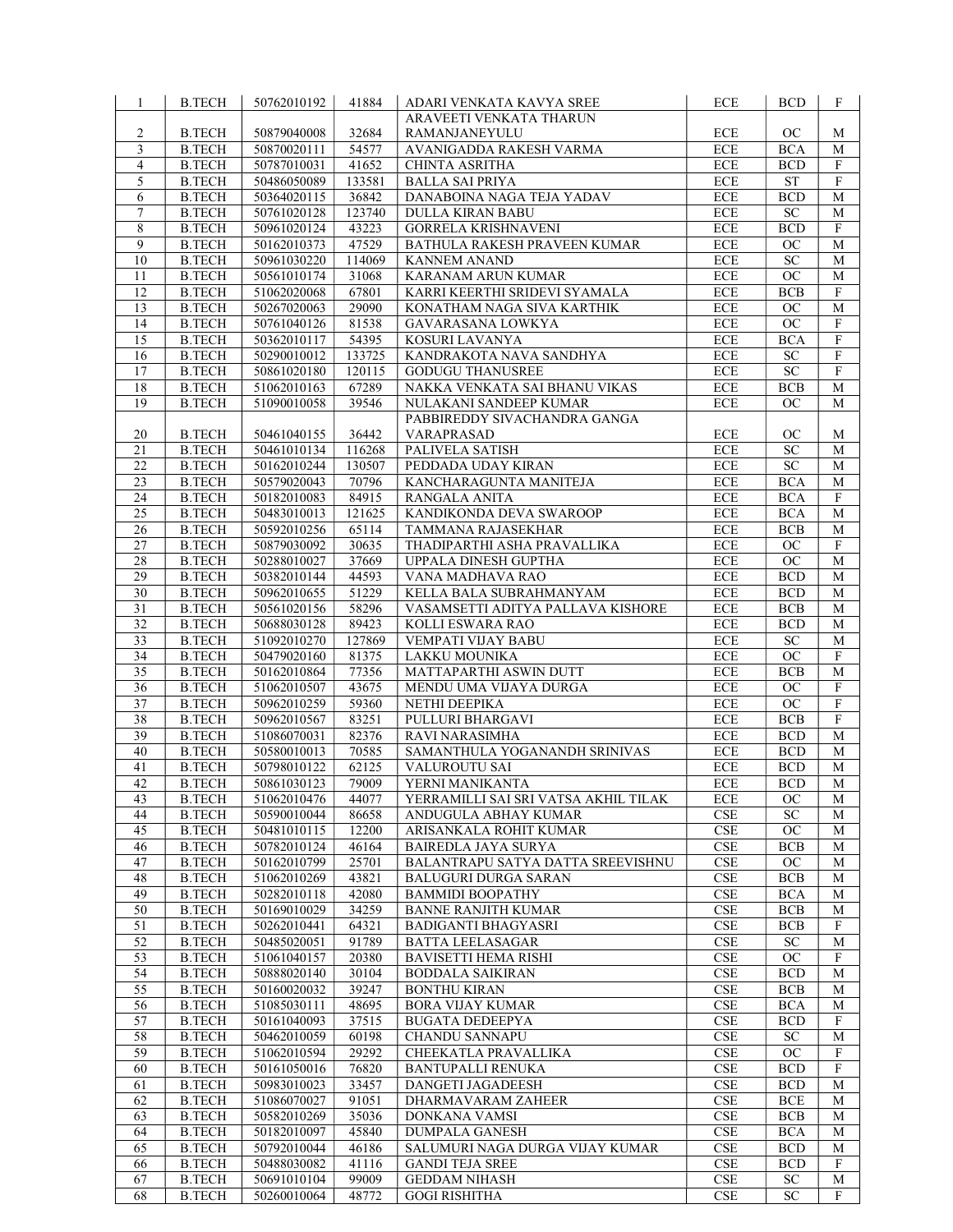| 69         | <b>B.TECH</b>                  | 50379030009                | 44272           | <b>BHEMISETTI AKSHAYA</b>                                | CSE                                | <b>OC</b>                | F            |
|------------|--------------------------------|----------------------------|-----------------|----------------------------------------------------------|------------------------------------|--------------------------|--------------|
| 70         | <b>B.TECH</b>                  | 50362010058                | 80396           | <b>GUMMADI SRUTHI</b>                                    | $\ensuremath{\mathsf{CSE}}$        | ${\rm SC}$               | ${\bf F}$    |
| 71         | <b>B.TECH</b>                  | 51062010216                | 133606          | <b>GURRAPU PUJITHA</b>                                   | CSE                                | <b>SC</b>                | $\mathbf{F}$ |
| 72         | <b>B.TECH</b>                  | 50985030111                | 47463           | <b>GURUVELLI RAJA SRI</b>                                | CSE                                | <b>BCA</b>               | $\mathbf F$  |
| 73         | <b>B.TECH</b>                  | 50261020001                | 28773           | BONDA VENKATA SAI SURYA SIVA KUMAR                       | <b>CSE</b>                         | <b>OC</b>                | M            |
| 74         | <b>B.TECH</b>                  | 50262010701                | 102334          | BRAMMIDALA ABHISHEK                                      | CSE                                | SC                       | $\mathbf M$  |
| $75\,$     | <b>B.TECH</b>                  | 51078010036                | 24142           | <b>KALLAM ASWINI</b>                                     | $\ensuremath{\mathsf{CSE}}$        | $OC$                     | $\mathbf F$  |
| 76         | <b>B.TECH</b>                  | 50362010144                | 110823          | <b>BRAMMIDALA CHANDU</b>                                 | CSE                                | SC                       | $\mathbf M$  |
| 77         | <b>B.TECH</b>                  | 50483020011                | 33790           | KARANAM RAVEENDRA KUMAR                                  | <b>CSE</b>                         | <b>BCD</b>               | M            |
| 78         | <b>B.TECH</b>                  | 50560010115                | 31217           | KATTA DURGA VENKATA RATNAM                               | CSE                                | <b>BCB</b>               | М            |
| 79         | <b>B.TECH</b>                  | 50891010123                | 29900           | KAVURU SIVA GANESH                                       | CSE                                | <b>BCB</b>               | $\mathbf M$  |
| 80         | <b>B.TECH</b>                  | 50179030102                | 113744          | DASARI JAGADEESH                                         | $\ensuremath{\mathsf{CSE}}$        | ${\rm SC}$               | $\mathbf M$  |
| 81         | <b>B.TECH</b>                  | 50260010030                | 103995          | DASARI KASUVARMA                                         | $\ensuremath{\mathsf{CSE}}$        | <b>BCA</b>               | $\mathbf M$  |
| 82         | <b>B.TECH</b>                  | 51061050031                | 43821           | DEGALA VEERABABU                                         | CSE                                | <b>OC</b>                | M            |
| 83         | <b>B.TECH</b>                  | 50661010175                | 49526           | KOTHAPALLI LALITHA                                       | CSE                                | <b>BCA</b>               | $\rm F$      |
| 84         | <b>B.TECH</b>                  | 50683010039                | 55161           | KOTHURU RAMYA                                            | CSE                                | <b>BCB</b>               | $\rm F$      |
| 85         | <b>B.TECH</b>                  | 50165010103                | 25680           | KOVURI KARTHIK                                           | $\ensuremath{\mathsf{CSE}}$        | OC                       | $\mathbf M$  |
| 86         | <b>B.TECH</b>                  | 50262010164                | 64864           | EEGALA SANDHYANA                                         | CSE                                | <b>OC</b>                | $\rm F$      |
| 87         | <b>B.TECH</b>                  | 50465010070                | 62943           | EPANAGALLA RAMA KRISHNA                                  | CSE                                | <b>BCA</b>               | $\mathbf M$  |
| $\bf 88$   | <b>B.TECH</b>                  | 50583010002                | 25857           | KUSUMANCHI SREE VIJAYA VASAVI                            | $\ensuremath{\mathsf{CSE}}$        | OC                       | $\mathbf F$  |
| 89         | <b>B.TECH</b>                  | 50661050097                | 96803           | <b>GORRELA SAI BHANU SRI</b>                             | <b>CSE</b>                         | <b>BCD</b>               | $\rm F$      |
| 90         | <b>B.TECH</b>                  | 50288020070                | 31435           | MANTRAPUDI RAHUL                                         | $\ensuremath{\mathsf{CSE}}$        | <b>BCD</b>               | M            |
| 91         | <b>B.TECH</b>                  | 50582010116                | 64089           | MARAPU PAWAN KUMAR                                       | CSE                                | <b>BCD</b>               | $\mathbf M$  |
| 92         | B.TECH                         | 50962010449                | 105435          | MOHAMMED MUSHRAF QURESHI                                 | CSE                                | <b>BCE</b>               | M            |
| 93         | <b>B.TECH</b>                  | 50985020140                | 38477           | <b>SURISETTY LOKESH</b>                                  | $\ensuremath{\mathsf{CSE}}$        | <b>BCD</b>               | M            |
| 94         | <b>B.TECH</b>                  | 50862020064                | 50256           | MUTTAMALA ANJALI                                         | CSE                                | ${\rm SC}$               | $\mathbf F$  |
| 95         | <b>B.TECH</b>                  | 50264030082                | 92885           | NAGANDLA SRINIVAS                                        | CSE                                | <b>SC</b>                | $\mathbf M$  |
| 96         | <b>B.TECH</b>                  | 50290020069                | 131259          | NARAKONDA KIRANMAYI                                      | CSE                                | SC                       | $\mathbf F$  |
| 97         | <b>B.TECH</b>                  | 50661020053                | 33328           | NEDURI SIVA DURGA                                        | <b>CSE</b>                         | <b>BCD</b>               | $\mathbf M$  |
| 98<br>99   | <b>B.TECH</b><br><b>B.TECH</b> | 50282010051<br>50986070066 | 101787<br>35122 | <b>MADDU VICKY</b><br>PADALA HIMASANKAR BALAJI NAIDU     | $\ensuremath{\mathsf{CSE}}$<br>CSE | <b>BCA</b><br><b>BCD</b> | М<br>M       |
| 100        | <b>B.TECH</b>                  | 50992010253                | 46549           | PALA BHASKARA VENU SATISH                                | CSE                                | <b>BCB</b>               | $\mathbf M$  |
| 101        | <b>B.TECH</b>                  | 51062010342                | 23929           | PASUPULETI VENKATESWARA RAO                              | CSE                                | <b>OC</b>                | $\mathbf M$  |
| 102        | <b>B.TECH</b>                  | 50962010203                | 30243           | MERLA VENKATA RAJESWARI PRANATHI                         | CSE                                | <b>OC</b>                | $\mathbf F$  |
| 103        | <b>B.TECH</b>                  | 50490030130                | 44400           | MOHAN PRASAD GOTHAM                                      | CSE                                | <b>BCD</b>               | M            |
| 104        | <b>B.TECH</b>                  | 50189020143                | 42333           | PEETALA SRI DIVYA                                        | CSE                                | <b>SC</b>                | $\rm F$      |
| 105        | <b>B.TECH</b>                  | 50562020075                | 58438           | NUKELLA HEMANTH KUMAR                                    | CSE                                | <b>BCB</b>               | M            |
| 106        | <b>B.TECH</b>                  | 50279040027                | 46667           | PENUBAKULA VENKATA SAI SRINIVAS                          | CSE                                | <b>BCA</b>               | M            |
| 107        | <b>B.TECH</b>                  | 51062010569                | 113073          | PENUMAKA SMILY SRAVYA                                    | $\ensuremath{\mathsf{CSE}}$        | ${\rm SC}$               | $\mathbf F$  |
| 108        | <b>B.TECH</b>                  | 51085030125                | 31290           | PERLA MEGHANA                                            | $\ensuremath{\mathsf{CSE}}$        | <b>BCA</b>               | $\mathbf F$  |
| 109        | <b>B.TECH</b>                  | 51086040096                | 43833           | PAILA LOVA RAJU                                          | CSE                                | <b>BCD</b>               | $\mathbf M$  |
| 110        | <b>B.TECH</b>                  | 50560010059                | 128365          | POTHULA TEJASRI                                          | CSE                                | <b>SC</b>                | $\mathbf{F}$ |
| 111        | <b>B.TECH</b>                  | 50887010065                | 44745           | <b>KARASU NEELIMA</b>                                    | CSE                                | <b>BCB</b>               | $\mathbf F$  |
| 112        | <b>B.TECH</b>                  | 50763010011                | 68664           | PULIVARTHI RAJ KIRAN ROOSWELT                            | <b>CSE</b>                         | <b>BCC</b>               | M            |
| 113        | <b>B.TECH</b>                  | 50161030157                | 131946          | PULAGALA RAVI TEJA                                       | CSE                                | SC                       | M            |
| 114        | <b>B.TECH</b>                  | 50287010040                | 32385           | REDDI PRADEEP KUMAR                                      | CSE                                | <b>BCD</b>               | М            |
| 115        | <b>B.TECH</b>                  | 51061040025                | 55114           | RELANGI AKHILA                                           | $\ensuremath{\mathsf{CSE}}$        | <b>BCB</b>               | F            |
| 116<br>117 | <b>B.TECH</b>                  | 50382010096                | 36633           | RELLA SAI KUMAR                                          | CSE<br>CSE                         | <b>BCB</b><br><b>BCD</b> | М            |
| 118        | <b>B.TECH</b><br><b>B.TECH</b> | 50685020104<br>50762010006 | 26664<br>41827  | RUTHALA KIRAN<br>SAPPA GAYATHRI RAMA SAI                 | CSE                                | <b>BCB</b>               | М<br>F       |
| 119        | <b>B.TECH</b>                  | 50365010049                | 30345           | <b>RUSUM MURALI</b>                                      | CSE                                | <b>OC</b>                | М            |
| 120        | <b>B.TECH</b>                  | 50888020135                | 118482          | SOBHA THIRUMALARAJU                                      | $\ensuremath{\mathsf{CSE}}$        | <b>ST</b>                | М            |
| 121        | <b>B.TECH</b>                  | 50683010085                | 29994           | TAMARANA HAIMAVATHI                                      | $\ensuremath{\mathsf{CSE}}$        | <b>BCD</b>               | F            |
| 122        | B.TECH                         | 50292010123                | 80291           | TANVISH ROY GUMMADI                                      | CSE                                | <b>SC</b>                | М            |
| 123        | <b>B.TECH</b>                  | 50987010075                | 25625           | TENTU PAVAN KUMAR                                        | $\ensuremath{\mathsf{CSE}}$        | <b>BCD</b>               | М            |
| 124        | <b>B.TECH</b>                  | 50389010069                | 54190           | THOKALA VIVEK RATNAKAR                                   | $\ensuremath{\mathsf{CSE}}$        | <b>BCC</b>               | M            |
| 125        | <b>B.TECH</b>                  | 50889020108                | 27942           | TIRUMANI MOHAN MANI TEJA                                 | $\ensuremath{\mathsf{CSE}}$        | <b>BCA</b>               | М            |
| 126        | <b>B.TECH</b>                  | 50492010052                | 69413           | UNDRAJAVARAPU JAI PRASANNA SAI                           | CSE                                | <b>SC</b>                | М            |
| 127        | <b>B.TECH</b>                  | 50761040147                | 29397           | VEGI SATYA RAMA LAKSHMI NAVYA                            | CSE                                | <b>BCD</b>               | F            |
| 128        | <b>B.TECH</b>                  | 50961020142                | 31703           | YADALA NANDINI                                           | $\ensuremath{\mathsf{CSE}}$        | <b>BCD</b>               | F            |
| 129        | <b>B.TECH</b>                  | 50978020014                | 39208           | YADDANAPUDI JAYANAND                                     | CSE                                | <b>SC</b>                | M            |
| 130        | <b>B.TECH</b>                  | 51079010119                | 105402          | SHAIK HUSSEN BASHA                                       | CSE                                | <b>BCE</b>               | М            |
| 131        | <b>B.TECH</b>                  | 50961050069                | 46238           | KANCHUMARTHI NAVEEN RAJA                                 | CSE                                | <b>OC</b>                | М            |
|            |                                |                            |                 | VELUGUBANTI SATYA SAI NARASIMHA                          |                                    |                          |              |
| 132        | <b>B.TECH</b>                  | 51062010152                | 28988           | <b>MURTHY</b>                                            | $\ensuremath{\mathsf{CSE}}$        | OС                       | М            |
| 133        | <b>B.TECH</b>                  | 50360010096                | 101578          | YADLA SUMANTH                                            | CSE                                | <b>SC</b>                | M            |
| 134        | <b>B.TECH</b>                  | 50486050220                | 74129           | <b>GURU YUGANDHAR</b>                                    | $\operatorname{IT}$<br>IT          | <b>BCD</b>               | М<br>F       |
| 135        | <b>B.TECH</b>                  | 50162010424                | 47731           | <b>AKULA PRANATHI</b><br>ALLAKA SASI VEERA VENKATA DURGA |                                    | <b>BCD</b>               |              |
| 136        | <b>B.TECH</b>                  | 50461010092                | 75863           | <b>PAVANI</b>                                            | IT                                 | <b>BCB</b>               | F            |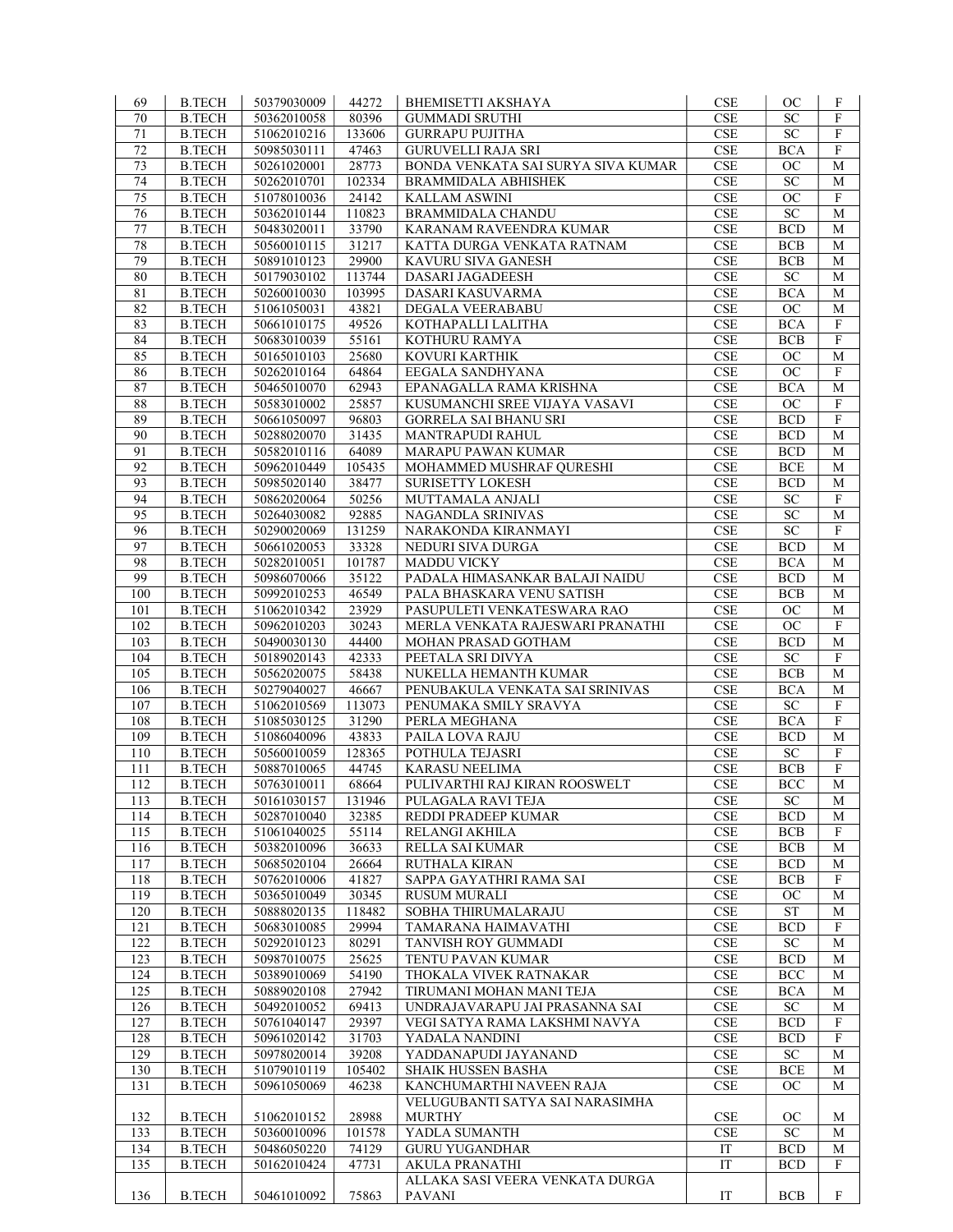| 137              | <b>B.TECH</b> | 51077010198 | 130052 | <b>BADUGU DURGA PRASAD</b>        | IT                     | SC.             | М              |
|------------------|---------------|-------------|--------|-----------------------------------|------------------------|-----------------|----------------|
| 138              | <b>B.TECH</b> | 50461040117 | 57165  | BASINA MAHA LAKSHMI VENKATA VALLI | IT                     | BCB             | $\rm F$        |
| 139              | <b>B.TECH</b> | 50378010084 | 54289  | <b>BATHULA BHANU AMITH</b>        | $\operatorname{IT}$    | <b>BCA</b>      | $\mathbf M$    |
| 140              | <b>B.TECH</b> | 50787010018 | 56173  | <b>JAMITHIREDDY MANESH</b>        | IT                     | <b>BCD</b>      | М              |
| 141              | <b>B.TECH</b> | 50684010067 | 39580  | CHOKKAKULA PAVAN KUMAR            | $\overline{\text{IT}}$ | <b>BCD</b>      | M              |
| 142              | <b>B.TECH</b> | 50160010004 | 114265 | CHOPPALA SHALEM RAJU              | $\operatorname{IT}$    | <b>BCC</b>      | M              |
| 143              | <b>B.TECH</b> | 50564060087 | 38973  | DIRISALA VENKATESWARLU            | IT                     | OC              | M              |
| 144              | <b>B.TECH</b> | 50289030018 | 48772  | <b>GANDHAM GIRISH</b>             | $\overline{\text{IT}}$ | <b>BCD</b>      | M              |
| $\overline{145}$ | <b>B.TECH</b> | 50985030016 | 41507  | <b>GORLA NAGA MRUDULA</b>         | $\operatorname{IT}$    | <b>BCD</b>      | $\rm F$        |
| 146              | <b>B.TECH</b> | 50481010161 | 48333  | <b>GUMMADI AKHILA</b>             | IT                     | <b>BCD</b>      | $\mathbf{F}$   |
| 147              | <b>B.TECH</b> | 50481020002 | 69884  | JAGILINKI AKHILA                  | IT                     | <b>BCB</b>      | $\mathbf F$    |
| 148              | <b>B.TECH</b> | 50470050118 | 108366 | KARRI DURGA SURYA NARAYANA        | $\operatorname{IT}$    | <b>BCA</b>      | M              |
| 149              | <b>B.TECH</b> | 50162010134 | 92780  | <b>JOLLINGI HARSHITA</b>          | IT                     | <b>BCA</b>      | $\mathbf F$    |
| 150              | <b>B.TECH</b> | 51061040039 | 35982  | KAAKI SAI VENKATESH               | IT                     | <b>OC</b>       | $\mathbf M$    |
| 151              | <b>B.TECH</b> | 50460010071 | 133436 | KANDREGULA VIJAY                  | $\operatorname{IT}$    | SC              | M              |
| 152              | <b>B.TECH</b> | 50562020007 | 38972  | KELLA YESWANTH KUMAR              | IT                     | <b>BCD</b>      | M              |
| 153              | <b>B.TECH</b> | 50970040121 | 122752 | KODALI KRISHNA BABU               | IT                     | ${\rm SC}$      | M              |
| 154              | <b>B.TECH</b> | 50361040054 | 109492 | KONGUPUDI AUGUSTIN                | $\operatorname{IT}$    | ${\rm SC}$      | M              |
| 155              | <b>B.TECH</b> | 50465010077 | 36012  | KOTHA DEDEEPYA                    | IT                     | OC              | F              |
| 156              | <b>B.TECH</b> | 50561040146 | 38508  | MANAM NAGA TRILOK CHANDRAHAS      | IT                     | <b>OC</b>       | $\mathbf M$    |
| 157              | <b>B.TECH</b> | 50390010144 | 117757 | MARLAPUDI ABHIRAM                 | $\overline{\text{IT}}$ | SC              | $\mathbf M$    |
| 158              | <b>B.TECH</b> | 50770030115 | 134162 | MIRIYAALA ISWARYA                 | $\overline{\text{IT}}$ | <b>SC</b>       | $\rm F$        |
| 159              | <b>B.TECH</b> | 50862020067 | 127378 | <b>MOHMMED WASIF</b>              | IT                     | <b>BCE</b>      | $\mathbf M$    |
| 160              | <b>B.TECH</b> | 50861020120 | 67421  | NAINALA GUNA SIVA VAMSI           | $\overline{\text{IT}}$ | BCB             | М              |
| 161              | <b>B.TECH</b> | 50180010040 | 37497  | NALLA NEERAJ NAIDU                | IT                     | <b>BCD</b>      | M              |
| 162              | <b>B.TECH</b> | 50968010060 | 37265  | NAREDLA SAI BHUVANA SRI           | $\operatorname{IT}$    | <b>OC</b>       | $\mathbf F$    |
| 163              | <b>B.TECH</b> | 51091010129 | 122542 | TATAPUDI RAVIKIRAN                | IT                     | <b>SC</b>       | М              |
| 164              | <b>B.TECH</b> | 50590020084 | 64793  | PADAGA KNVSSD PRASAD              | $\overline{\text{IT}}$ | BCB             | M              |
| 165              | <b>B.TECH</b> | 50661050087 | 36759  | PAPPU PAVAN MANIKANTA             | IT                     | <b>OC</b>       | $\mathbf M$    |
| 166              | <b>B.TECH</b> | 50162010343 | 130831 | POLIPALLI DANIEL RAJU             | IT                     | <b>SC</b>       | М              |
| 167              | <b>B.TECH</b> | 50462010040 | 47595  | LANKA SURENDRA BABU               | $\overline{\text{IT}}$ | $\overline{OC}$ | $\mathbf M$    |
| 168              | <b>B.TECH</b> | 50262010221 | 48826  | SATTI VENKATA SWARUP REDDY        | IT                     | OC              | $\mathbf M$    |
| 169              | <b>B.TECH</b> | 50881020068 | 40747  | SANJANA SINGH                     | IT                     | <b>BCD</b>      | F              |
| 170              | <b>B.TECH</b> | 50685020156 | 73929  | RAYAPUREDDI BHUVANA               | $\operatorname{IT}$    | <b>BCD</b>      | $\overline{F}$ |
| 171              | <b>B.TECH</b> | 50261020121 | 111367 | <b>MOGGA PRAVEEN</b>              | IT                     | BCA             | $\mathbf{M}$   |
| 172              | <b>B.TECH</b> | 50187010090 | 42303  | <b>TATTIKOTA SATISH</b>           | IT                     | <b>BCD</b>      | M              |
| 173              | <b>B.TECH</b> | 50283020084 | 46610  | THATIPUDI SATISH KUMAR            | $\overline{\text{IT}}$ | <b>BCB</b>      | $\mathbf M$    |
| 174              | <b>B.TECH</b> | 50262010214 | 42290  | VARRE VEERENDRA                   | $\operatorname{IT}$    | <b>BCD</b>      | $\mathbf M$    |
| 175              | <b>B.TECH</b> | 50862010089 | 133311 | VADDI NETHANYA                    | IT                     | <b>SC</b>       | М              |
| 176              | <b>B.TECH</b> | 50882010166 | 72500  | VAKADA KEERTY                     | $\overline{\text{IT}}$ | <b>BCA</b>      | $\overline{F}$ |
| 177              | <b>B.TECH</b> | 50762020035 | 96251  | VEMULA DURGA VENKATA KISHORE      | IT                     | <b>BCB</b>      | $\mathbf M$    |
| 178              | <b>MBA</b>    | 2480010158  | 11950  | NANDIGANA ASHOK KUMAR             | <b>MBA</b>             | <b>BCD</b>      | $\mathbf M$    |
| 179              | <b>MBA</b>    | 2390010139  | 24715  | TUMMURI VRUSHANKA REDDY           | <b>MBA</b>             | $\overline{OC}$ | $\overline{F}$ |
| 180              | <b>MBA</b>    | 2262010691  | 28252  | PHANIKEDARNADH                    | <b>MBA</b>             | OC              | $\mathbf M$    |
| 181              | <b>MBA</b>    | 2290020329  | 31204  | <b>SHEIK YASMIN</b>               | <b>MBA</b>             | <b>BCE</b>      | F              |

#### 14. Results of Admission Under Management seats/Vacant seats

Composition of selection team for admission under Management Quota with the brief profile of members (This information be made available in the public domain after the admission process is over): Composition of Selection Team for Admissions under Management quota comprises of the Principal, Secretary and Correspondent, Subject Experts and the Administrative Officer.

| S.NO           | <b>COURSE</b> | HALL<br><b>TICKET NO</b> | <b>RANK</b> | <b>NAME OF THE STUDENT</b>          | <b>BRANCH</b> | <b>CATE</b> | M/F |
|----------------|---------------|--------------------------|-------------|-------------------------------------|---------------|-------------|-----|
|                | <b>B.TECH</b> | 50661020081              | 109200      | <b>BEESA SAI CHANDU</b>             | <b>ECE</b>    | OC          | M   |
| $\mathfrak{D}$ | <b>B.TECH</b> | 50190020028              | 51436       | <b>CHANDU BUDDULA</b>               | ECE           | <b>ST</b>   | M   |
| $\mathcal{E}$  | <b>B.TECH</b> | 51062010359              | 98696       | JANAPAREDDY H D V V S SAI RAVI TEJA | <b>ECE</b>    | <b>BCD</b>  | M   |
| 4              | <b>B.TECH</b> | 50162010270              | $\Omega$    | KETHAVARAPU PAVAN KUMAR             | <b>ECE</b>    | OC          | M   |
| 5              | <b>B.TECH</b> | 50979020165              | $\Omega$    | MURABOINA PAVAN KUMAR               | <b>ECE</b>    | <b>BCD</b>  | M   |
| 6              | <b>B.TECH</b> | 0                        | $\Omega$    | PATNALA PAVAN KUMAR                 | <b>ECE</b>    | <b>BCB</b>  | M   |
|                |               |                          |             | POLAVARAPU PAVAN SRIRAM             |               |             |     |
|                | <b>B.TECH</b> | 50761020125              | 45991       | <b>CHOWDHARY</b>                    | <b>ECE</b>    | OC          | M   |
| 8              | <b>B.TECH</b> | 50462010164              | 64076       | <b>SYED AARIF</b>                   | <b>ECE</b>    | OC          | M   |

#### List of candidate who have been offered admission: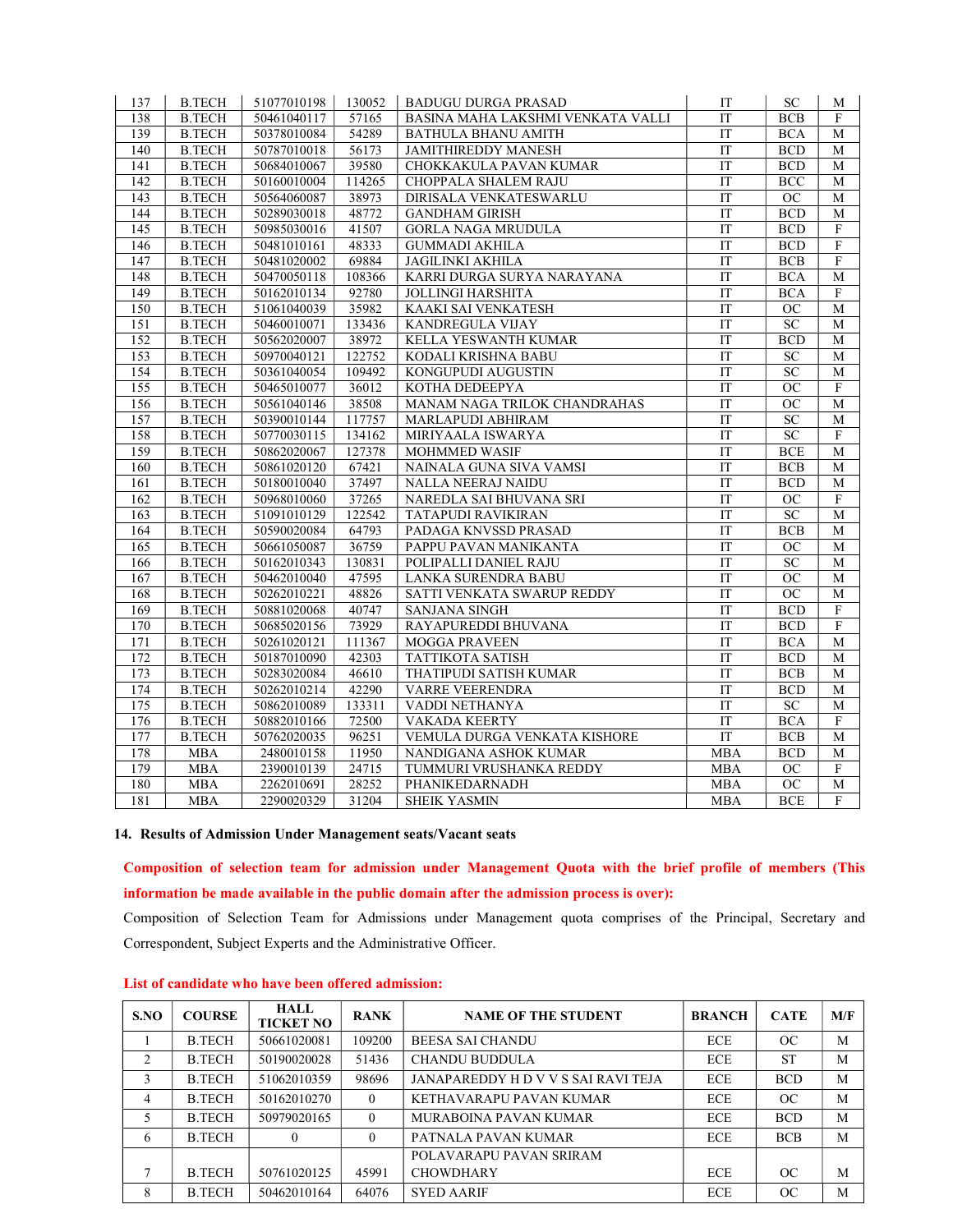| 9  | <b>B.TECH</b> | 50461040104      | 107897           | <b>TALLURI BHUVAN</b>           | ECE        | <b>OC</b>            | М            |
|----|---------------|------------------|------------------|---------------------------------|------------|----------------------|--------------|
| 10 | <b>B.TECH</b> | 50960020124      | $\theta$         | THOTA UDAY RAVI                 | ECE        | <b>OC</b>            | М            |
| 11 | <b>B.TECH</b> | 50479010085      | 100440           | UPPALAMURTHY KARTHIK            | ECE        | <b>BCA</b>           | M            |
| 12 | <b>B.TECH</b> | 50162010567      | 91459            | VADAPALLI VENKATA SRI DIVYA     | ECE        | <b>OC</b>            | F            |
| 13 | <b>B.TECH</b> | $\mathbf{0}$     | $\mathbf{0}$     | VEERAGANTI SWARUPA              | ECE        | OC                   | F            |
| 14 | <b>B.TECH</b> | $\overline{0}$   | $\boldsymbol{0}$ | VELLANKI V V V M SR D HEMANTH   | ECE        | <b>BCB</b>           | М            |
| 15 | <b>B.TECH</b> | 50651030108      | 118671           | POOJARI RAJASEKHAR              | ECE        | <b>BCB</b>           | М            |
| 16 | <b>B.TECH</b> | 50162010896      | 91804            | ALLURI PRATHYUSHA               | CSE        | OC                   | $\rm F$      |
| 17 | <b>B.TECH</b> | 5016201029       | $\theta$         | BEZAWADA RAJ VENKAT             | CSE        | <b>OC</b>            | М            |
|    |               |                  |                  | CHEBOLU MURALI NAGA VAMSI       |            |                      |              |
| 18 | <b>B.TECH</b> | $\boldsymbol{0}$ | $\boldsymbol{0}$ | <b>KRISHNA</b>                  | CSE        | <b>BCB</b>           | М            |
| 19 | <b>B.TECH</b> | $\theta$         | $\Omega$         | EDUPUGANTI VISHALI GAYATHRI     | CSE        | OC                   | F            |
| 20 | <b>B.TECH</b> | 50586040092      | 111080           | <b>GANDEPALLI ESWAR KUMAR</b>   | CSE        | <b>BCB</b>           | M            |
| 21 | <b>B.TECH</b> | 50561020162      | 86349            | <b>GEDDAM DORATHI</b>           | CSE        | <b>BCC</b>           | F            |
| 22 | <b>B.TECH</b> | 50962010771      | 119054           | PUDIKIRANMAI LAKSHMI PRASANNA   | <b>CSE</b> | <b>BCD</b>           | M            |
| 23 | <b>B.TECH</b> | $\mathbf{0}$     | $\overline{0}$   | KOPPISETTI SRI RAM              | CSE        | <b>BCB</b>           | M            |
| 24 | <b>B.TECH</b> | 50262010815      | 82472            | MATURI SURYANARAYANA            | CSE        | OC                   | М            |
| 25 | <b>B.TECH</b> | $\mathbf{0}$     | $\mathbf{0}$     | MENTHULA SRINIVASA KALYAN       | CSE        | $\operatorname{BCD}$ | M            |
| 26 | <b>B.TECH</b> | 2103224402       | $\theta$         | <b>MUGASALA ROHIT</b>           | CSE        | OC                   | M            |
| 27 | <b>B.TECH</b> | 50289030182      | 104098           | PUPPALA A V V LAKSHMI NARAYANA  | CSE        | OC                   | M            |
| 28 | <b>B.TECH</b> | $\theta$         | $\mathbf{0}$     | SAMUEL GIDYON KALEPALLI         | CSE        | <b>BCC</b>           | M            |
| 29 | <b>B.TECH</b> | $\mathbf{0}$     | $\mathbf{0}$     | SANDRA LOKESH KRISHNA           | CSE        | OC                   | М            |
| 30 | <b>B.TECH</b> | $\overline{0}$   | $\overline{0}$   | SUNKARA SRI DURGA MARESWAR      | CSE        | <b>OC</b>            | М            |
| 31 | <b>B.TECH</b> | 50262010908      | $\theta$         | UDDARAJU CHAITANYA VARMA        | CSE        | <b>OC</b>            | M            |
| 32 | <b>B.TECH</b> | 51062010588      | 121171           | DURGA MANIKANTA PRADEEP JUREDDY | CSE        | <b>BCD</b>           | М            |
| 33 | <b>B.TECH</b> | $\boldsymbol{0}$ | $\mathbf{0}$     | YELLAMILLI VENKATA RITISH       | CSE        | <b>BCB</b>           | М            |
| 34 | <b>B.TECH</b> | $\Omega$         | $\boldsymbol{0}$ | <b>INDUKURI KISHORE VARMA</b>   | IT         | <b>OC</b>            | М            |
| 35 | <b>B.TECH</b> | 51062010714      | 53583            | KADIMCHARLA SWARAJYA LAKSHMI    | IT         | OC                   | М            |
| 36 | <b>B.TECH</b> | $\mathbf{0}$     | $\overline{0}$   | KOMALI SAI PAVAN NIKHIL         | IT         | <b>BCB</b>           | М            |
| 37 | <b>B.TECH</b> | 50262010294      | 112282           | VASA BHARATH                    | <b>IT</b>  | <b>BCB</b>           | M            |
| 38 | <b>MBA</b>    | 2362010476       | 17551            | <b>GADI SUMANJALI</b>           | <b>MBA</b> | <b>SC</b>            | $\mathbf{F}$ |
| 39 | <b>MBA</b>    | 2162010154       | 28575            | KOLLURI AKHILA                  | <b>MBA</b> | <b>OC</b>            | F            |
| 40 | <b>MBA</b>    | $\mathbf{0}$     | $\boldsymbol{0}$ | PRAGADA MANIKANTA               | <b>MBA</b> | <b>OC</b>            | M            |
| 41 | <b>MBA</b>    | $\mathbf{0}$     | $\mathbf{0}$     | PRAGADA DURGA PRASAD            | MBA        | OC                   | М            |
| 42 | MBA           | $\mathbf{0}$     | $\overline{0}$   | <b>RAJETI RAJU</b>              | MBA        | <b>BCC</b>           | М            |
| 43 | <b>MBA</b>    | 2162010020       | 18019            | <b>BASA SATYA MEGHANA</b>       | <b>MBA</b> | <b>BCB</b>           | F            |
|    |               |                  |                  | TUPAKULA AKHILA SRI VINATHA     |            |                      |              |
| 44 | <b>MBA</b>    | $\boldsymbol{0}$ | $\mathbf{0}$     | <b>SANKHYA</b>                  | <b>MBA</b> | <b>OC</b>            | F            |
| 45 | MBA           | 2261030101       | 8201             | DHANALAKOTA RAVI TEJA           | MBA        | <b>BCB</b>           | М            |
| 46 | <b>MBA</b>    | $\mathbf{0}$     | $\mathbf{0}$     | KURRA VEERA VENKATA SATISH      | <b>MBA</b> | <b>OC</b>            | М            |
| 47 | <b>MBA</b>    | $\overline{0}$   | $\theta$         | RUNJA SANDEEP KUMAR             | <b>MBA</b> | <b>ST</b>            | M            |

#### 15. Information of Infrastructure and Other Resources Available

Number of Class Rooms and size of each: 24 Class Rooms with area of 1873.49 S.ft

Number of Tutorial rooms and size of each: 8 Tutorial Rooms with area of 318.69 S.ft

Number of Laboratories and size of each: 26 Laboratories with area of 2497.77 S.ft

Number of Drawing Halls with capacity of each: 2 Drawing Halls with area of 349.97 S.ft

Number of Computer Centres with capacity of each: 1 Computer Centers with area of 158.33 S.ft

Central Examination Facility, Number of rooms and capacity of each: 1 Central Examination Room with area of 73.87 S.ft

| <b>Room Id/Name</b><br><b>Room Type</b> | Area of<br>Room in<br>sqm | Completio<br>n of<br><b>Flooring</b> | Completion<br>of Wall &<br>Painting | Completion<br><b>Electrification</b><br>& Lighting |
|-----------------------------------------|---------------------------|--------------------------------------|-------------------------------------|----------------------------------------------------|
|-----------------------------------------|---------------------------|--------------------------------------|-------------------------------------|----------------------------------------------------|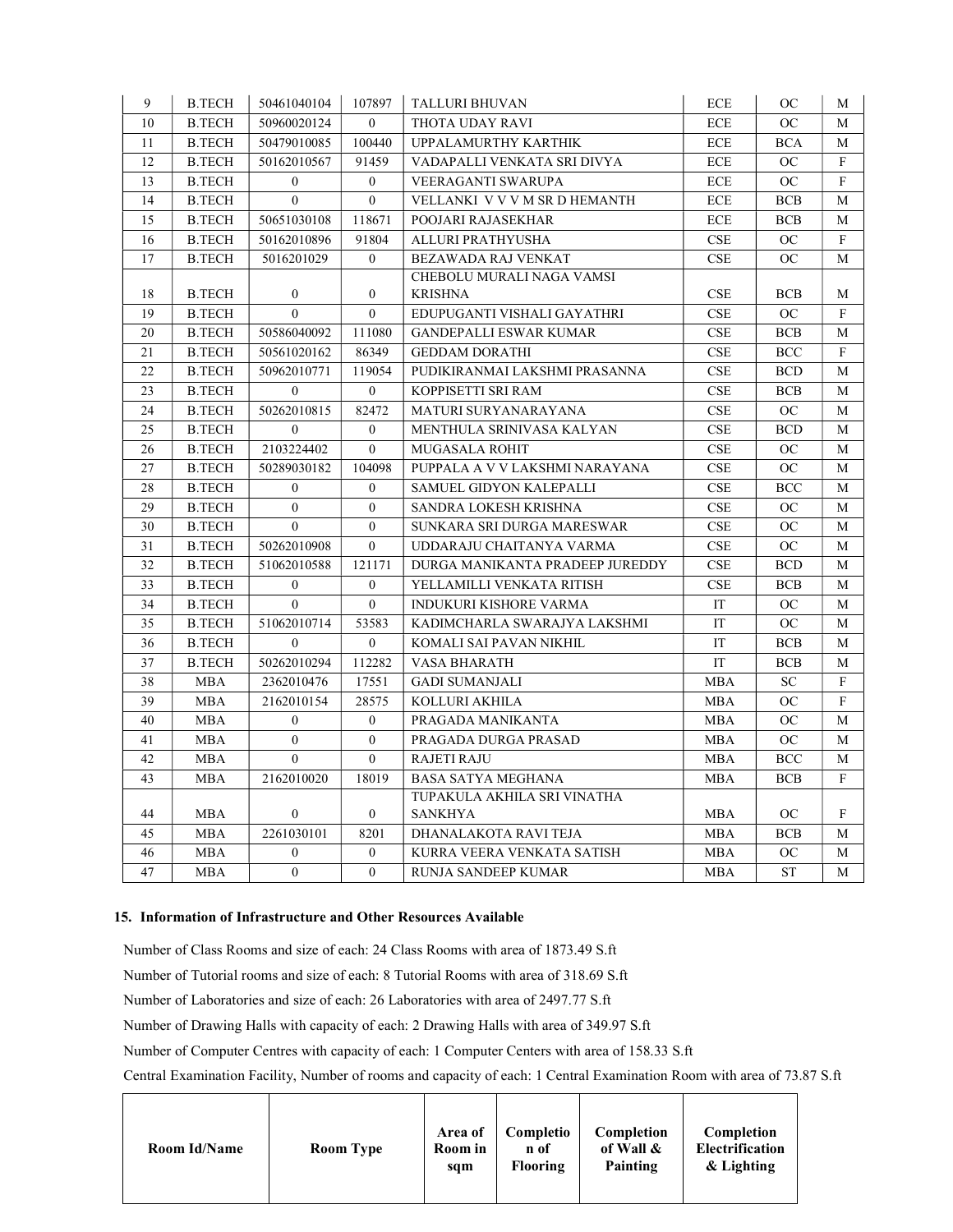|                                  | <b>INSTRUCTIONAL AREA</b>  |                 |                |                |       |  |
|----------------------------------|----------------------------|-----------------|----------------|----------------|-------|--|
| WS-101 &<br>WS-102               | <b>Additional Workshop</b> | 203.36          | Ready          | Ready          | Ready |  |
| <b>CVR</b> - 108                 | Classroom                  | 66              | Ready          | Ready          | Ready |  |
| <b>CVR-204</b>                   | Classroom                  | 77.55           | Ready          | Ready          | Ready |  |
| <b>CVR</b> - 205                 | Classroom                  | 80.33           | Ready          | Ready          | Ready |  |
| <b>CVR</b> - 206                 | Classroom                  | 77.55           | Ready          | Ready          | Ready |  |
| <b>CVR-207</b>                   | Classroom                  | 79.86           | Ready          | Ready          | Ready |  |
| <b>CVR-208</b>                   | Classroom                  | 77.09           | Ready          | Ready          | Ready |  |
| <b>CVR - 303</b>                 | Classroom                  | 77.56           | Ready          | Ready          | Ready |  |
| <b>CVR - 304</b>                 | Classroom                  | 80.34           | Ready          | Ready          | Ready |  |
| <b>CVR - 305</b>                 | Classroom                  | 77.56           | Ready          | Ready          | Ready |  |
| <b>CVR - 306</b>                 | Classroom                  | 80.34           | Ready          | Ready          | Ready |  |
| <b>CVR-307</b>                   | Classroom                  | 77.1            | Ready          | Ready          | Ready |  |
| <b>CVR - 308</b>                 | Classroom                  | 79.86           | Ready          | Ready          | Ready |  |
| CVR-312                          | Classroom                  | 80.53           | Ready          | Ready          | Ready |  |
| $CVR - 314$                      | Classroom                  | 80.62           | Ready          | Ready          | Ready |  |
| $CVR - 316$                      | Classroom                  | 78.24           | Ready          | Ready          | Ready |  |
| <b>CVR-403</b>                   | Classroom                  | 77.56           | Ready          | Ready          | Ready |  |
| <b>CVR - 405</b>                 | Classroom                  | 76.82           | Ready          | Ready          | Ready |  |
| <b>CVR - 407</b>                 | Classroom                  | 76.82           | Ready          | Ready          | Ready |  |
| <b>SAC-301</b>                   | Classroom                  | 86.29           | Ready          | Ready          | Ready |  |
| <b>SAC-302</b>                   | Classroom                  | 74.8            | Ready          | Ready          | Ready |  |
| <b>SAC-303</b>                   | Classroom                  | 74.79           | Ready          | Ready          | Ready |  |
| <b>SAC-401</b>                   | Classroom                  | 86.29           | Ready          | Ready          | Ready |  |
| <b>SAC-402</b>                   | Classroom                  | 74.8            | Ready          | Ready          | Ready |  |
| <b>SAC-403</b>                   | Classroom                  |                 |                |                |       |  |
| <b>SAC-405</b>                   | Drawing Hall               | 74.79<br>193.84 | Ready<br>Ready | Ready<br>Ready | Ready |  |
| CVR-209&                         |                            |                 |                |                | Ready |  |
| 210                              | Laboratory                 | 157.5           | Ready          | Ready          | Ready |  |
| $CVR - 211 \overline{\&}$<br>212 | Laboratory                 | 156.12          | Ready          | Ready          | Ready |  |
| CVR-311                          | Laboratory                 | 117.3           | Ready          | Ready          | Ready |  |
| CVR-313                          | Laboratory                 | 115.92          | Ready          | Ready          | Ready |  |
| CVR-413                          | Laboratory                 | 76.82           | Ready          | Ready          | Ready |  |
| <b>CVR-414</b>                   | Laboratory                 | 77.83           | Ready          | Ready          | Ready |  |
| CVR-415                          | Laboratory                 | 78.38           | Ready          | Ready          | Ready |  |
| <b>CVR-416</b>                   | Laboratory                 | 79.21           | Ready          | Ready          | Ready |  |
| <b>SAC-201</b>                   | Laboratory                 | 83.54           | Ready          | Ready          | Ready |  |
| <b>SAC-202</b>                   | Laboratory                 | 76.36           | Ready          | Ready          | Ready |  |
| <b>SAC-203</b>                   | Laboratory                 | 74.79           | Ready          | Ready          | Ready |  |
| <b>SAC-206</b>                   | Laboratory                 | 159.34          | Ready          | Ready          | Ready |  |
| <b>SAC-305</b>                   | Laboratory                 | 92              | Ready          | Ready          | Ready |  |
| WS-104                           | Laboratory                 | 66.24           | Ready          | Ready          | Ready |  |
| WS-105                           | Laboratory                 | 66.24           | Ready          | Ready          | Ready |  |
| WS-106                           | Laboratory                 | 66.24           | Ready          | Ready          | Ready |  |
| WS-107                           | Laboratory                 | 66.24           | Ready          | Ready          | Ready |  |
| WS-201                           | Laboratory                 | 102.6           | Ready          | Ready          | Ready |  |
| WS-202                           | Laboratory                 | 88.32           | Ready          | Ready          | Ready |  |
| WS-203                           | Laboratory                 | 88.32           | Ready          | Ready          | Ready |  |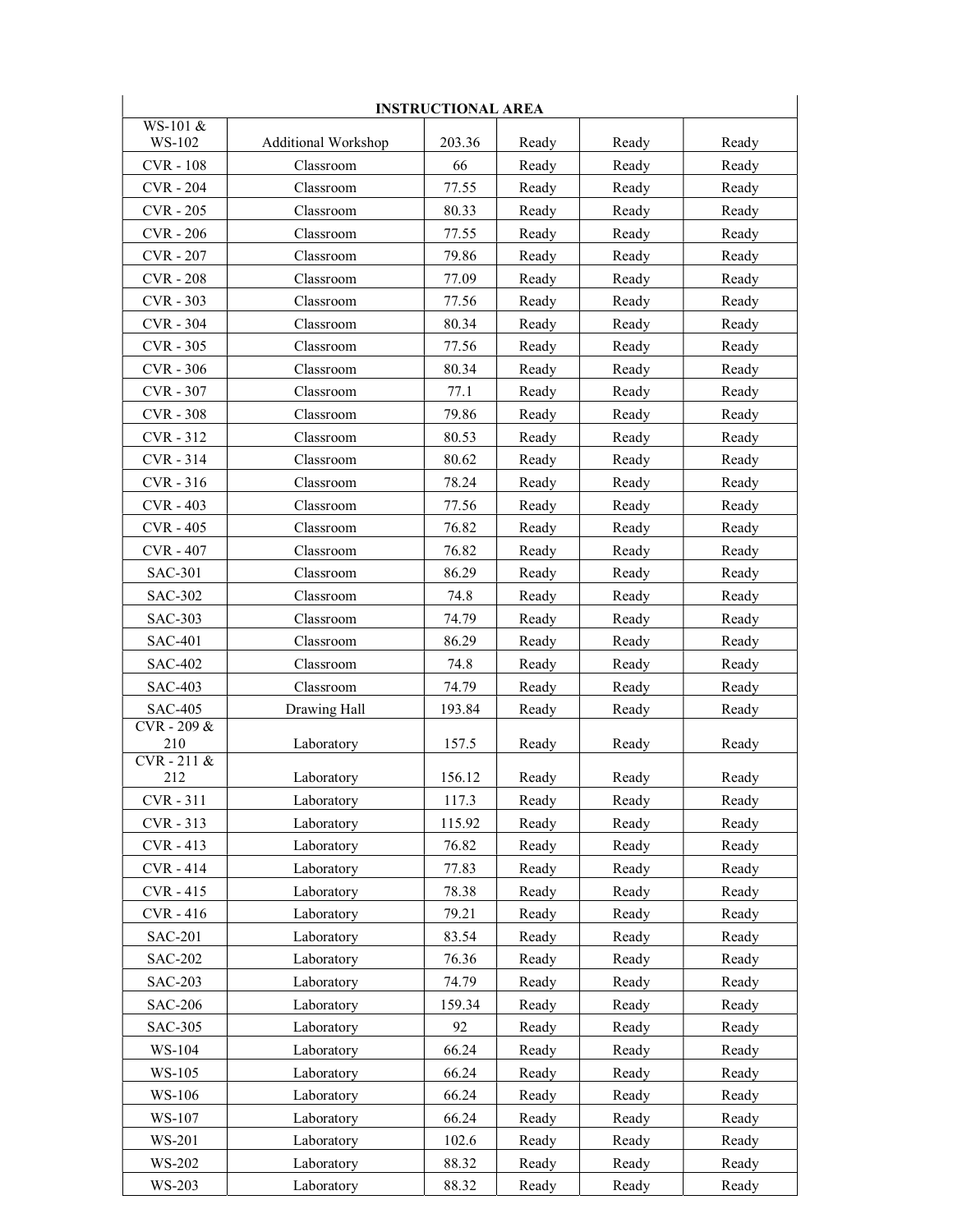| WS-204        | Laboratory           | 91.2   | Ready | Ready | Ready |
|---------------|----------------------|--------|-------|-------|-------|
| WS-205        | Laboratory           | 91.2   | Ready | Ready | Ready |
| WS-206        | Laboratory           | 91.2   | Ready | Ready | Ready |
| WS-207        | Laboratory           | 141.36 | Ready | Ready | Ready |
| WS-301        | Laboratory           | 93.05  | Ready | Ready | Ready |
| WS-302        | Laboratory           | 100.45 | Ready | Ready | Ready |
| $CVR - 111/1$ | Seminar Hall         | 140    | Ready | Ready | Ready |
| $CVR-111/2$   | Seminar Hall         | 134.8  | Ready | Ready | Ready |
| $CVR - 404/1$ | <b>Tutorial Room</b> | 39.07  | Ready | Ready | Ready |
| $CVR - 404/2$ | Tutorial Room        | 39.84  | Ready | Ready | Ready |
| $CVR - 406/1$ | Tutorial Room        | 39.64  | Ready | Ready | Ready |
| $CVR - 406/2$ | <b>Tutorial Room</b> | 38.98  | Ready | Ready | Ready |
| $CVR - 408$   | <b>Tutorial Room</b> | 39.93  | Ready | Ready | Ready |
| $CVR - 409$   | Tutorial Room        | 40.22  | Ready | Ready | Ready |
| $CVR - 410$   | Tutorial Room        | 39.17  | Ready | Ready | Ready |
| $CVR - 412$   | Tutorial Room        | 41.84  | Ready | Ready | Ready |
| $WS-103$      | Workshop             | 216.6  | Ready | Ready | Ready |

Barrier Free Built Environment for disabled and elderly persons

- Occupancy Certificate
- Fire and Safety Certificate
- **•** Hostel Facilities

#### **Library**

Number of Library books/Titles/Journals available (program-wise)

#### Engineering & Technology

Titles: 3,706 Volumes: 28,999 No. of National Journals: 24 No. of International Journals: 12 e-Book Titles – PG: 0 e-Book Volumes– PG: 0

#### Management

Titles: 775 Volumes: 3,912 No. of National Journals: 3 No. of International Journals: 3 e-Book Titles – PG: 170 e-Book Volumes – PG: 1,600

#### Laboratory and Workshop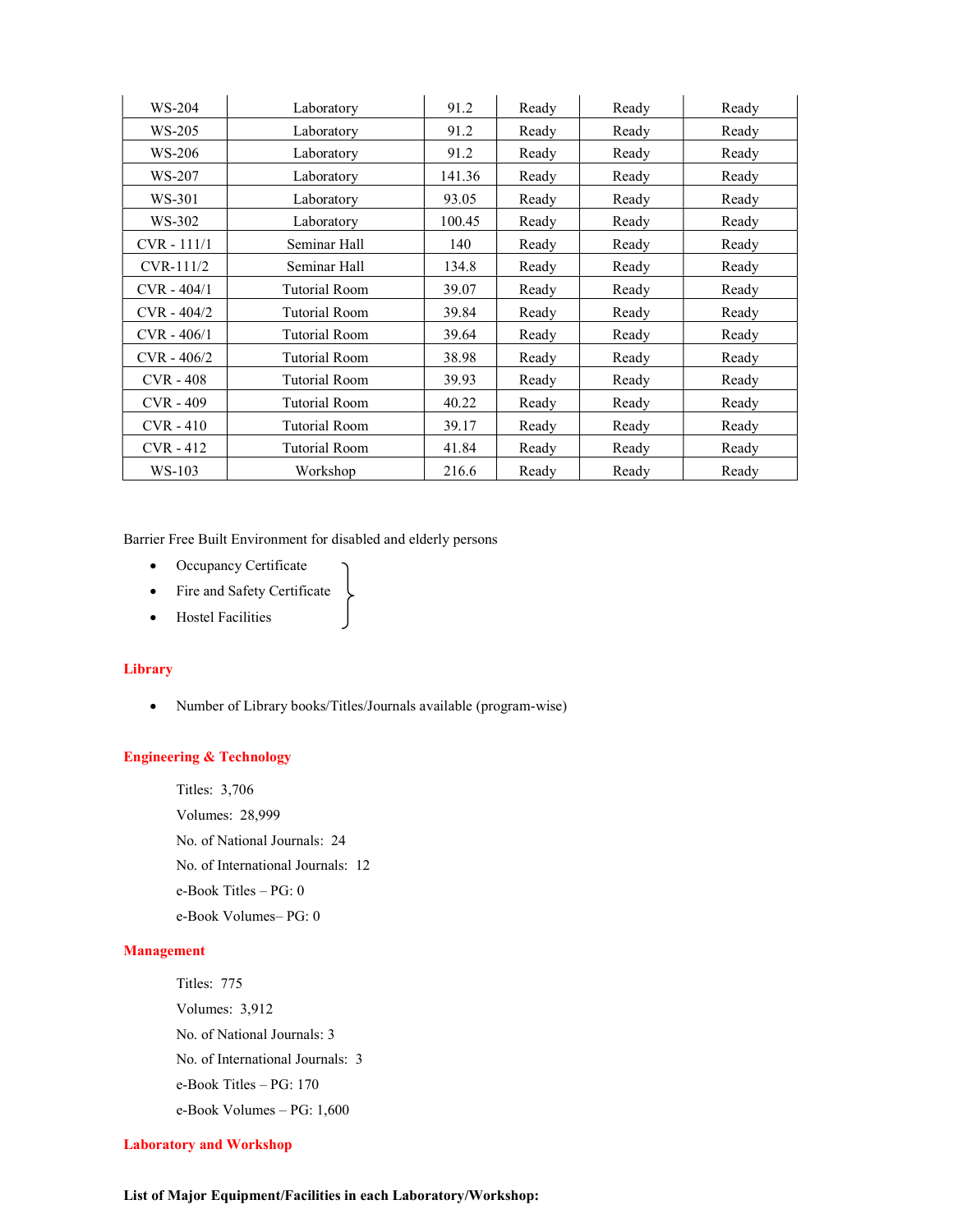| Course                                                            | Name of the Laboratory                                   | <b>Lab / Major Equipments</b>                                                                                     |  |  |
|-------------------------------------------------------------------|----------------------------------------------------------|-------------------------------------------------------------------------------------------------------------------|--|--|
| <b>ELECTRICAL AND</b><br><b>ELECTRONICS</b><br><b>ENGINEERING</b> | APPLIED / ENGINEERING<br><b>CHEMISTRY LABORATORY</b>     | OVENS, POTENTIOMETER, COLORIMETER,<br>CONDUCTIVITY METER.                                                         |  |  |
| <b>CIVIL</b><br><b>ENGINEERING</b>                                | <b>SURVEY LAB</b>                                        | VERNIER TRANSIT THEODOLITE 2PC, AUTO<br>LEVEL WITH STAND & STAFF 2 PC,<br>CLINOMETERS TANGENTS 2 PC, CLIN         |  |  |
| <b>CIVIL</b><br><b>ENGINEERING</b>                                | <b>FLUID MECHANICS AND</b><br>HYDRAULIC MACHINERY<br>LAB | STUDY OF BERNOULLI'S THEOREM,<br>CALIBRATION OF VENTURIMETER AND ORIFICE<br>METER, CALCULATION OF FRICTION        |  |  |
| <b>CIVIL</b><br><b>ENGINEERING</b>                                | <b>ENGINEERING GEOLOGY</b><br>LAB                        | GEOLOGICALS PETROLOGICALS MICROSCOPES<br>ROCKS, MINERALS SAMPLES SPECIMEN'S                                       |  |  |
| <b>CIVIL</b><br><b>ENGINEERING</b>                                | <b>ENVIRONMENTAL</b><br><b>ENGINEERING LAB</b>           | PH METER, TURBIDITY METER, HOT AIR OVEN,<br>U-V VISIBLE SPECTROMETER, JAR TEST<br>APPARATUS, BOD INCUBATOR        |  |  |
| <b>CIVIL</b><br><b>ENGINEERING</b>                                | <b>GEO TECHNICAL</b><br><b>ENGINEERING LAB</b>           | HYDROMETER, PERMEABILITY APPARATUS, 10<br>TONES LOADING FRAME WITH PROVING RINGS<br>OF 0.5 TONES AND 5 TON        |  |  |
| <b>CIVIL</b><br><b>ENGINEERING</b>                                | STRENGTH OF MATERIALS<br>LAB                             | UNIVERSAL TESTING MACHINE 40T WITH<br>TENSION, COMPRESSIO TRAVERSE AND SHEAR<br>TESTS, IMPACT TESTING MACHI       |  |  |
| <b>CIVIL</b><br><b>ENGINEERING</b>                                | <b>CONCRETE AND HIGHWAY</b><br><b>ENGINEERING LAB</b>    | AGGREGATE CRUSHING TEST, AGGREGATE<br>IMPACT TESTING MACHINE, PYCNO METER,<br><b>LASANGLES ABRASION TEST MACH</b> |  |  |
| <b>CIVIL</b><br><b>ENGINEERING</b>                                | <b>GIS AND CAD LAB</b>                                   | SOFTWARES ARC GIS9, ERDAS 8.7, MAP INFO 6.5<br>AND STAAD PRO                                                      |  |  |
| <b>COMPUTER</b><br><b>SCEINCE &amp;</b><br><b>ENGINEERING</b>     | <b>COMPUTER SCIENCE</b><br><b>RESEARCH LAB</b>           | SERVER WITH SPECIFICATIONS INTEL XEON<br>PROCESSOR E 5645 2.40 GHZ, 8 GB MEMORY, HDD-<br>300GB, PCS-19 NO.        |  |  |
| <b>COMPUTER</b><br><b>SCEINCE &amp;</b><br><b>ENGINEERING</b>     | <b>M.TECH LAB</b>                                        | 19 INTEL CORE 15-480M PROCESSOR, MEMORY<br>4GB DDR3 SDRAM, 500 GB HARD DISK, VIDEO<br>CARD- AIT 1GB DDR3          |  |  |
| <b>COMPUTER</b><br><b>SCIENCE AND</b><br><b>ENGINEERING</b>       | <b>COMPUTER NETWORKS</b><br>AND CASE TOOLS LAB 1         | 65 PENTIUM 4 COMPUTER SYSTEMS (512 MB<br>RAM, 40 GB HARD DISK) SOFTWARE C++<br><b>COMPILER</b>                    |  |  |
| <b>COMPUTER</b><br><b>SCIENCE AND</b><br><b>ENGINEERING</b>       | UNIX AND SHELL<br>PROGRAMMING LAB                        | 68 PENTIUM 4 COMPUTER SYSTEMS (1 GB RAM,<br>80 GB HARD DISK) SOFTWARE APACHE WEB<br><b>SERVER</b>                 |  |  |
| <b>COMPUTER</b><br><b>SCIENCE AND</b><br><b>ENGINEERING</b>       | <b>ADVANCED DATA</b><br><b>STRUCTURES LAB</b>            | 65 PENTIUM 4 COMPUTER SYSTEMS (512 MB<br>RAM, 40 GB HARD DISK) SOFTWARE C++<br><b>COMPILER</b>                    |  |  |
| <b>COMPUTER</b><br><b>SCIENCE AND</b><br><b>ENGINEERING</b>       | DATA BASE MANAGEMENT<br><b>SYSTEM LAB</b>                | 66 PENTIUM 4 COMPUTER SYSTEMS (1 GB RAM,<br>80 GB HARD DISK), SOFTWARES ORCLE 10G, MY<br><b>SQL DATA BASE</b>     |  |  |
| <b>COMPUTER</b><br><b>SCIENCE AND</b><br><b>ENGINEERING</b>       | NETWORK PROGRAMMING<br>LAB <sub>1</sub>                  | 65 PENTIUM 4 COMPUTER SYSTEMS (512 MB<br>RAMM, 40 GB HARD DISK) SOFTWARE<br><b>RATIONAL ROSE</b>                  |  |  |
| <b>COMPUTER</b><br><b>SCIENCE AND</b><br><b>ENGINEERING</b>       | <b>OBJECT ORIENTED</b><br>PROGRAMMING LAB 1              | 65 PENTIUM 4 COMPUTER SYSTEMS (512 MB<br>RAM, 40 GB HARD DISK) SOFTWARE JDK KIT                                   |  |  |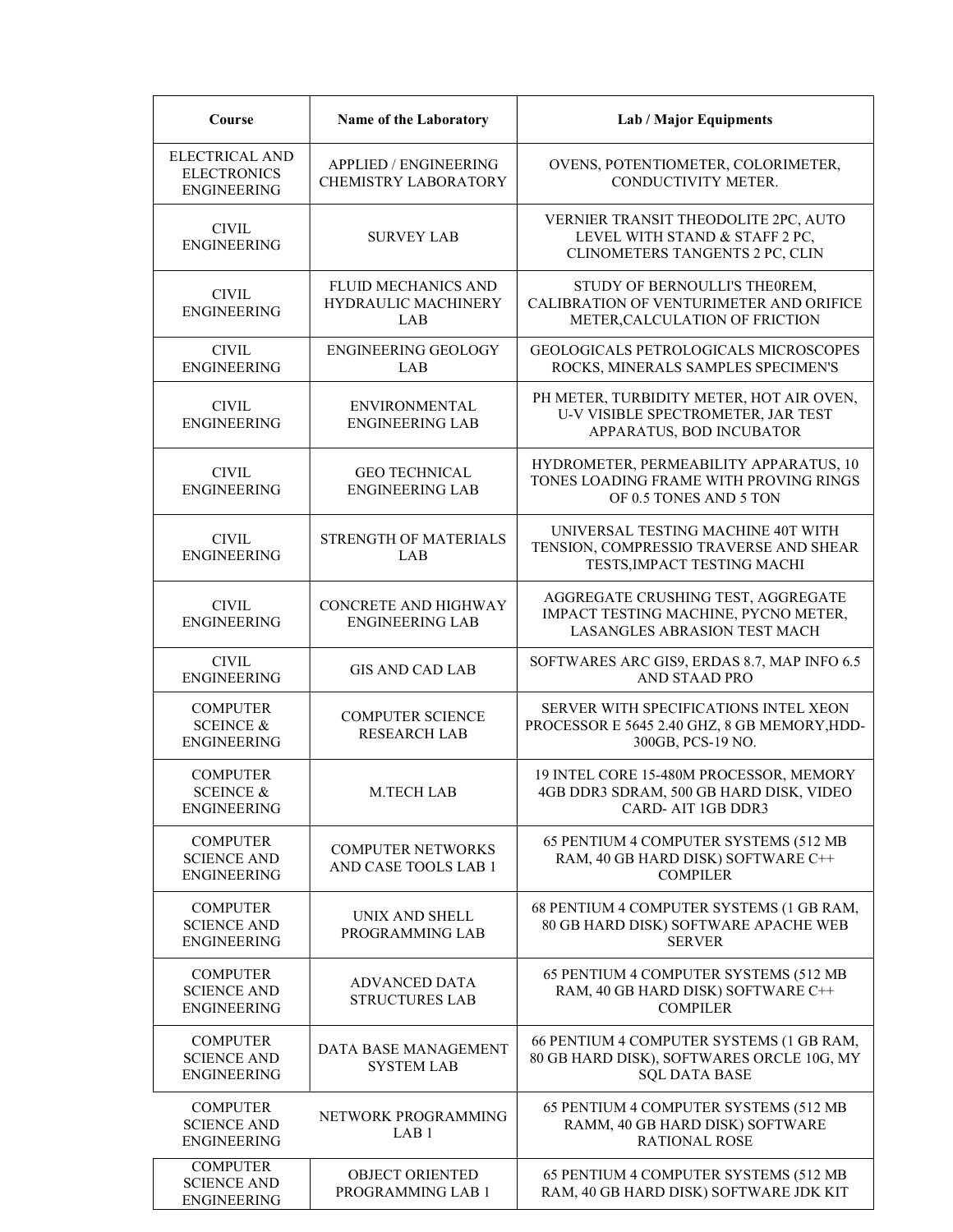| <b>COMPUTER</b><br><b>SCIENCE AND</b><br><b>ENGINEERING</b>           | OPERATING SYSTEMS AND<br><b>COMPILER DESIGN LAB</b>                              | 66 PENTIUM 4 COMPUTER SYSTEMS (1 GB RAM,<br>80 GB HARD DISK) SOFTWARE C++ COMPILER<br>AND JDK KIT                     |
|-----------------------------------------------------------------------|----------------------------------------------------------------------------------|-----------------------------------------------------------------------------------------------------------------------|
| <b>COMPUTER</b><br><b>SCIENCE AND</b><br><b>ENGINEERING</b>           | <b>WEB TECHNOLOGIES LAB</b>                                                      | 66 PENTIUM 4 COMPUTER SYSTEMS (1 GB RAM,<br>80 GB HARD DISK) SOFTWARE TOMCAT WEB<br><b>SERVER, FIRE FOX WEB</b>       |
| <b>ELECTRICAL AND</b><br><b>ELECTRO</b>                               | <b>CONTROL SYSTEMS LAB</b>                                                       | SYNCHRO TRANSMITTER / RECEIVER, DC<br>MOTOR STUDY UNIT, TEMPERATURE<br>CONTROLLER USING PID, LEAD LAG COMP            |
| <b>ELECTRICAL AND</b><br><b>ELECTRONIC</b>                            | <b>POWER SYSTEMS LAB</b>                                                         | SEQUENCE IMPEDANCE OF 3 PHASE<br>TRANSFORMER, ALTERNATOR, ABCD<br>PARAMETERS OF TRANSMISSION CIRCUIT,<br><b>POWE</b>  |
| ELECTRICAL AND<br><b>ELECTRONICS</b><br><b>ENGINEERING</b>            | <b>ENGLISH-</b><br><b>COMMUNICATION SKILLS</b><br>LABORATORY-I                   | <b>GLOBARENA PROFICIENCY SOFTWARE</b>                                                                                 |
| <b>ELECTRICAL AND</b><br><b>ELECTRONICS</b><br><b>ENGINEERING</b>     | ELECTRICAL CIRCUITS &<br><b>SIMULATION LAB</b>                                   | <b>VERIFICATION OF THEVENIN'S &amp; NORTON'S</b><br>THEOREMS KIT, SUPERPOSITION THOEOREM<br>VERIFICATION KIT, RECIPRO |
| <b>ELECTRICAL AND</b><br><b>ELECTRONICS</b><br><b>ENGINEERING</b>     | <b>MICRO PROCESSOR AND</b><br>MICRO CONTROLLER LAB                               | 8086 MICROPROCESSOR BASED TRAINED KITS,<br>8051 MICRO CONTROLLERS TRAINER KITS                                        |
| <b>ELECTRICAL AND</b><br><b>ELECTRONICS</b><br><b>ENGINEERING</b>     | <b>POWER ELECTRONICS &amp;</b><br><b>SIMULATION LAB</b>                          | SINGLE PHASE AC VOLTAGE CONTROLLER WITH<br>R AND RL LOADS KIT, SINGLE PHASE FULLY<br><b>CONTROLLED BRIDGE CON</b>     |
| <b>ELECTRICAL AND</b><br><b>ELECTRONICS</b><br><b>ENGINEERING</b>     | ELECTRICAL MACHINES<br>$LAB-1$                                                   | DC SHUNT GENERATORS, DC COMPOUND<br>MOTOR, DC SHUNT MOTOR- DC SHUNT<br>GENERATOR SET, DC SERIES MOTOR- DC             |
| ELECTRICAL AND<br><b>ELECTRONICS</b><br><b>ENGINEERING</b>            | ELECTRICAL MACHINES<br>$LAB-2$                                                   | SINGLE TRANSFORMERS, SINGLE PHASE UPF<br>LOAD, 3- PHASE SLIPRING INDUCTION MOTOR, 3-<br>PHASE DIMMER STAT             |
| <b>ELECTRICAL AND</b><br><b>ELECTRONICS</b><br><b>ENGINEERING</b>     | <b>ELECTRICAL</b><br><b>MEASUREMENT LAB</b>                                      | D.C. POTENTIO METERS, KELVIN DOUBLE<br>BRIDGE, SCHERING & ANDERSON BRIDGE,<br>PORTABLE METERS, RHEOSTATS,             |
| <b>ELECTRONICS AND</b><br><b>COMMUNICATIONS</b><br><b>ENGINEERING</b> | DC LAB                                                                           | DELTA & DEMOD-1, DELTA MODULATION-1,<br>DPCM-1, DPCM DEMODULATION-1,TDM-2, TDM<br>DEMULTIPLENER-2, ESK-2              |
| <b>ELECTRONICS AND</b><br><b>COMMUNICATIONS</b><br><b>ENGINEERING</b> | MICRO PROCESSOR LAB                                                              | 8086 MICRO PROCESSOR BASED TRAINER KIT-10,<br>8051 MICRO CONTROLLERS TRAINER KITS-10<br><b>AND OTHER KITS</b>         |
| <b>ELECTRONICS AND</b><br><b>COMMUNICATIONS</b><br><b>ENGINEERING</b> | <b>AC LAB</b>                                                                    | DIODE DETECTOR CHARECTERISTICS-1,<br>FREQUENCY SYNTHIZER-1, SQUELLCIRCUIT-1, S<br>S B SYSTEM-1, AG CHARECTE           |
| <b>ELECTRONICS AND</b><br><b>COMMUNICATIONS</b><br><b>ENGINEERING</b> | <b>COMMON EQUIPMENT FOR</b><br><b>COMMUNICATIONS LAB</b><br>(AC,DC,MPE & OC LAB) | CRO'S-17, FUNCTION GENERATORS                                                                                         |
| <b>ELECTRONICS AND</b><br><b>COMMUNICATIONS</b><br><b>ENGINEERING</b> | <b>COMMON EQUIPMENTS E</b><br><b>CAD LAB</b>                                     | <b>30 SYSTEMS WITH ACCESSORIES</b>                                                                                    |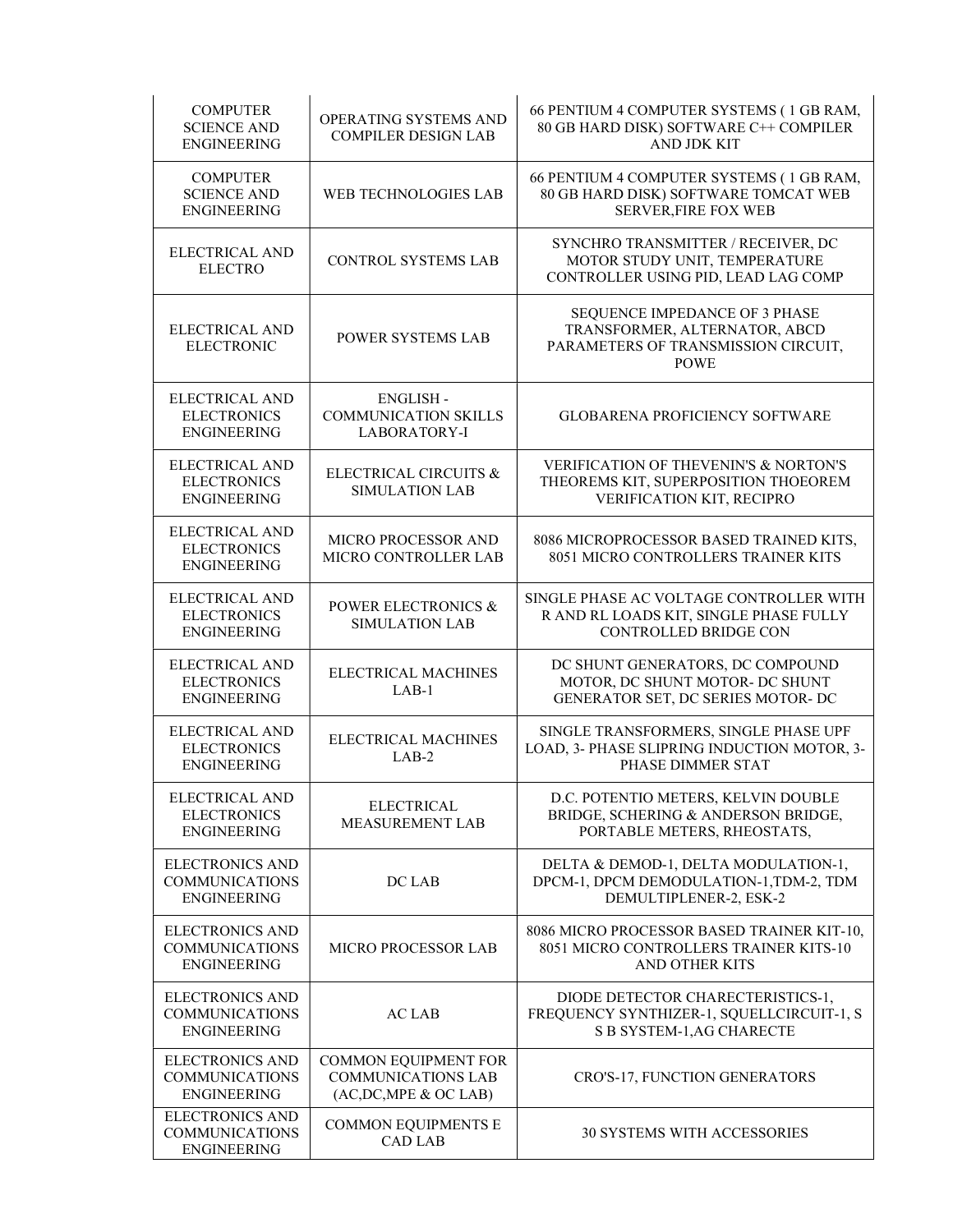| <b>ELECTRONICS AND</b><br><b>COMMUNICATIONS</b><br><b>ENGINEERING</b> | COMMON LAB (EDC, PDC,<br>ECA & IC LAB, LICA &<br>DICA)         | CATHODE RAY OSCILLOSCOPE-20, FUNCTION<br>CEFENERATORS-14, REGULATED POWER<br>SUPPLIES -10, MULTIMETERS         |  |  |
|-----------------------------------------------------------------------|----------------------------------------------------------------|----------------------------------------------------------------------------------------------------------------|--|--|
| <b>ELECTRONICS AND</b><br><b>COMMUNICATIONS</b><br><b>ENGINEERING</b> | <b>DSP LAB</b>                                                 | TMS 320C6713-DSP STARTER KIT                                                                                   |  |  |
| <b>ELECTRONICS AND</b><br><b>COMMUNICATIONS</b><br><b>ENGINEERING</b> | E CAD LAB                                                      | XILINX ISE SOFTWARE 10.01 VERSION-1, XILINX<br>SPARTON 3FEGI DEVELOPMENT KIT-4,XILINX<br>CPLD DEMO BOARD       |  |  |
| <b>ELECTRONICS AND</b><br><b>COMMUNICATIONS</b><br><b>ENGINEERING</b> | <b>ECA LAB</b>                                                 | TWO STAGE RC COUPLED AMPLIFIER, SERIES<br>REGULATED POWER SUPPLY, SHUNT<br>REGULATED POWER SUPPLY, CLASS-B     |  |  |
| <b>ELECTRONICS AND</b><br><b>COMMUNICATIONS</b><br><b>ENGINEERING</b> | <b>EDC LAB</b>                                                 | RECTIFIER WITH FILTERS-3, TRANSISTOR H<br>PARAMETERS-2, UJT CHARACTERISTICS-1, FET<br><b>CHARECTERISTICS-2</b> |  |  |
| <b>ELECTRONICS AND</b><br><b>COMMUNICATIONS</b><br><b>ENGINEERING</b> | <b>EMBEDDED SYSTEMS E</b><br><b>CAD LAB</b>                    | EMBEDDED SYSTEM DEVELOPMENT USING-<br>18C51 MICRO CONTROLLER                                                   |  |  |
| <b>ELECTRONICS AND</b><br><b>COMMUNICATIONS</b><br><b>ENGINEERING</b> | MWE & OC LAB                                                   | CLISTERON POWER SUPPLY-3, CLISTERON<br>MOUNT-3, GUNN POWER OSCILLATOR-1, GUNN<br>POWER SUPPLY-1, VSW METE      |  |  |
| <b>ELECTRONICS AND</b><br><b>COMMUNICATIONS</b><br><b>ENGINEERING</b> | <b>VLSI LAB</b>                                                | MENTER GRAPHIC SOFTWARE                                                                                        |  |  |
| <b>ELECTRONICS AND</b><br><b>COMMUNICATIONS</b><br><b>ENGINEERING</b> | <b>ELECTRICAL</b><br><b>TECHNOLOGY LAB</b>                     | SUPERPOSITION THEOREM VERIFICATION KIT,<br>THEVININ'S & NORTON'S THEOREM<br>VERIFICATION KIT, MAXIMUM          |  |  |
| First Year/Other                                                      | PHYSICS LAB                                                    | SPECTOMETERS, TRAVELLING MICROSCOPES,<br>OPTICAL BENCH, FUNCTION GENERATORS,<br>FOUR PROBE METHOD, HALL EF     |  |  |
| First Year/Other                                                      | <b>ENGINEERING WORK SHOP</b><br><b>PRACTICE</b>                | CARPENTRY SHOP, FITTING SHOP, TIN-SMITHY<br>SHOP, BLACK SMITHY, HOUSE WIRING,<br>FOUNDRY, PLUMBING SHOP        |  |  |
| MECHANICAL<br><b>ENGINEERING</b>                                      | <b>CAD/CAM LAB</b>                                             | COMPUTERS-40 NO.S, AUTO CAD SOFTWARE                                                                           |  |  |
| <b>MECHANICAL</b><br><b>ENGINEERING</b>                               | FLUID MECHANICS AND<br>HYDRAULIC MACHINERY<br>LAB <sub>1</sub> | STUDY OF BERNOULLI'S THEOREM,<br>CALIBRATION OF VENTURIMETER AND ORIFICE<br>METER, CALCULATION OF FRICTION     |  |  |
| <b>MECHANICAL</b><br><b>ENGINEERING</b>                               | <b>FUELS &amp; LUBRICANTS LAB</b>                              | RED WOOD VISCOMETER<2000 SEC, RING &<br>BALL APPARATUS, PENSKY MARTIN FLASH<br>POINT APPARATUS, CLOUD POI      |  |  |
| MECHANICAL<br><b>ENGINEERING</b>                                      | ELECTRICAL &<br><b>ELECTRONICS</b><br><b>ENGINEERING LAB</b>   | SHUNT GENERATORS, SHUNT MOTOR WITH<br>BRAKING ARRANGEMENT, DC SHUNT MOTOR,<br>3- Φ SQUIRREL CAGE INDUCTIO      |  |  |
| MECHANICAL<br><b>ENGINEERING</b>                                      | HEAT TRANSFER LAB                                              | PARALLEL FLOW AND COUNTER FLOW HEAT<br>EXCHANGER, STEPHEN-BOLTZMEN APPARATUS,<br>CRITICAL FLUX APPARATUS,      |  |  |
| <b>MECHANICAL</b><br><b>ENGINEERING</b>                               | <b>HEAT TRANSFER LAB - 2</b>                                   | COMPOSITE SLAB APPARATUS, HEAT TRANSFER<br>THOUGH LOGGED PIPE APPARATUS,<br>CONDUCTION APPARATUS, TRANSIEN     |  |  |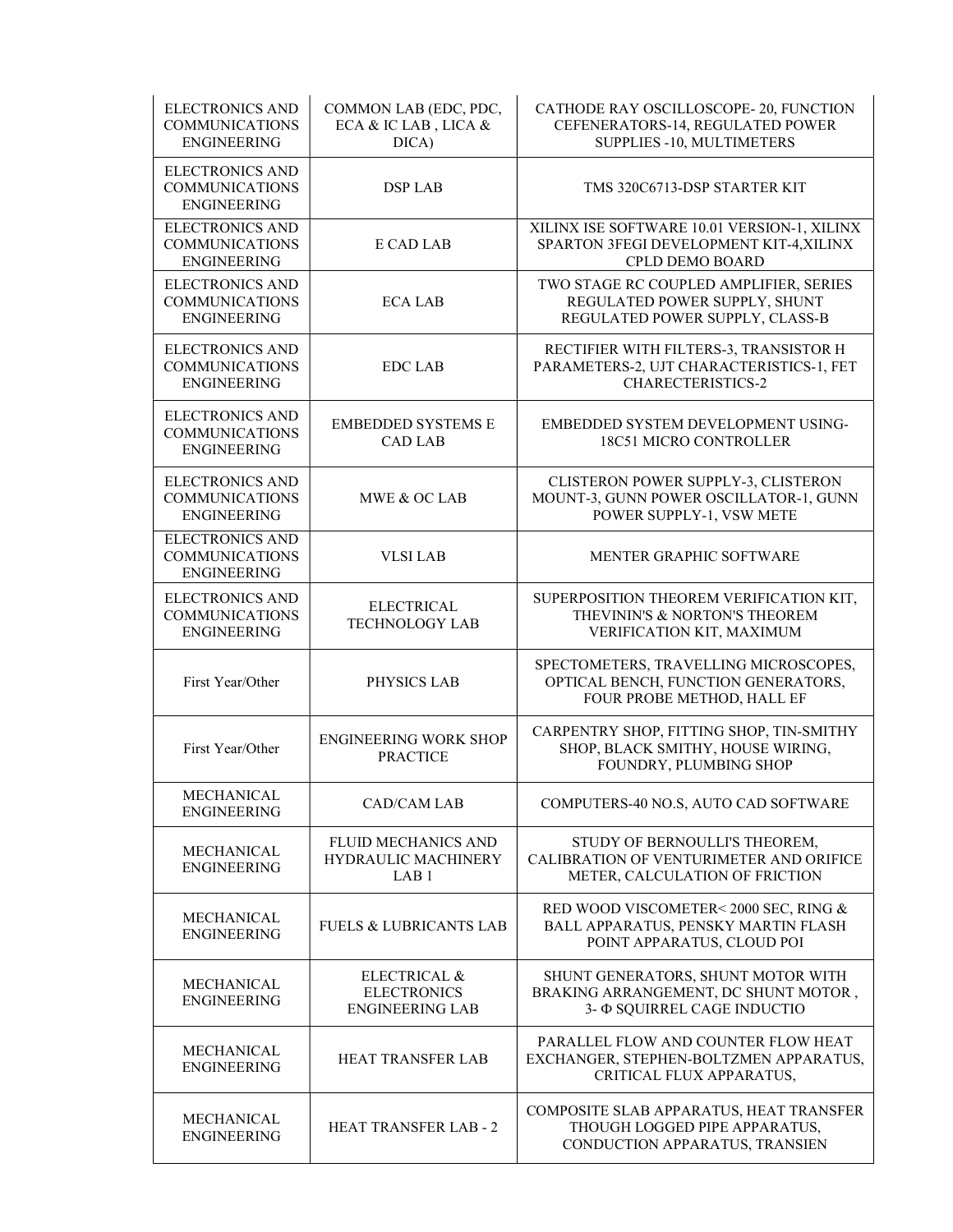| <b>MECHANICAL</b><br><b>ENGINEERING</b> | <b>MECHANICS OF SOLIDS</b><br>LAB.         | UTM-(DIRECT TENSILE TEST, DOUBLE SHEAR,<br>COMPRESSION, BENDING), IZOD TEST, SPRING<br>TEST-(TENSILE, COM        |
|-----------------------------------------|--------------------------------------------|------------------------------------------------------------------------------------------------------------------|
| <b>MECHANICAL</b><br><b>ENGINEERING</b> | <b>METALLURGY LAB</b>                      | METALLURGY MICROSCOPE, END QUENCHING<br>TEST M/C, POLISHING CUM GRINDER,<br><b>ELECTRICAL FUNNALE</b>            |
| <b>MECHANICAL</b><br><b>ENGINEERING</b> | <b>METROLOGY</b>                           | VERNIER CALIPERS, SCREW GAUGE, BENEL<br>PROTRACTOR, SPIRIT LEVEL                                                 |
| <b>MECHANICAL</b><br><b>ENGINEERING</b> | <b>PRODUCTION</b><br><b>TECHNOLOGY LAB</b> | WELDING TRANSFORMER, SPOT WELDING M/C,<br>GAS WELDING EQUIPMENT, CUTTING TORCH,<br>WELDING TORCH, BRAZING        |
| <b>MECHANICAL</b><br><b>ENGINEERING</b> | THERMAL ENGINEERING<br>LAB                 | AIR COMPRESSOR-1, HIGH SPEED DIESEL<br>ENGINE SINGLE CYLINDER, LOW SPEED DIESEL<br><b>ENGINE, VAPOUR REFRIGE</b> |
| <b>MECHANICAL</b><br><b>ENGINEERING</b> | <b>MACHINE TOOLS LAB</b>                   | 4-JAW INDEPENDENT LATHE M/C, 3 JAW LATHE<br>WITH MOTOR DRIVE, POWER HACK SAW,<br>SHAPING M/C, SURFACE GRIN       |

#### Computing Facilities:

- Total No. of Computers: 270
- Internet Bandwidth: 50 Mbps
- Total number of system connected by LAN: 240
- Major software packages available
- Special purpose facilities available
- Innovation Cell: Available

#### List of facilities available

- Games and Sports Facilities: Yes
- Extra-Curricular Activities: Yes
- Soft Skill Development Facilities: Conducting Special Classes

#### Teaching Learning Process:

A systematic approach is being maintained in the College to ensure an effective Teaching Learning process. Good no. of class hours are being identified for the revision of certain areas. Course files are being maintained for all the theory/practicals.

#### Curricula and syllabus for each of the programmes as approved by the University:

Link: https://www.jntuk.edu.in/wp-content/uploads/2021/01/I-B.-Tech-UG-R20-Course-Structure-Syllabus.zip

Academic Calendar of the University: Available

#### Internal Continuous Evaluation System and place:

As per the Academic schedules for every year/semester, the internal assessment takes place. The evaluated versions will be counselled with the students for necessary updations. Relatively, poor performed candidates are issued special timetables to conduct remedial classes without disturbing the original schedules for their improvement in subsequent internal assessments.

#### Student's assessment of Faculty, System in place: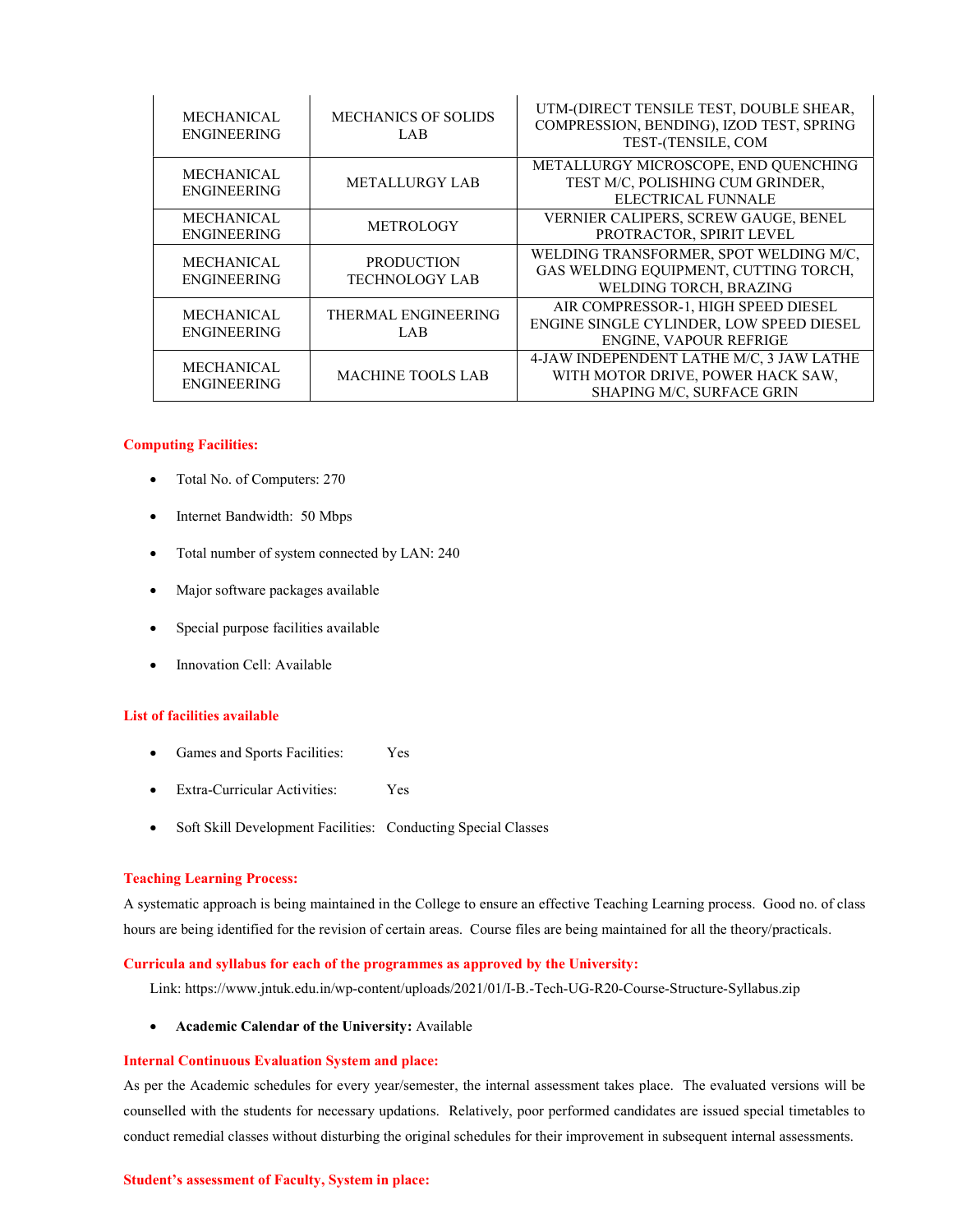Ours is a well established Institution started in the Academic Year 2005-2006. We have maintained the student feedback system in the college. The process includes that the feedback from the students is collected in order to assess the performance of a teacher in the class at the end of the Semester/Year on a 4 point scale. The end examination results in the concerned subjects will also be considered for the assessment. Subsequently, College academic committee will submit a report to the Secretary at the end of the Semester.

#### 16. Enrolment of students in the last 3 years

Student enrolment data is as shown under S.No. 10

#### 17. List of Research Projects/Consultancy Works

#### Number of Projects carried out, funding agency, Grant received: Nil

- Publications (if any) out of research in last three years out of masters projects
- Industry Linkage
	- We are maintaining Interaction between Industry and Institution.
- MoUs with Industries (minimum 3)

#### 18. LoA and subsequent EoAs till the current Academic Year: Available

#### 19. Accounted audited statement for the last three years: Available

#### 20. Best Practices adopted, if any:

Apart from delivering the course content in an effective manner, conducting special lectures, workshops, cultural events etc., we aim at inculcating the values of humanity and honesty into students and employees. Planning & systematic execution of the academic activities, taking timely feedback and accordingly remedial measures are at the forefront of our Institutes best practices. Inculcating the need for Swachh Bharat, conducting NSS camps and activities for societal benefits are also some of our best practices.

\*\*\*\*\*\*\*\*\*\*\*\*\*\*\*\*\*\*\*\*\*\*\*\*\*\*\*\*\*\*\*\*\*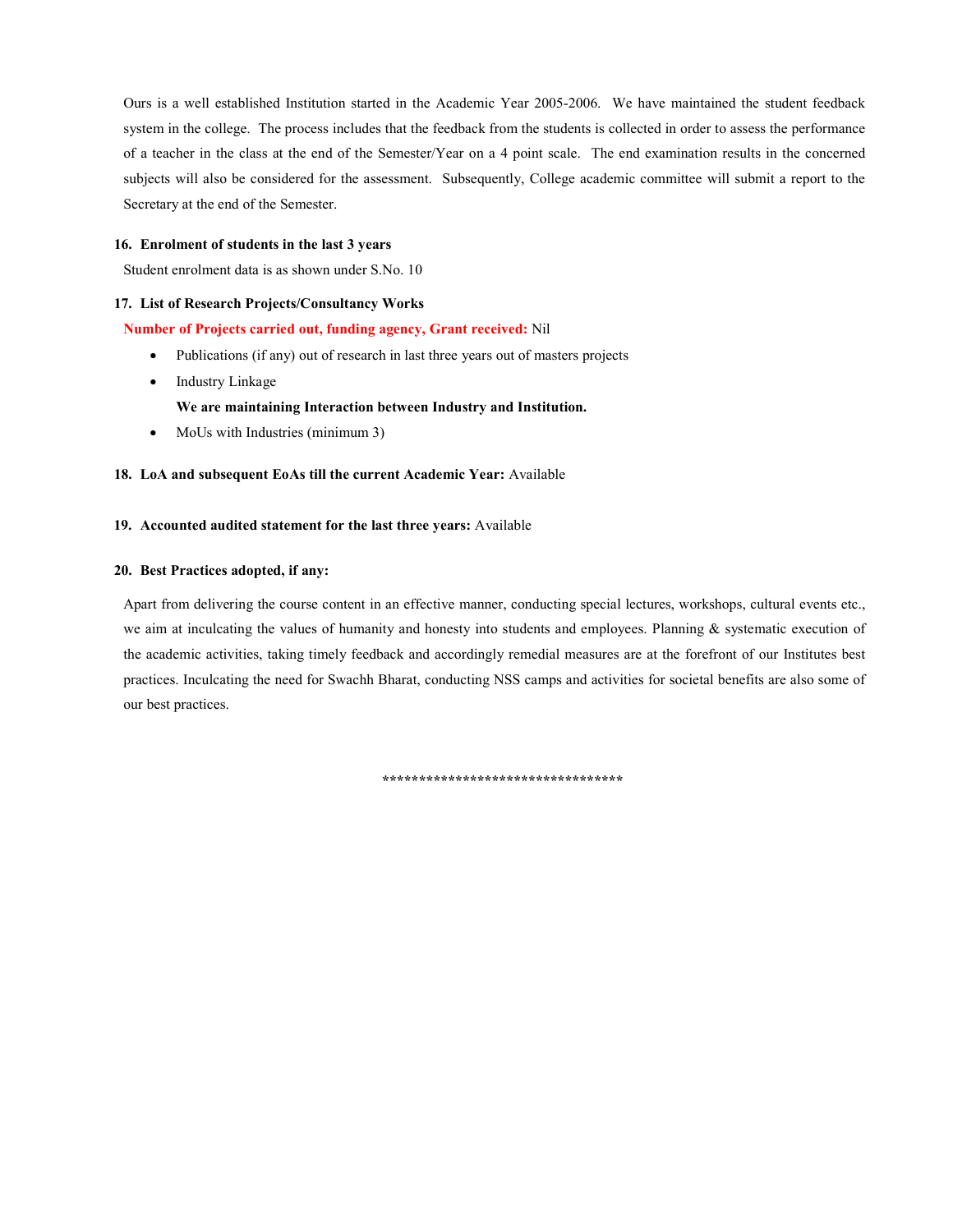Annexure – I Profile of the Principal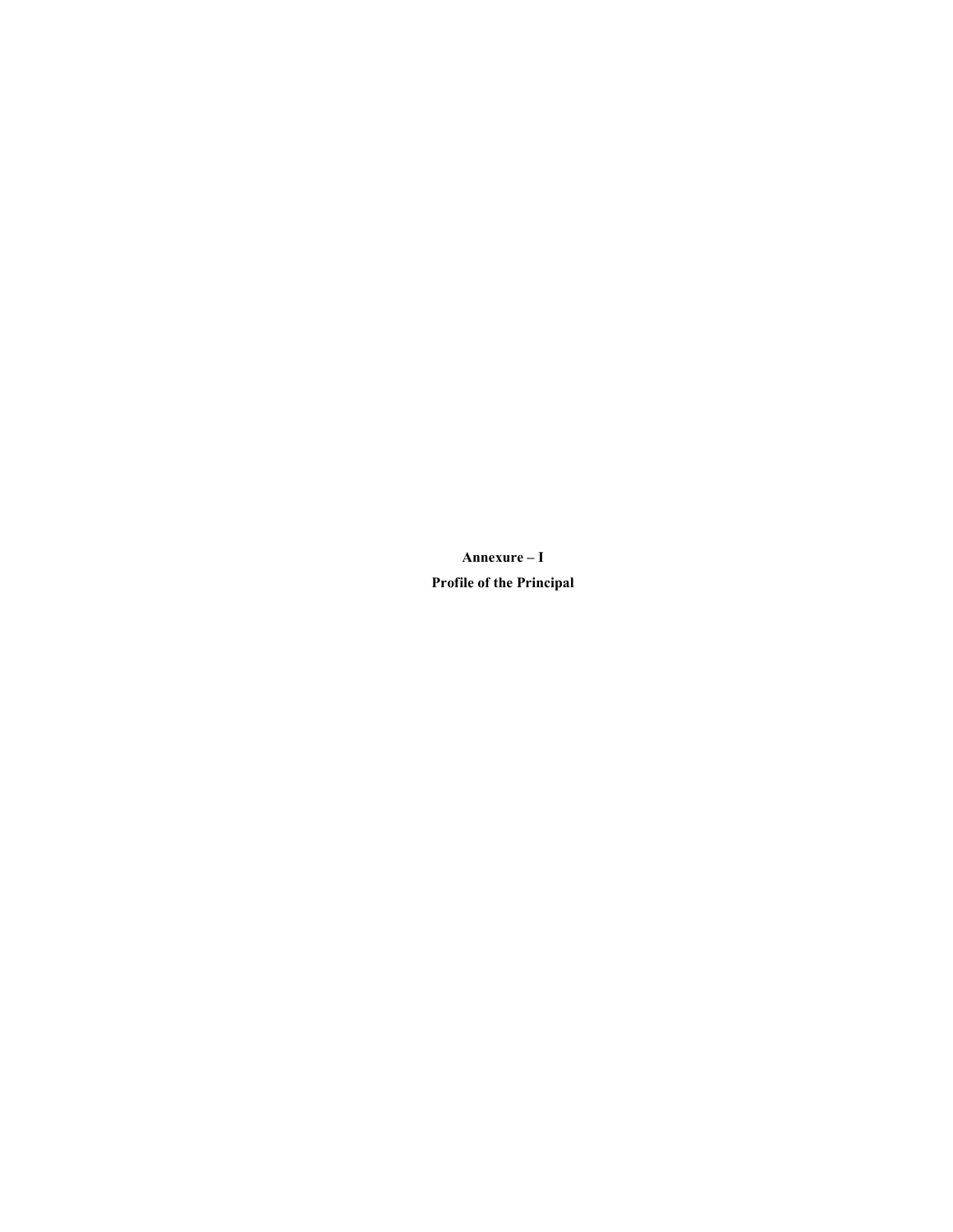Dr. T. Vamsee Kiran D.No: 1-784A, Vamsee Nilayam, Park Road, Mangalagiri, Guntur(Dt) Email: tvamseekiran@yahoo.com Mobile: 9885171411, 9494964002



# Professional Summary:

An innovative and knowledgeable professional having more than 17 years of teaching experience, driven to inspire students to pursue academic excellence. Recognized for leadership skills and willingness to accept and execute administrative works at the institute level.

# Personal Details:

| Father's Name         |                          | : T. Sarat Chandra Babu       |
|-----------------------|--------------------------|-------------------------------|
| Mother's Name         | <b>Contract Contract</b> | K. Jhansi Bai                 |
| <b>Sex</b>            |                          | Male                          |
| Date of Birth         | $\mathcal{L}$            | $28 - 07 - 1978$              |
| <b>Marital Status</b> |                          | Married                       |
| Languages Read :      |                          | English, Telugu, Hindi        |
| Write                 | $\mathbb{C}^{\times}$    | English, Telugu, Hindi        |
| Speak                 |                          | English, Telugu, Hindi, Tamil |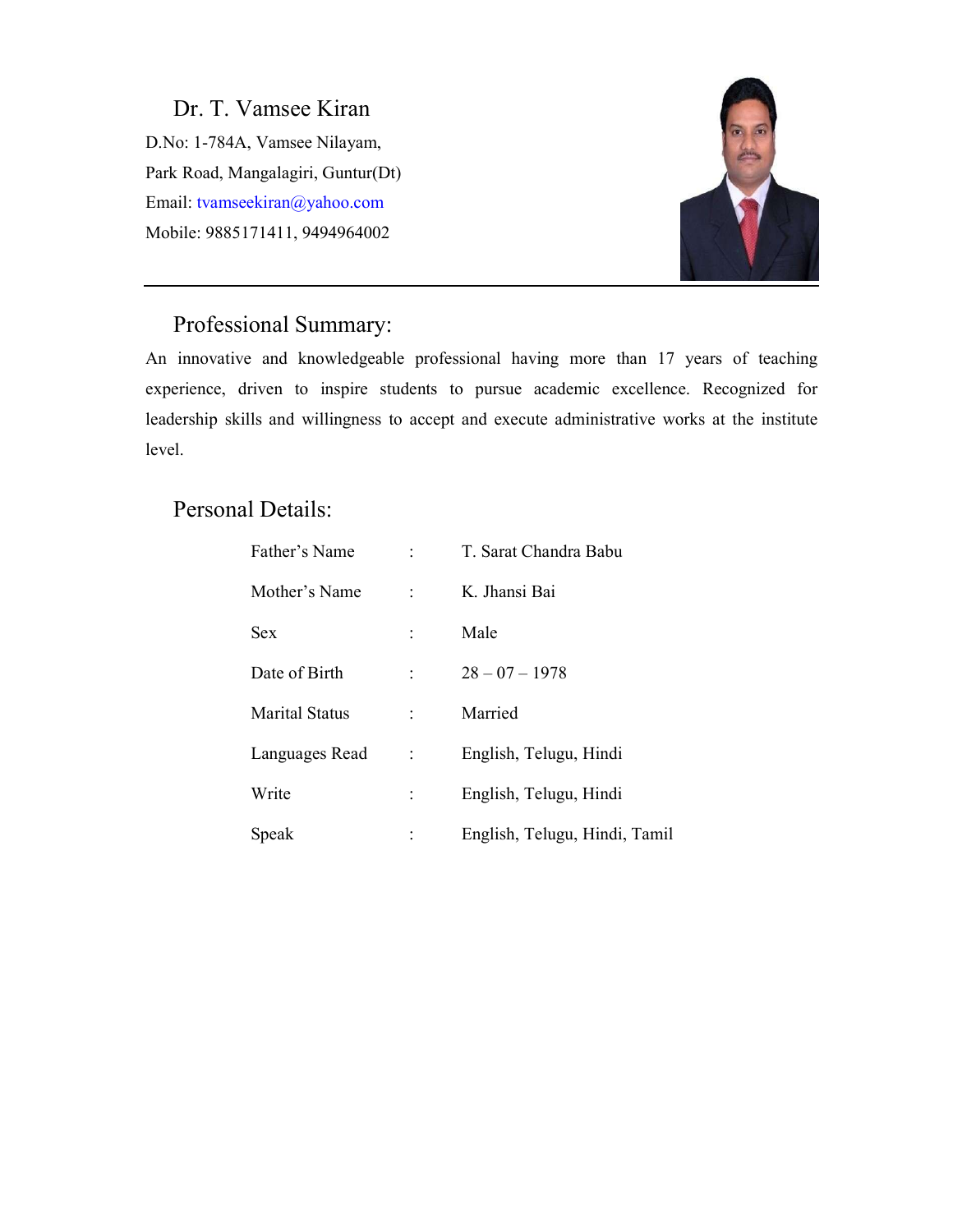| S.No           | Qualification | <b>Branch</b><br>/ Course | Institute /<br>University                                                            | Specialization<br>/ Area           | Year of<br>Completion | <b>Division</b> |
|----------------|---------------|---------------------------|--------------------------------------------------------------------------------------|------------------------------------|-----------------------|-----------------|
| 1              | Ph.D          | <b>EEE</b>                | JNTU,<br>Hyderabad                                                                   | Power<br>Electronics and<br>Drives | 2014                  |                 |
| $\overline{2}$ | M.E           | EEE                       | PSG College<br>of Technology<br>Applied<br>/ Bharathiar<br>Electronics<br>University |                                    | 2002                  | First<br>Class  |
| 3              | <b>B.Tech</b> | <b>EEE</b>                | Bapatla<br>Engineering<br>College /<br>Nagarjuna<br>University                       | <b>EEE</b>                         | 2000                  | First<br>Class  |
| 4              | Intermediate  |                           | A.P.R.J.C                                                                            | <b>MPC</b>                         | 1995                  | First<br>Class  |
| 5              | <b>SSC</b>    |                           | Nirmala<br>English<br>Medium<br>School,<br>Mangalagiri                               |                                    | 1993                  | First<br>Class  |

# Educational Qualifications:

# Professional Experience:

| S.No                        | Institute /<br>Organization                    | <b>Position held</b>         | Date of<br>joining | <b>Duration</b>                      | Ratified /<br>Regular /<br><b>Adhoc</b> |
|-----------------------------|------------------------------------------------|------------------------------|--------------------|--------------------------------------|-----------------------------------------|
| 1                           | <b>GIET</b> Engineering<br>College             | Principal                    | 30.09.2020         | Till Date                            | Regular                                 |
| $\mathcal{D}_{\mathcal{A}}$ | GIET College of<br>Engineering,<br>Rajahmundry | Principal                    | 05.10.2019         | 11 months,<br>25 days                | Regular                                 |
| 3                           | GIET College of<br>Engineering,<br>Rajahmundry | Professor,<br>Vice Principal | 12.06.2019         | 3 months,<br>23 days                 | Regular                                 |
| $\overline{4}$              | DVR & Dr. HS MIC<br>College of<br>Technology   | Professor,<br>Vice Principal | 01.10.2015         | 3 years, 8<br>months                 | Ratified<br>(JNTUK)                     |
| 5                           | ,,                                             | Professor                    | 01.05.2014         | 1 years, 4<br>months                 | Regular                                 |
| 6                           | ,,                                             | Associate<br>Professor       | 01.07.2010         | $3$ years, $9$<br>months, 29<br>days | Ratified<br>(JNTUK)                     |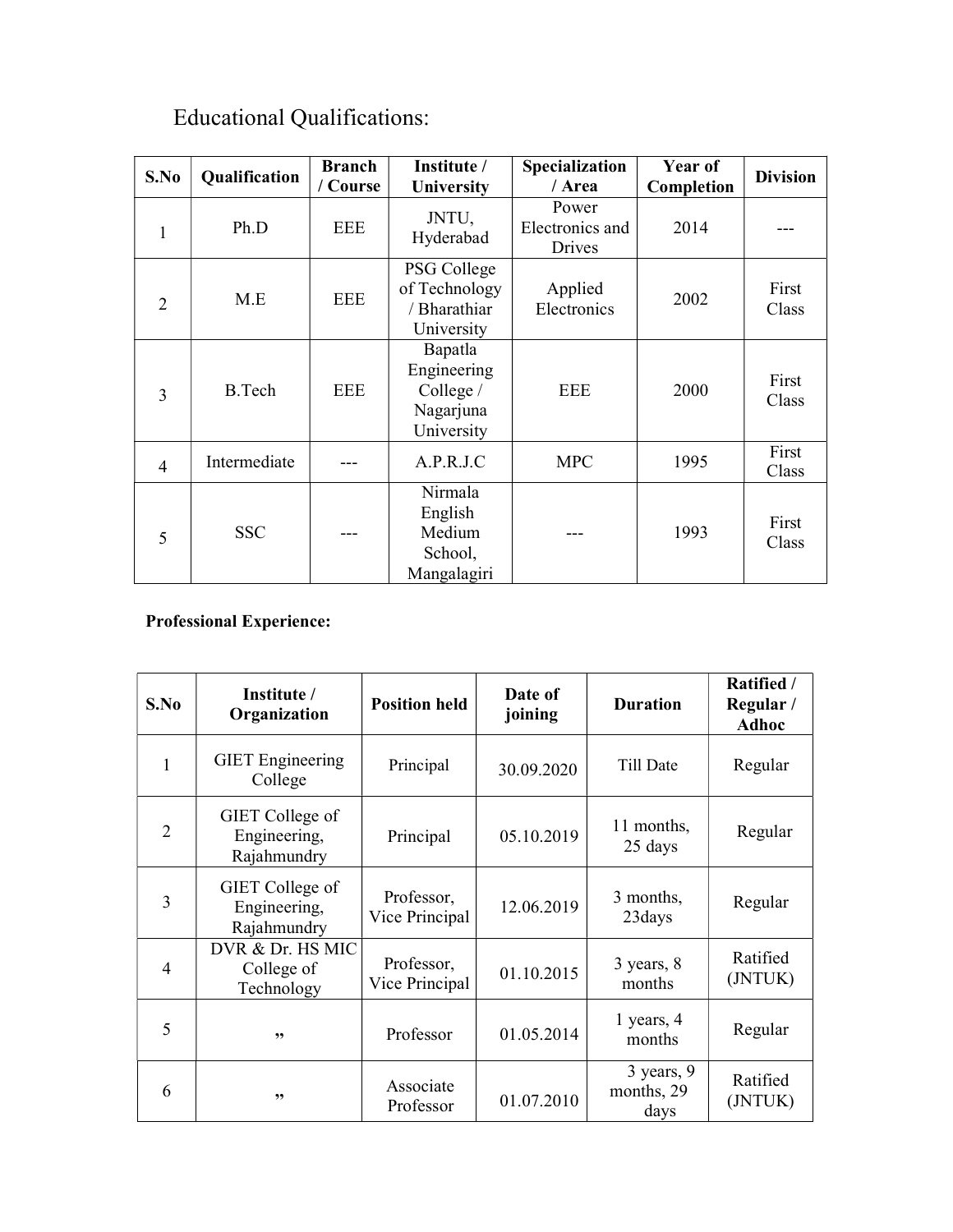|    | ,,                                                            | Associate<br>Professor | 01.07.2007 | $2$ years, 11<br>months, 29<br>days  | Regular                               |
|----|---------------------------------------------------------------|------------------------|------------|--------------------------------------|---------------------------------------|
| 8  | ,,                                                            | Assistant<br>Professor | 11.07.2005 | $1$ year, $11$<br>months, 19<br>days | Regular                               |
| 9  | Koneru Lakshmaiah<br>College of<br>Engineering,<br>Vijayawada | Lecturer               | 18.03.2004 | $1$ year, $3$<br>months, 21<br>days  | Ratified<br>(Nagarjuna<br>University) |
| 10 | Sir C R Reddy<br>College of<br>Engineering, Eluru             | Lecturer               | 01.07.2002 | $1$ year, $8$<br>months, 16<br>days  | Regular                               |

# Title of PG & Ph.D Thesis:

| <b>Degree</b> | Title                                                                                       |
|---------------|---------------------------------------------------------------------------------------------|
| Ph.D          | Speed Performance of Direct Torque Control for a Multilevel Inverter fed Induction<br>Motor |
| M.E           | Development of PC based Lung Analyser<br>(Sponsored by DST, New Delhi)                      |

# Areas of Research Interests:

Power Electronic Converters, Electrical Drives, and Artificial Intelligent Techniques.

# Ph.D Scholars - Guidance:

| S.No                        | Name of the<br>Research<br><b>Scholar</b> | Area of the<br>work                     | Year of<br>Registration | <b>Registered</b><br>University<br>/Institute | Supervisor/<br><b>Co-Supervisor</b> |
|-----------------------------|-------------------------------------------|-----------------------------------------|-------------------------|-----------------------------------------------|-------------------------------------|
|                             | K. Narasimha<br>Swamy                     | Power<br><b>Electronics</b><br>& Drives | 2015-16                 | JNTUK, Kakinada                               | Supervisor                          |
| $\mathcal{D}_{\mathcal{L}}$ | K. Ramesh Babu                            | Power<br><b>Electronics</b><br>& Drives | 2015-16                 | JNTUK, Kakinada                               | Supervisor                          |
| 3                           | Rambabu                                   | Power<br>Electronics $\&$<br>Drives     | 2020-21                 | Annamalai University                          | Co Supervisor                       |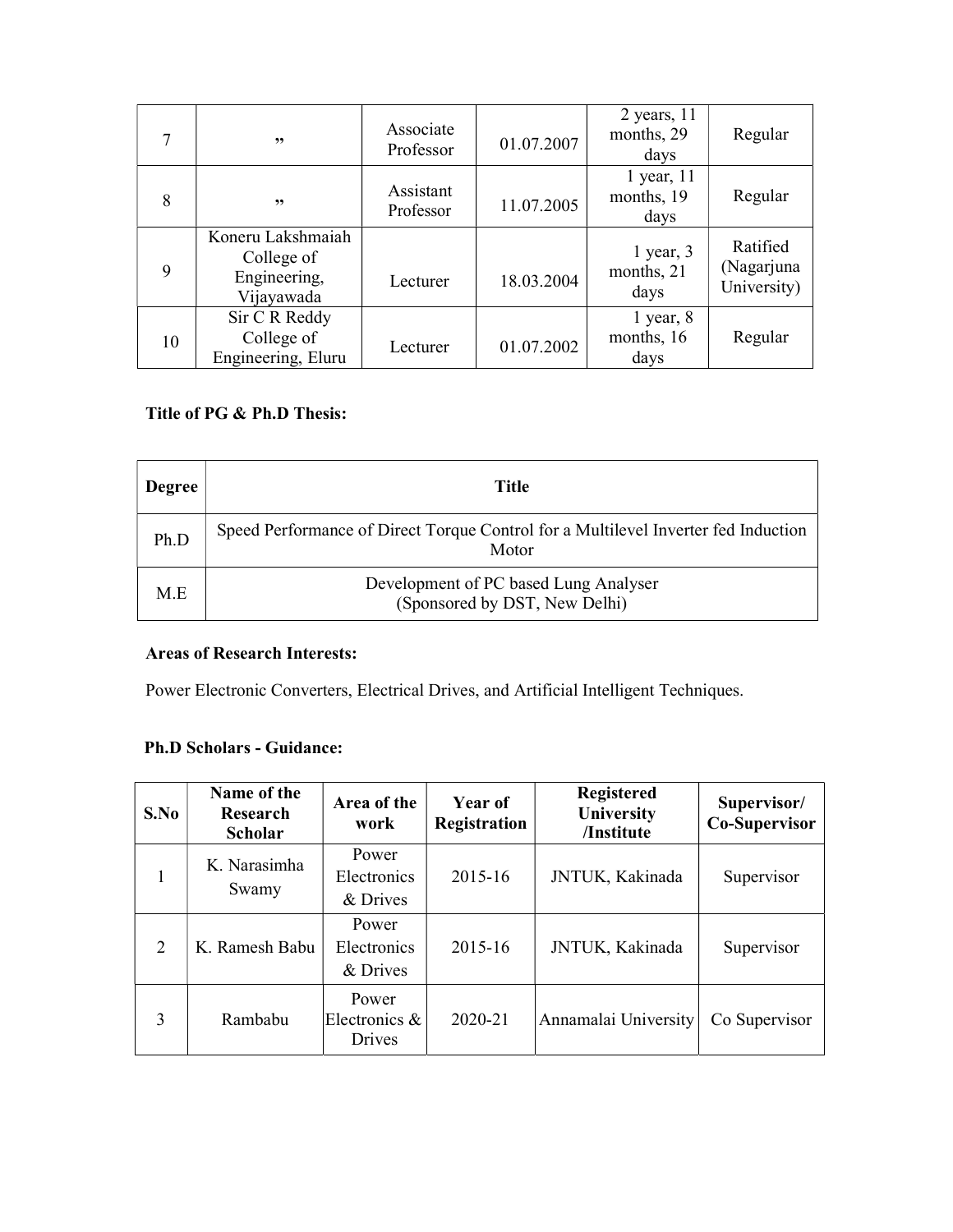## Research Projects/Schemes:

Principal Investigator for MODROBS scheme from AICTE, sanctioned to Advanced Power Electronics Lab of Electrical Department for the A.Y: 2017-18.

| S.No                        | <b>Professional Body</b>                                   | <b>Membership Number</b> |
|-----------------------------|------------------------------------------------------------|--------------------------|
|                             | The Indian Society for Technical Education(ISTE)           | LM53017                  |
| $\mathcal{D}_{\mathcal{L}}$ | The Institution of Engineers (India)                       | M-149894-5               |
| 3                           | Institute of Electrical and Electronics Engineers (IEEE)   | 93498645                 |
| 4                           | Indian Society of Systems for Science & Engineering (ISSE) | LM03561                  |
|                             | International Association of Engineers (IAENG)             | 146889                   |

## Details of Memberships in Professional Bodies:

## Number of Publications:

|                                         | <b>Journals</b> | <b>Conferences</b>   |                 |  |
|-----------------------------------------|-----------------|----------------------|-----------------|--|
| <b>International</b><br><b>National</b> |                 | <b>International</b> | <b>National</b> |  |
|                                         | -               |                      |                 |  |

# List of Publications:

1. T. Vamsee Kiran, J. Amarnath, "Speed performance of direct torque control for three level inverter fed induction motor: Sliding mode control approach," ICGST – ACSE Journal, Vol. 11, No. 2, Nov. 2011, pp. 41-48, Impact factor: 4, ISSN 1687-4811.

2. T. Vamsee Kiran, J. Amarnath, "Fuzzy control of DTC for three level neutral point clamped inverter fed induction motor," International Journal of Electrical Engineering, Vol. 5, No. 1 Jan. 2012, pp. 79-93, ISSN 0974-2158.

3. T. Vamsee Kiran, J. Amarnath, "Performance comparison of PI, sliding Mode and fuzzy logic controllers for DTC of three level inverter fed induction motor," *International Journal of* Electrical and Computer Engineering, Vol. 4, No. 1, Jan. 2012, pp. 1-16, ISSN 0974-2190.

4. T. Vamsee Kiran, J. Amarnath, "Speed Performance of Space Vector Modulation Based DTC for a Three Level Inverter Fed Induction Motor: A Comparison between PI, Sliding Mode and Fuzzy Logic Controllers," International Journal of Advances in Science and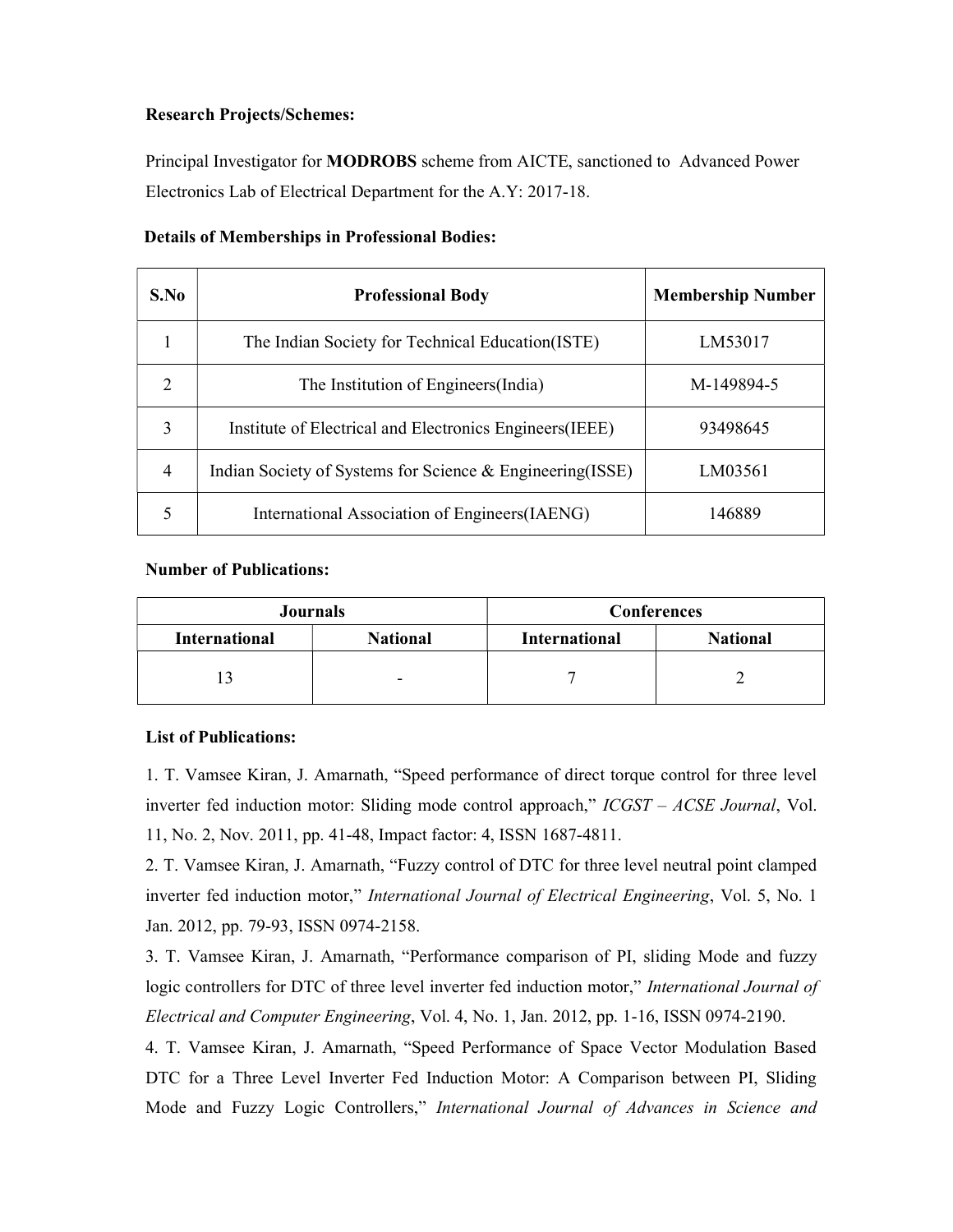Technology, Vol. 4, No. 5, May 2012, pp. 54-65, ISSN 2229-5216.

5. T. Vamsee Kiran, Srihari Rao Namballa "A Space Vector PWM scheme for neutral point clamped multi level inverters," International Journal of Power System Operation and Energy Management , Vol. 1, No. 4, 2012, pp. 24-28, ISSN 2231-4407.

6. T. Vamsee Kiran, T. Vasu "Improved scalar control(DTC) for induction motor by using brain computing type intelligent method," International Journal of Engineering Trends in Engineering and Development, Vol. 5, No. 2, July 2012, pp. 449-460, ISSN 2249-6149.

7. T. Vamsee Kiran, K. Narsimha Swamy, "Direct Torque Control of Induction motor based on online self tunable PI Controller," International Journal of Engineering Trends in Engineering and Development, Vol. 5, No. 2, July 2012, pp. 749-758, ISSN 2249-6149.

8. T. Vamsee Kiran, N. Renuka Devi, "Particle Swarm Optimization based Direct Torque control of Induction Motor," International Journal of advanced research in Electrical,Electronics and Instrumentation Engineering, Vol. 2, No. 7, July 2013, pp. 3471- 3476, ISSN 2278-8875.

9. T. Vamsee Kiran, A.Gopi, "Direct Torque control of Induction Motor Employing Differential Evolution Algorithm," International Journal of advanced research in Electrical, Electronics and Instrumentation Engineering, Vol. 2, No. 9, September 2013, pp. 4581-4587, ISSN 2278-8875.

10. Dr. T. Vamsee Kiran, A. Siva Naga Raju, " Particle Swarm Optimization Based Direct Torque Control of Brushless DC Motor", International Journal of advanced research in Electrical, Electronics and Instrumentation Engineering, Vol. 3, No. 12, Dec 2014, pp. 13720- 13726, ISSN 2278-8875.

11. Dr. T. Vamsee Kiran, M. Prasanthi, " Speed Behavior of PI and SMC Based Direct Torque Control of Brushless DC Motor", International Journal of advanced research in Electrical, Electronics and Instrumentation Engineering, Vol. 3, No. 12, Dec 2014, pp. 13733-13740, ISSN 2278-8875.

12. Dr. T. Vamsee Kiran, I.L.B Sowjanya, "Speed Performance of a BLDC Motor Employing PWM/PAM Control techniques", International Journal of Application or Innovation in Engineering & Management, Vol. 5, No. 5, May 2016, pp. 29-38, ISSN 2319-4847.

13. G.V.N. Ramya Teja, Dr. T. Vamsee Kiran, "Speed Control of SRM using RASPBERRY PI – 3", International Journal of Science and Innovative Engineering & Technology, Vol. 4, May 2017, ISBN 978-81-904760-9-6.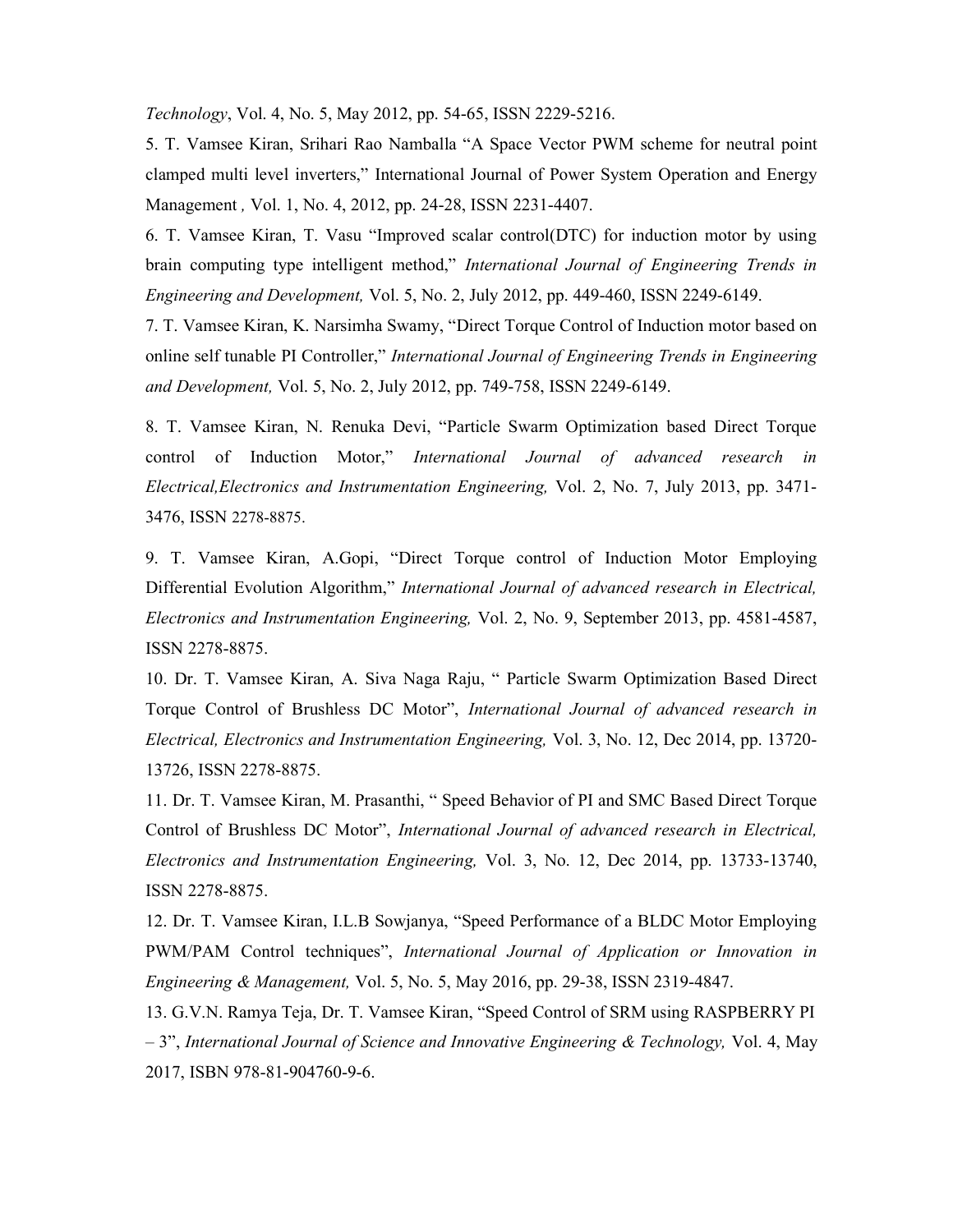# International Conferences:

1. T. Vamsee Kiran, J. Amarnath, "A sliding mode controller based DTC of 3 level NPC inverter fed induction motor employing space vector modulation techniques," IEEE Conference on Advances in Engineering Science and Management(ICAESM-2012), Mar. 2012, pp. 372-377, ISBN: 978-81-909042-2-3.

2. T. Vamsee Kiran, Rambabu Vaka, "Design and modeling of five level PWM hybrid H-Bridge multilevel converter," International Conference on Energy Water and Environment (ICEWE2011), Sep. 2011, pp. 57-62.

3. T. Vamsee Kiran, P.PothuRaju, "Modeling and Simulation of Sector Advanced Direct Torque Controlled Induction motor drive," International Conference on Energy, Water and Environment (ICEWE2011), Sep. 2011, pp. 67-71.

4. KNV Prasad, G. R Kumar, T. Vamsee Kiran, G.S. Narayana, "Comparison of Different Topologies of Cascaded H-Bridge Multilevel Inverter", International Conference on Computer Communication and Informatics, Jan 2013, pp. 1-6, ISBN : 978-1-4673-2907-1, DOI: 10.1109/ICCCI.2013.6466135.

5. Dr. T. Vamsee Kiran, A. Gopi, "Direct Torque Control of Induction Motor Employing Differential Evolution Algorithm", ICIISA 2015: 17th International Conference on information, intelligence, Systems and Applications, ICIISA 2015, San Francisco, USA, June 2015.

6. Dr. T. Vamsee kiran, N. Babji, " Design of a Novel Cost Effective Cascaded H-Bridge Multilevel Inverter Topology", International Conference on Signal Processing, Communication, Power and Embedded System(SCOPES), Oct 2016, pp . 726-731, ISBN: 978- 1-5090-4620-1, DOI: 10. 1109/SCOPES.2016.7955535.

7. Dr. T. Vamsee Kiran, Kota Chandrika Naga Sridivya," Space Vector PWM Control of BLDC Motor", International Conference on Power and Embedded Drive Control (ICPEDC), Mar 2017, pp. 71-78, ISBN: 978-1-5090-4679-9, DOI: 10.1109/ICPEDC.2017.8081062.

#### National Conferences:

1. T. Vamsee Kiran, J. Amarnath, "Control schemes of induction motor: A comparison of two vital approaches," National Conference on Emerging trends in Engineering and Technology, NET 2011, Feb. 2011.

2. T. Vamsee Kiran, J. Amarnath, "Direct torque of induction motor: SMC approach," National Conference on Power System Planning, Operation and Optimization, PSPOO 2011, June 2011, pp. 205-209.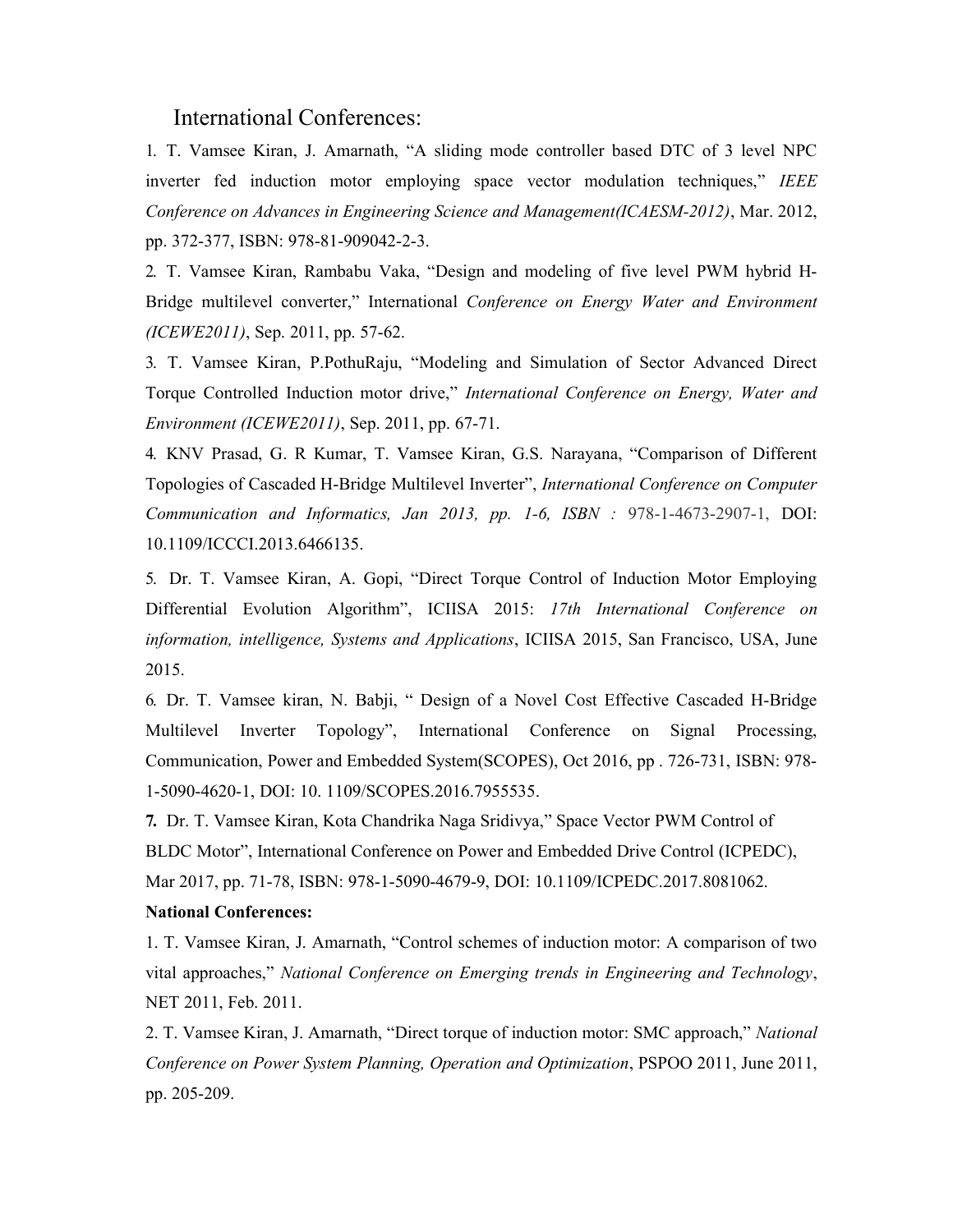# Workshops & Seminars Attended / Organized:

| S.             | <b>Conducted at</b><br>Name of the<br><b>Attended</b>                                                   |            |                                                         |                                |
|----------------|---------------------------------------------------------------------------------------------------------|------------|---------------------------------------------------------|--------------------------------|
| N <sub>0</sub> | Seminar/Workshop                                                                                        | /Organized | <b>Place</b>                                            | Date                           |
| $\mathbf{1}$   | ISO 2000 Internal quality Auditor<br>Training                                                           | Attended   | Koneru<br>Lakshmaiah<br>College of<br>Engineering       | 18.03.2005<br>To<br>19.03.2005 |
| $\overline{2}$ | National<br>Two<br>Day<br>level<br>Workshop on Recent Trends in<br>Power Electronics and Drives         | Attended   | GPREC,<br>Kurnool                                       | 08.02.07<br>To<br>09.02.07     |
| 3              | Two Day State level Workshop<br>on PSCAD Software                                                       | Attended   | V.R.Siddhartha<br>Engineering<br>College,<br>Vijayawada | 30.03.07<br>To<br>31.03.07     |
| $\overline{4}$ | National level workshop on Gas<br><b>Insulated Substations</b>                                          | Attended   | KLCE,<br>Vijayawada                                     | 09.02.08                       |
| 5              | Two Day National Level<br>workshop on Advancements in<br>Power Electronics and Drives                   | Attended   | Vignan<br>Engineering<br>College,<br>Vadlamudi          | 04.08.08<br>To<br>05.08.08     |
| 6              | A workshop on Virtual High<br>Voltage Laboratory                                                        | Attended   | JNTU,<br>Hyderabad                                      | 28.08.10                       |
| $\tau$         | A one day national level seminar<br>on research initiatives                                             | Attended   | JNTUK,<br>Kakinada                                      | 19.11.2010                     |
| 8              | Three Day National level<br>workshop on Simulation of<br>Electrical systems using<br><b>MATLAB</b>      | Attended   | GPREC,<br>Kurnool                                       | 01.12.10<br>To<br>03.12.10     |
| 9              | MISSION 10X workshop during<br>01.08.2011 to 05.08.2011                                                 | Attended   | DVR & Dr. HS<br>MIC College of<br>Technology            | 01.08.2011<br>To<br>05.08.2011 |
| 10             | A webinar on "Engineer with<br>LabVIEW"                                                                 | Attended   | Webinar                                                 | 07.12.2012                     |
| 11             | A One day workshop on Question<br>bank                                                                  | Attended   | JNTUK,<br>Kakinada                                      |                                |
| 12             | Training Programme for resource<br>Persons & Evaluators on outcome<br>based accreditation (Phase-I)     | Attended   | V.R.Siddhartha<br>Engineering<br>College,<br>Vijayawada | 03.02.2014                     |
| 13             | Training Programme for<br>resource Persons & Evaluators on<br>outcome based accreditation<br>(Phase-II) | Attended   | V.R.Siddhartha<br>Engineering<br>College,<br>Vijayawada | 15.02.2014<br>To<br>17.02.2014 |
| 14             | A webinar on "Biggest renewable<br>energy competetion"                                                  | Attended   | Webinar                                                 | 07.08.2014                     |
| 15             | A webinar on "The Course<br>outcomes (Cos) in outcome based<br>education (OBE)"                         | Attended   | Webinar                                                 | 30.09.2014                     |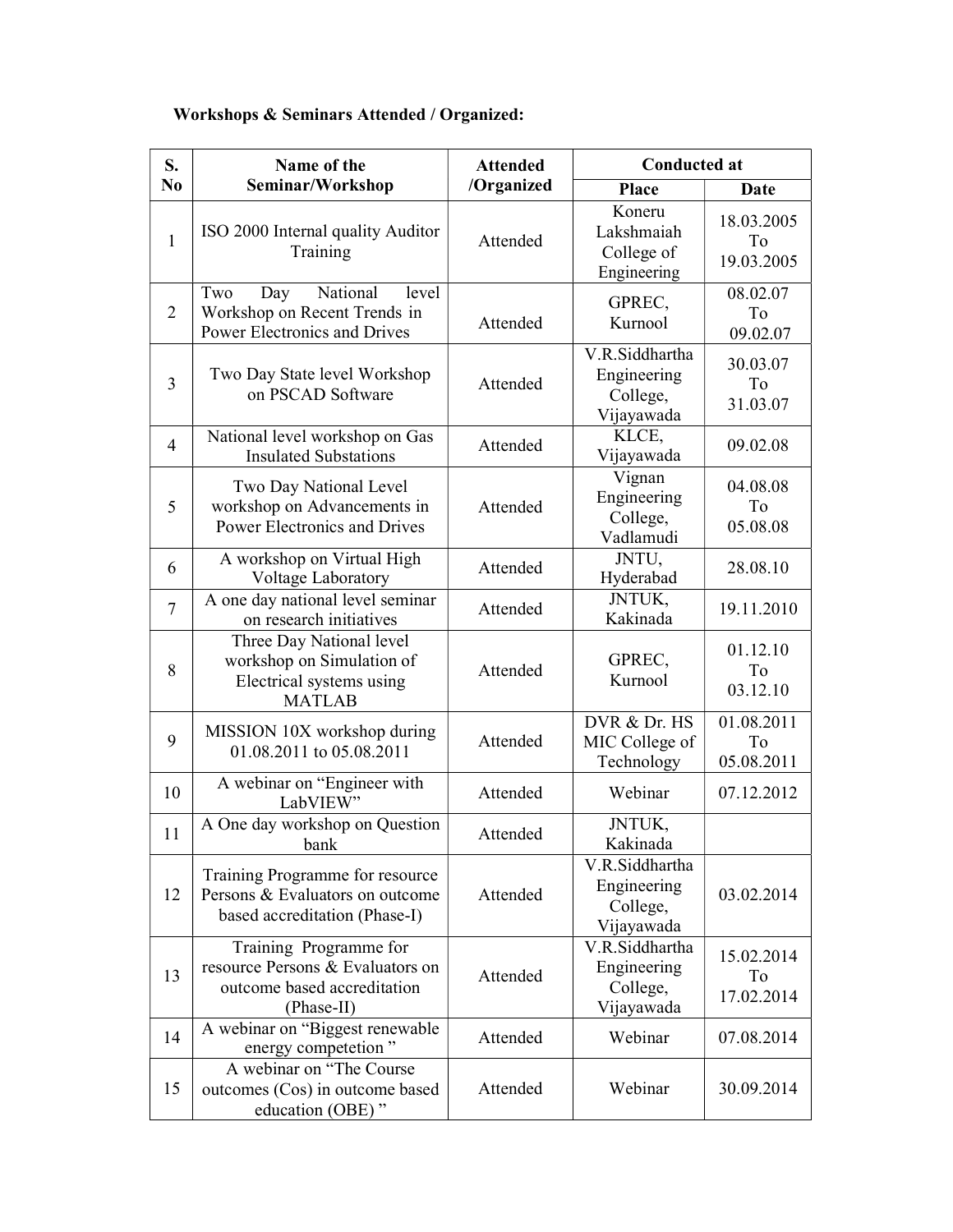| 16 | A webinar on "Importance of<br>course attainment in OBE"                                                                            | Attended  | Webinar                                      | 08.10.2014                                             |
|----|-------------------------------------------------------------------------------------------------------------------------------------|-----------|----------------------------------------------|--------------------------------------------------------|
| 17 | A webinar on "Necessity of OBE<br>in professional college and<br>assessment of program outcome<br>in OBE"                           | Attended  | Webinar                                      | 18.11.2014                                             |
| 18 | A Three day Short Term Course<br>on "Recent Trends and<br>Applications in Smart and Micro<br>Grids".                                | Attended  | KL University,<br>Vijayawada                 | 10.07.2015<br>To<br>12.07.2015                         |
| 19 | A One day workshop on<br><b>MATLAB/SIMULINK</b>                                                                                     | Organized | DVR & Dr. HS<br>MIC College of<br>Technology | 18.07.2014                                             |
| 20 | Seminar on "Role of smart grids<br>in smart cities                                                                                  | Organized | DVR & Dr. HS<br>MIC College of<br>Technology | 14.08.2014                                             |
| 21 | Seminar on recent Trends and<br>Maintenance of Substations in<br><b>APTRANSCO</b>                                                   | Organized | DVR & Dr. HS<br>MIC College of<br>Technology | 27.07.2015                                             |
| 22 | Seminar on Mitigation of sub<br>synchronous resonance in<br><b>Thermal Power Stations</b>                                           | Organized | DVR & Dr. HS<br>MIC College of<br>Technology | 03.08.2015                                             |
| 23 | A Two day National workshop on<br>Computer Aided Analysis of<br><b>Power Converters</b>                                             | Organized | DVR & Dr. HS<br>MIC College of<br>Technology | 13.08.2015<br>To<br>14.08.2015                         |
| 24 | Three Day Short Term Course on<br>Digital Signal Processor Controlled<br>Power Electronic Converters &<br>Drives                    | Attended  | 28.09.2015<br>To<br>30.09.2015               | NIT,<br>Warangal                                       |
| 25 | A Three Day Faculty Development<br>Program on "Role of LabVIEW in<br>Developing Engineering Solutions"                              | Organized | 26.11.2015<br>To<br>28.11.2015               | DVR & Dr.<br><b>HS MIC</b><br>College of<br>Technology |
| 26 | One Week Faculty Development<br>Programme on "Advanced Industrial<br>Automation Training" in association<br>with INDWELL Automation | Attended  | 22.04.2016 To<br>27.04.2016                  | LBRCE,<br>Mylavaram                                    |
| 27 | A Two Day FDP on Computational<br>Techniques using MATLAB R2016a                                                                    | Organized | 08.11.2016 To<br>09.11.2016                  | DVR & Dr.<br><b>HS MIC</b><br>College of<br>Technology |
| 28 | sponsored A Two Day<br><b>AICTE</b><br>National Seminar on "Role of Smart<br>Grids in Smart Cites-Challenges and<br>Solutions"      | Organized | 15.09.2017 To<br>16.09.2017                  | DVR & Dr.<br><b>HS MIC</b><br>College of<br>Technology |
| 29 | One Day Awareness Program on<br><b>NAAC Revised Framework</b>                                                                       | Attended  | 26.08.2019                                   | Adikavi<br>Nannayya<br>University,<br>Rajahmundry      |
| 30 | Online workshop on Universal                                                                                                        | Attended  | 14.12.2020 to                                | <b>AICTE</b>                                           |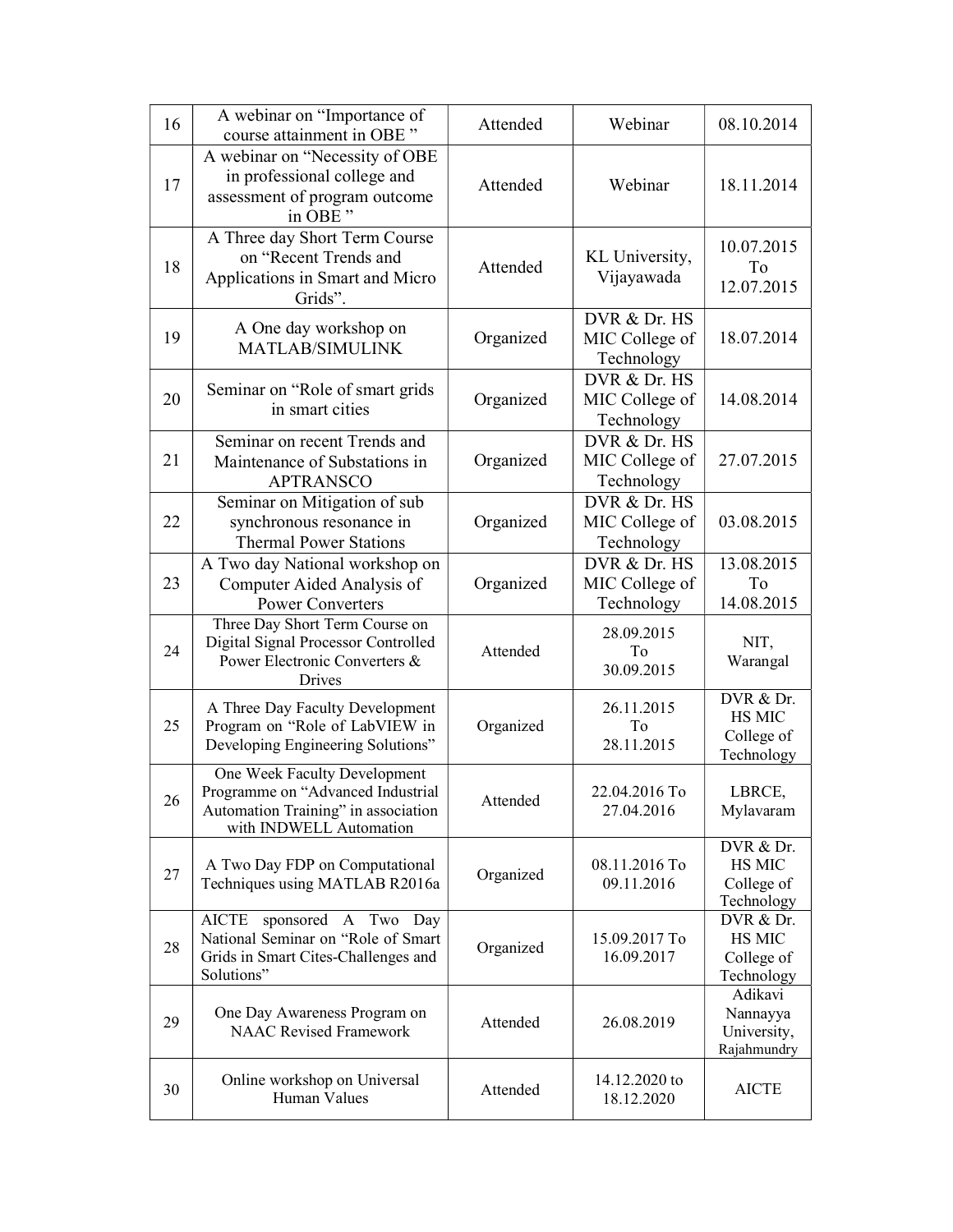# List of Subjects Taught:

# At UG Level:

Power Electronics, Power Semiconductor Drives, Neural Networks and Fuzzy Logic, Control Systems, AI Techniques, Circuit Theory, Electronic Devices and Circuits, Pulse and Digital Circuits, Basic Electrical Engineering, Electrical Circuit Analysis, Basic Electrical and Electronics Engineering.

# At PG Level:

Neural Networks and Applications, Power Electronic Control of DC Drives, Power Electronic Control of AC Drives.

# Additional Responsibilities:

# In GIET College of Engineering:

 Acted as Project expo Coordinator for MEDHA 2019, an event organized in GIET group of Institutions.

# In DVR & Dr HS MIC College of Technology:

- $\div$  Discharged my duties as Vice Principal (Academics) from June 2018 to 11.06.2019 to look after all the academic related activities.
- Acted as NBA Convener to coordinate all the departments in NBA related activities. All the eligible branches(EEE/ME/ECE/CSE) are now accredited by NBA for 3 years(i.e., from 01.07.2016 to 30.06.2019)
- Acted as Steering Committee Coordinator for NAAC and coordinated all its activities. The Institute is now accredited by NAAC with 'A' grade.
- Coordinated all the Autonomous related activities at the Institute level. The Institute is now Autonomous for a period of ten years (i.e., from the A.Y 2018 to 2027)
- Acted as NBA Coordinator, in submitting the compliance report and further visit for reaccreditation.
- Worked as Head of the department during June 2008 to June 2019 at DVR & Dr. HS MIC College of Technology.
- Acted as the Chief additional coordinator for MICFEST at DVR & Dr. HS MIC College of Technology.
- Handled the responsibility of Electrical Maintenance In-charge
- Acted as Coordinator for Aagama15, "A National Level Student Technical Paper and Working Model Contest".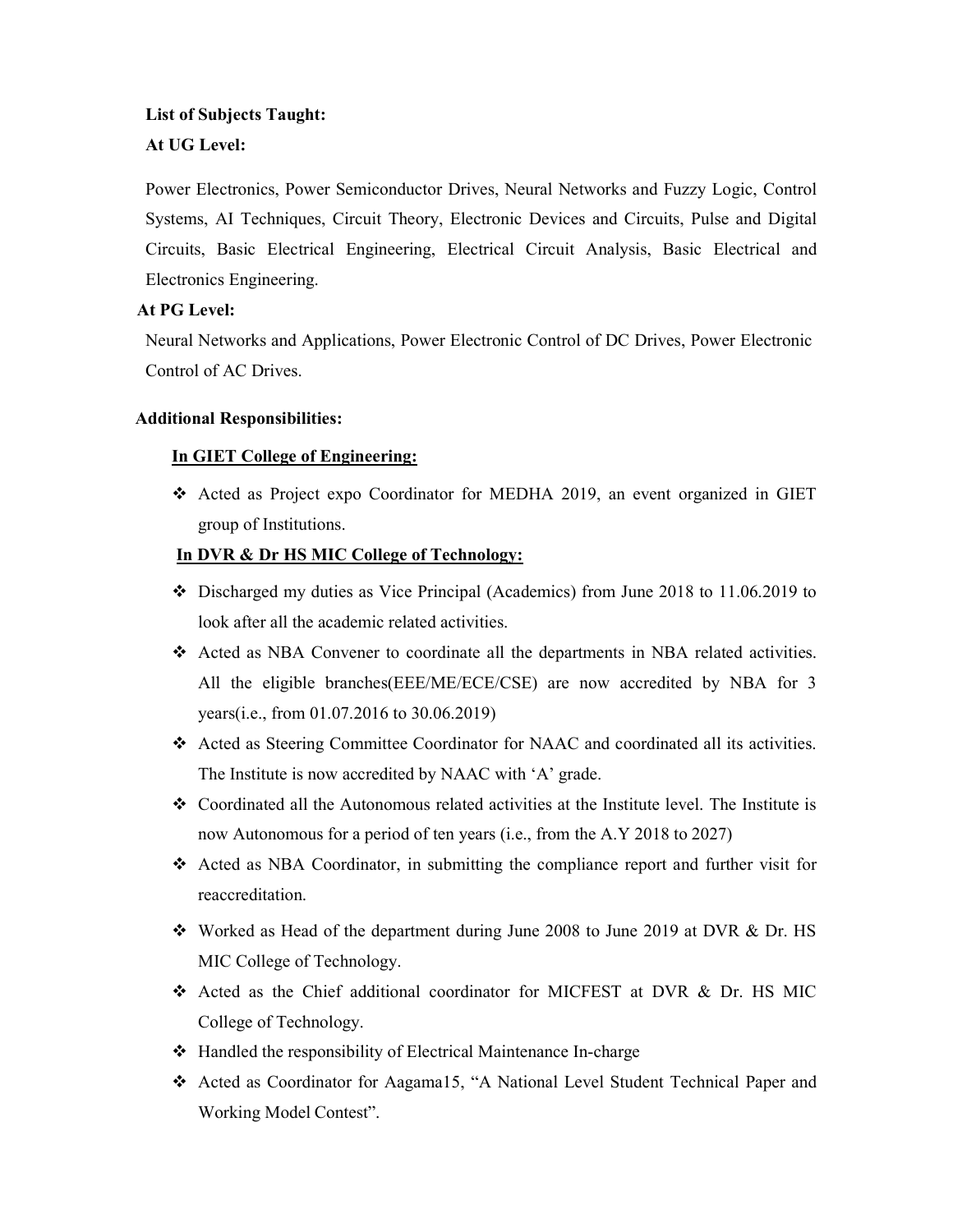### Any Other Information:

- Delivered a guest lecture on "Power Electronics Converters & Applications" at Mother Theresa Institute of Science & Technology, Sattupally on 23.12.2017.
- Delivered a guest lecture on "Orientation on Outcome Based Education System" at NRI Institute of Technology, Agiripalli on 18.10.2017.
- Delivered a guest lecture on "Outcome Based Education & Accreditation" at PACE Institute of Technology & Sciences, Ongole on 26.12.2016.
- Delivered a guest lecture on "Power Converters" at Andhra Loyola Institute of Engineering and Technology, Vijayawada on 10.12.2016.
- Chaired a session for the track "Power System Operation, Control & Protection", in  $2<sup>nd</sup>$ International Conference on Smart Electric grid during 22-23 December, 2016 at K L University, Vijayawada.
- Acted as Judge for "AFOSEC 2019" on 14.02.2019, conducted by VR Siddhartha Engineering College, Vijayawada.
- Acted as Judge for "SITAR 2018" on 09.02.2018, conducted by PVPSIT, Vijayawada.
- Acted as Judge for "GECFEST 2018" on 16.02.2018, conducted by Gudlavalleru Engineering College, Gudlavalleru.
- Acted as Judge for "Technical Expo" on 21.12.2017, conducted by VVIT, Nambur.
- Acted as Chief Guest for Three day faculty development program on Application of LabVIEW & MULTISIM at Andhra Loyola Institute of Engineering and Technology, Vijayawada on 08.06.2016.
- Awarded as "Esteemed Employee" for the academic year 2016-17 by the Management of DVR & Dr. HS MIC College of Technology, in recognition of continued commitment and valuable contribution to the Organization.
- Awarded as the Best Teacher for the Academic year 2012-13 by the Management of DVR & Dr. HS MIC College of Technology.
- Acted as Judge for "One Day Technical Symposium, Lakshya-2K14" on  $26<sup>th</sup>$  July, 2014, conducted by LBRCE, Mylavaram.
- Acted as Judge for "Energy Conservation Week and Day Celebrations" on  $19<sup>th</sup>$  Dec, 2014, conducted by PVPSIT, Vijayawada.
- \* Acted as Judge for "A Two Day National Level Technical Symposium, Dhanush-2015" on  $2<sup>nd</sup>$  Mar, 2015, conducted by Dhanekula Institute of Engineering & Technology, Vijayawada.